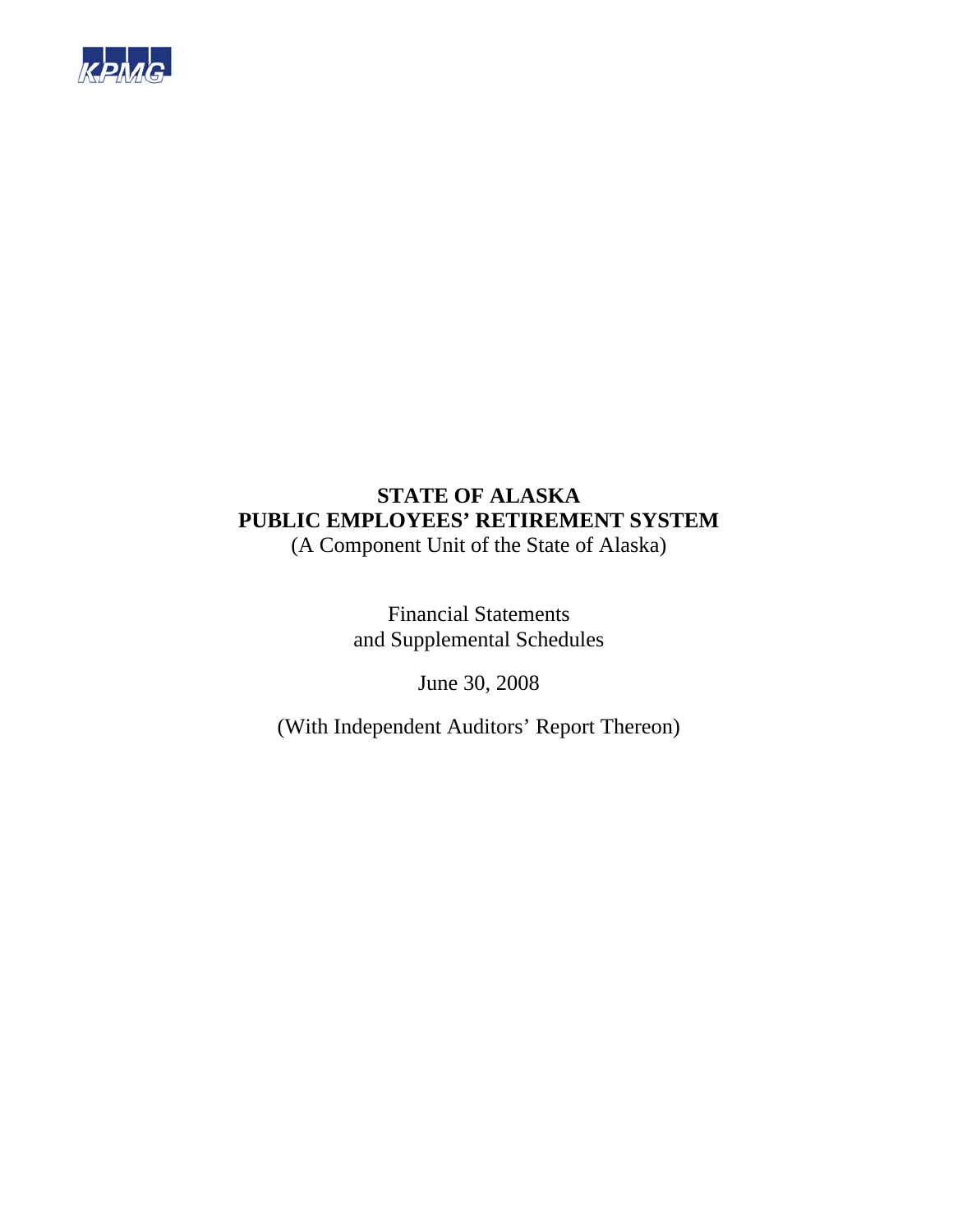(A Component Unit of the State of Alaska)

June 30, 2008

### **Table of Contents**

|                                                                                                                                                 | Page(s)   |
|-------------------------------------------------------------------------------------------------------------------------------------------------|-----------|
| <b>Independent Auditors' Report</b>                                                                                                             | $1 - 2$   |
| Management's Discussion and Analysis                                                                                                            | $3 - 10$  |
| <b>Financial Statements:</b>                                                                                                                    |           |
| <b>Statements of Net Assets</b>                                                                                                                 | 11        |
| <b>Statements of Changes in Net Assets</b>                                                                                                      | 12        |
| <b>Notes to Financial Statements</b>                                                                                                            | $13 - 50$ |
| <b>Required Supplementary Information</b>                                                                                                       |           |
| GASB Statement No's. 25 and 43:                                                                                                                 |           |
| Schedule of Funding Progress – Defined Benefit Retirement Pension Benefits                                                                      | 51        |
| Schedule of Funding Progress - Defined Benefit Retirement Postemployment Healthcare<br><b>Benefits</b>                                          | 52        |
| Schedule of Contributions from Employers and the State of Alaska – Defined Benefit<br>Retirement Pension and Postemployment Healthcare Benefits | 53        |
| Notes to Required Supplementary Information                                                                                                     | $54 - 58$ |
| <b>Additional Information</b>                                                                                                                   |           |
| Schedule of Administrative and Investment Deductions                                                                                            | 59        |
| Schedule of Payments to Consultants Other than Investment Advisors                                                                              | 60        |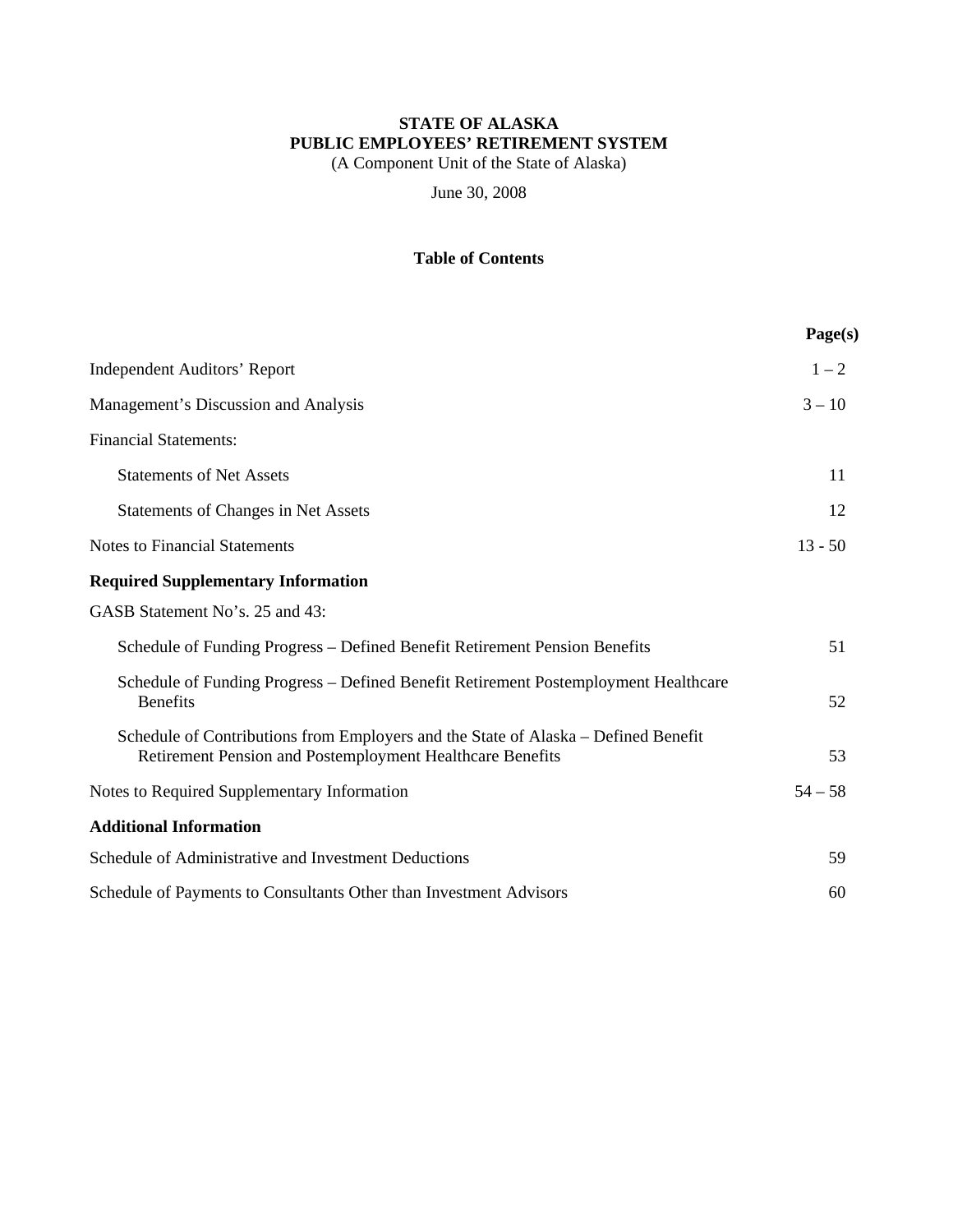

**KPMG LLP**  Suite 600 701 West Eighth Avenue Anchorage, AK 99501

#### **Independent Auditors' Report**

Alaska Retirement Management Board and Division of Retirement and Benefits State of Alaska Public Employees' Retirement System:

We have audited the accompanying statement of net assets of the State of Alaska Public Employees' Retirement System (System), a Component Unit of the State of Alaska, as of June 30, 2008, and the related statement of changes in net assets for the year then ended. These financial statements are the responsibility of the System's management. Our responsibility is to express an opinion on these financial statements based on our audits.

We conducted our audit in accordance with auditing standards generally accepted in the United States of America. Those standards require that we plan and perform the audit to obtain reasonable assurance about whether the financial statements are free of material misstatement. An audit includes consideration of internal control over financial reporting as a basis for designing audit procedures that are appropriate in the circumstances, but not for the purpose of expressing an opinion on the effectiveness of the internal control over financial reporting. Accordingly, we express no such opinion. An audit also includes examining, on a test basis, evidence supporting the amounts and disclosures in the financial statements, assessing the accounting principles used and significant estimates made by management, as well as evaluating the overall financial statement presentation. We believe that our audit provides a reasonable basis for our opinion.

In our opinion, the financial statements referred to above present fairly, in all material respects, the net assets of the State of Alaska Public Employees' Retirement System, as of June 30, 2008, and the changes in net assets for the years then ended in conformity with U.S. generally accepted accounting principles.

The accompanying required supplementary information of management's discussion and analysis on pages 3 to 10 and schedules of funding progress and employer contributions on pages 51 to 58 are not a required part of the basic financial statements but are supplementary information required by U.S. generally accepted accounting principles. We have applied certain limited procedures, which consisted principally of inquiries of management regarding the methods of measurement and presentation of the required supplementary information. However, we did not audit the information and express no opinion on it.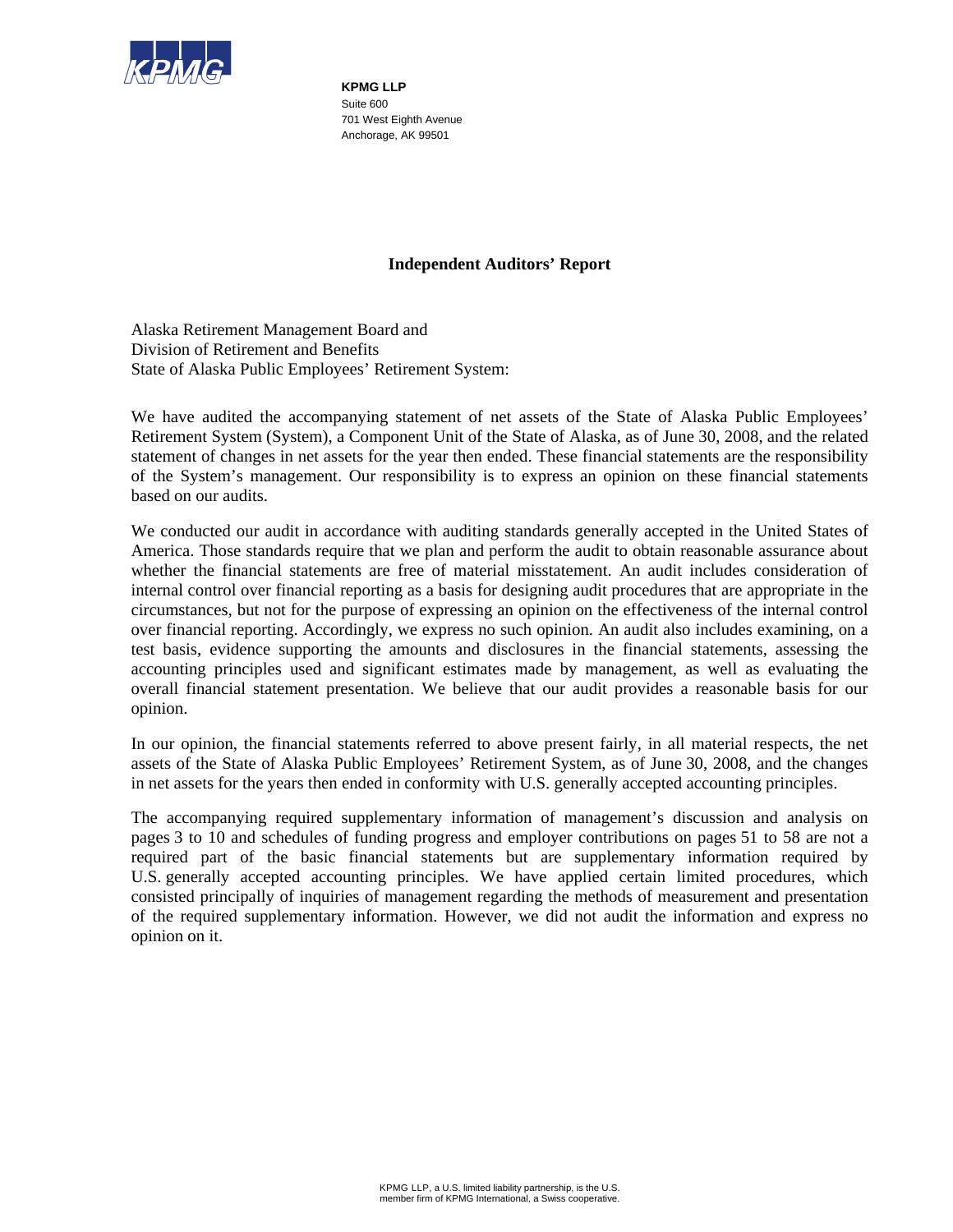

Our audit was conducted for the purpose of forming an opinion on the basic financial statements taken as a whole. Schedules 1 and 2 on pages 59 and 60 are presented for the purpose of additional analysis and are not a required part of the basic financial statements. This information is the responsibility of management, has been subjected to the auditing procedures applied in the audits of the basic financial statements and, in our opinion, is fairly stated in all material respects in relation to the basic financial statements taken as a whole.

KPMG LLP

December 15, 2008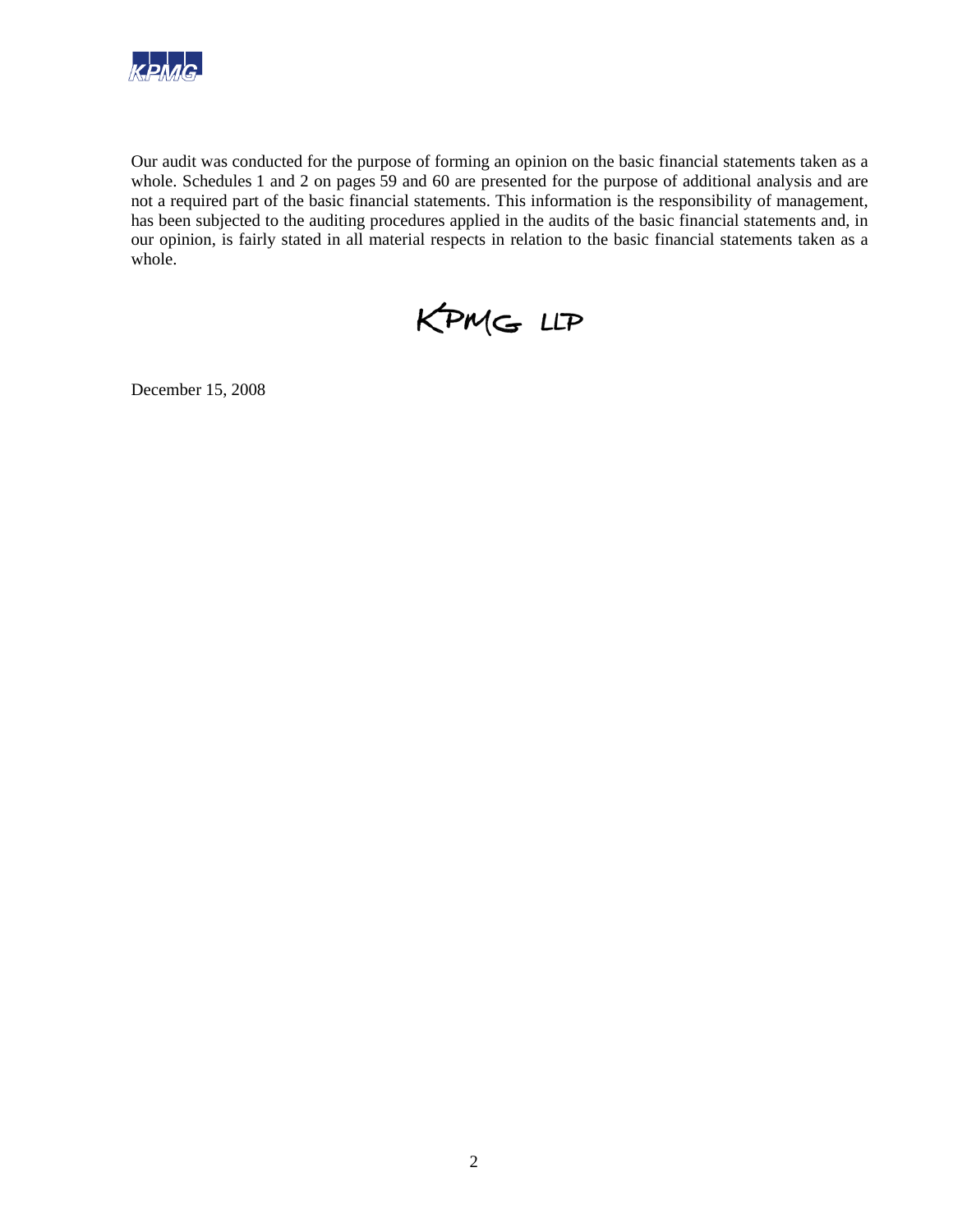(A Component Unit of the State of Alaska)

Management's Discussion and Analysis

June 30, 2008

This section presents management's discussion and analysis (MD&A) of the Public Employees' Retirement Systems (System) financial position and performance for the year ended June 30, 2008. This section is presented as a narrative overview and analysis. Please read the MD&A in conjunction with the financial statements, notes to financial statements, required supplementary and additional information to better understand the financial condition and performance of the System during the fiscal year ended June 30, 2008.

#### **Financial Highlights**

The Plan's net assets held in trust for pension and post employment healthcare benefits as of June 30, 2008, is \$10,765,304,000.

The System's net assets held in trust for pension and postemployment healthcare benefits as of June 30, 2008 decreased by (\$177,020,000) or -1.6% from fiscal year 2007.

The System's contributions totaled \$514,976,000 during fiscal year 2008; an increase of \$46,315,000 or 9.9% from fiscal year 2007.

State of Alaska appropriations totaled \$185,000,000 during fiscal year 2008; an increase of \$166,418,000 or 895.6% from fiscal year 2007.

The System's net investment income was (\$336,985,000) in 2008, reflecting in a decrease of (\$2,068,838,000) or -119.5% from fiscal year 2007.

The System's pension benefit and postemployment healthcare payments totaled \$516,197,000 during fiscal year 2008, reflecting a decrease of (\$195,975,000) or -30.9% from fiscal year 2007.

#### **Overview of the Financial Statements**

This discussion and analysis is intended to serve as an introduction to the System's financial statements. The System's financial statements are comprised of three components: (1) statement of plan net assets, (2) statement of changes in plan net assets, and (3) notes to financial statements. This report also contains required supplementary information and other supplementary schedules.

*Statement of Plan Net Assets* – This statement presents information regarding the System's assets, liabilities, and resulting net assets held in trust for pension and post employment healthcare benefits. This statement reflects the System's investments at fair market value, along with cash and short-term investments, receivables, and other assets less current liabilities at June 30, 2008.

*Statement* of *Changes in Plan Net Assets* – This statement presents how the System's net assets held in trust for pension and post employment healthcare benefits changed during the fiscal year ended June 30, 2008. This statement presents contributions earned and investment income (loss) during the period. Deductions for pension and post employment healthcare benefits, refunds, and operating deductions are also presented.

The above statements represent resources available for investment and payment of benefits as of June 30, 2008, and the sources and uses of those funds during fiscal year 2008.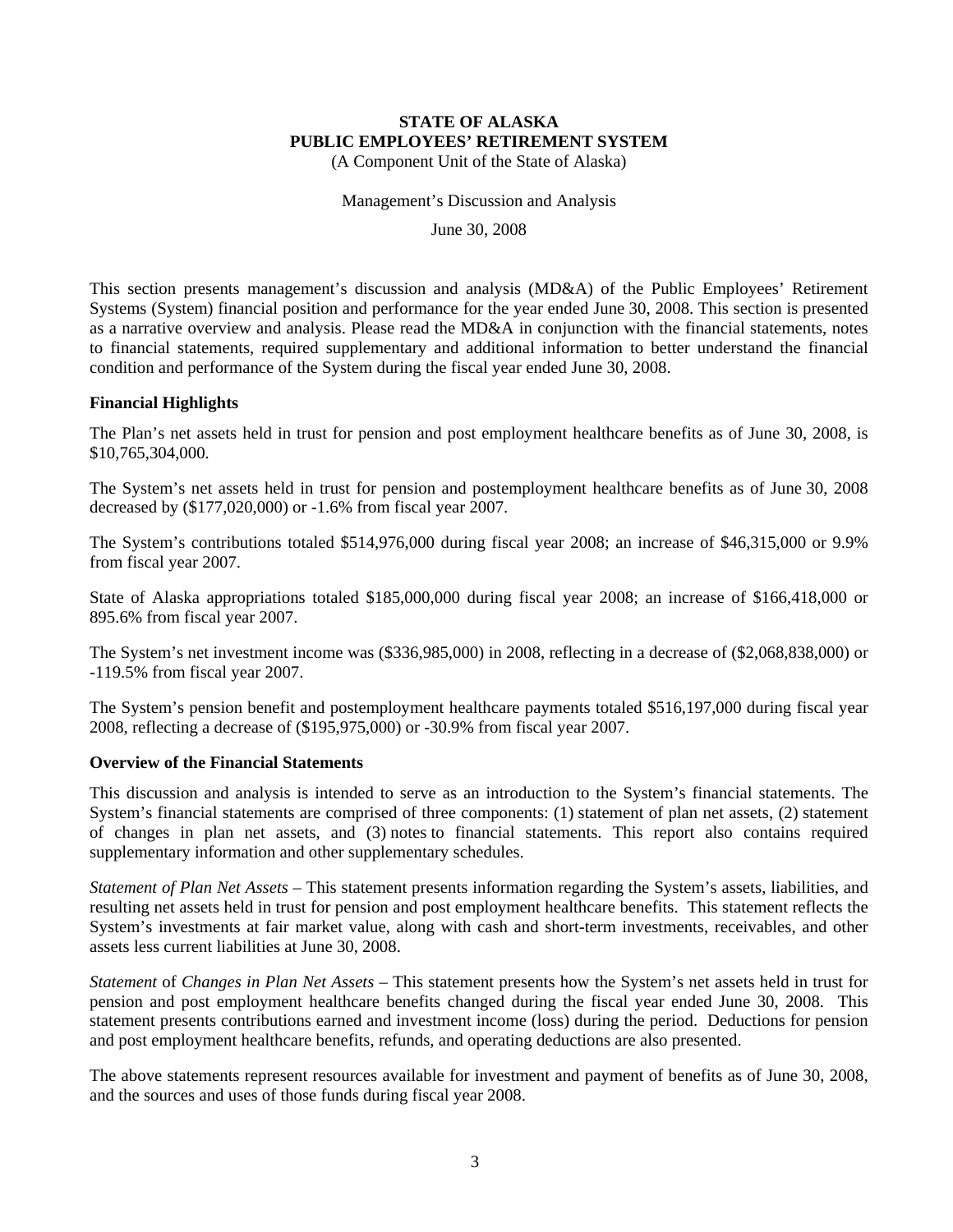(A Component Unit of the State of Alaska)

#### Management's Discussion and Analysis

June 30, 2008

*Notes to Financial Statements* – The notes to financial statements are an integral part of the financial statements and provide additional detailed information and schedules that is essential to a full understanding of the System's financial statements.

*Required Supplementary Information* – The required supplementary information consists of three schedules and related notes concerning the funded status of the System and actuarial assumptions and methods used in the actuarial valuation.

*Other Supplementary Schedules* – Other schedules include detailed information on administrative and investment deductions incurred by the System and payments to consultants (other than investment advisors) for professional services.

#### **Condensed Financial Information**

|                                              | Net Assets (In thousands) |            |                     |                   |  |  |  |  |
|----------------------------------------------|---------------------------|------------|---------------------|-------------------|--|--|--|--|
|                                              |                           |            | Increase/(decrease) |                   |  |  |  |  |
| <b>Description</b>                           | 2008                      | 2007       | Amount              | <b>Percentage</b> |  |  |  |  |
| Assets:                                      |                           |            |                     |                   |  |  |  |  |
| Cash, cash equivalents and receivables       | \$<br>3,572,742           | 47,966     | 3,524,776           | 7,348.5%          |  |  |  |  |
| Securities lending collateral                |                           | 1,191,168  | (1, 191, 168)       | n/a               |  |  |  |  |
| Investments, at fair value                   | 10,779,493                | 10,901,724 | (122, 231)          | (1.1)             |  |  |  |  |
| Other assets                                 | 8                         | 4          | 4                   | 100.0             |  |  |  |  |
| Total assets                                 | 14,352,243                | 12,140,862 | 2,211,381           | 18.2              |  |  |  |  |
| Liabilities:                                 |                           |            |                     |                   |  |  |  |  |
| Accrued expenses                             | 9,022                     | 7,358      | 1,664               | 22.6%             |  |  |  |  |
| Due to State of Alaska general fund          | 16,861                    | 12         | 16,849              | 140,408.3%        |  |  |  |  |
| Due to retiree health medical fund           | 5,485                     |            | 5,485               | n/a               |  |  |  |  |
| Due to Alaska retiree healthcare trust - TRS | 64,995                    |            | 64,995              | n/a               |  |  |  |  |
| Securities lending collateral payable        |                           | 1,191,168  | (1, 191, 168)       | n/a               |  |  |  |  |
| Other liabilities                            | 3,490,576                 |            | 3,490,576           | n/a               |  |  |  |  |
| <b>Total liabilities</b>                     | 3,586,939                 | 1,198,538  | 2,388,401           | 199.3             |  |  |  |  |
| Net assets                                   | \$<br>10,765,304          | 10,942,324 | (177,020)           | (1.6)%            |  |  |  |  |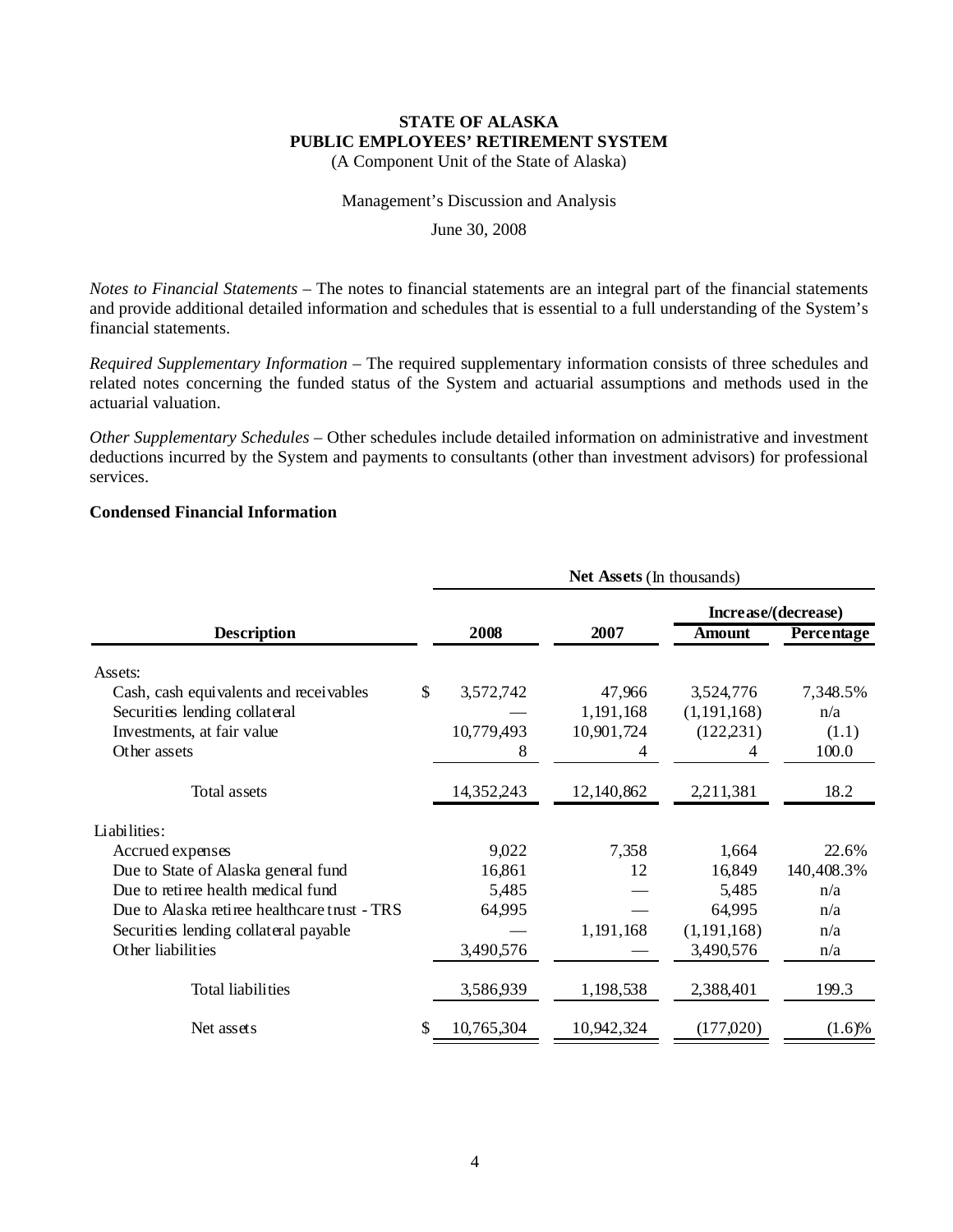(A Component Unit of the State of Alaska)

Management's Discussion and Analysis

June 30, 2008

|                                                | <b>Changes in net assets (In thousands)</b> |            |                     |                   |  |  |  |  |
|------------------------------------------------|---------------------------------------------|------------|---------------------|-------------------|--|--|--|--|
|                                                |                                             |            | Increase/(decrease) |                   |  |  |  |  |
| <b>Description</b>                             | 2008                                        | 2007       | <b>Amount</b>       | <b>Percentage</b> |  |  |  |  |
| Net assets, beginning of year                  | \$<br>10,942,324                            | 9,379,471  | 1,562,853           | 16.7%             |  |  |  |  |
| Additions:                                     |                                             |            |                     |                   |  |  |  |  |
| Contributions                                  | 514,976                                     | 468,661    | 46,315              | 9.9               |  |  |  |  |
| State of Alaska appropriation                  | 185,000                                     | 18,582     | 166,418             | 895.6             |  |  |  |  |
| Net investment income (loss)                   | (336,985)                                   | 1,731,853  | (2,068,838)         | (119.5)           |  |  |  |  |
| Transfer in                                    | 3,490,576                                   |            | 3,490,576           | n/a               |  |  |  |  |
| Other additions                                | 47                                          | 84         | (37)                | (44.0)            |  |  |  |  |
| Total additions                                | 3,853,614                                   | 2,219,180  | 1,634,434           | 73.7              |  |  |  |  |
| Deductions:                                    |                                             |            |                     |                   |  |  |  |  |
| Pension and postemployment healthcare benefits | 516,197                                     | 635,098    | (118,901)           | (18.7)            |  |  |  |  |
| Refunds                                        | 15,159                                      | 14,953     | 206                 | 1.4               |  |  |  |  |
| Administrative                                 | 8,702                                       | 6,276      | 2,426               | 38.7              |  |  |  |  |
| Transfer out                                   | 3,490,576                                   |            | 3,490,576           | n/a               |  |  |  |  |
| Total deductions                               | 4,030,634                                   | 656,327    | 3,374,307           | 514.1             |  |  |  |  |
| Increase (decrease) in net assets              | (177,020)                                   | 1,562,853  | (1,739,873)         | (111.3)           |  |  |  |  |
| Net assets, end of year                        | \$<br>10,765,304                            | 10,942,324 | (177,020)           | $(1.6)\%$         |  |  |  |  |

#### **Financial Analysis of the Plans**

The Statements of Net Assets as of June 30, 2008 and 2007 showed total net assets held in trust for pension and post employment healthcare benefits of \$10,765,304,000 and \$10,942,324,000. The entire amount is available to cover the System's obligations to pay pension and postemployment healthcare benefits to its members and their beneficiaries.

These amounts also represent a decrease in the System's net assets held in trust for pension and postemployment healthcare benefits of (\$177,020,000) or -1.6% from Fiscal Year 2008 to 2007. Over the long term, plan member, employer contributions, and State of Alaska appropriations, as well as investment income earned, are expected to sufficiently fund the pension benefit and postemployment healthcare costs of the Plan. The decrease in net assets is due to the decrease in net investment income caused by a decline in investment returns.

The investment of pension funds is a long-term undertaking. On an annual basis, the Alaska Retirement Management Board (ARMB) reviews and adopts an asset allocation strategy to ensure the asset mix will remain at an optimal risk/return level given the Plan's constraints and objectives. During Fiscal Year 2008, the ARMB adopted an asset allocation that includes 37% in domestic equities, 14% in international equities, 2% in emerging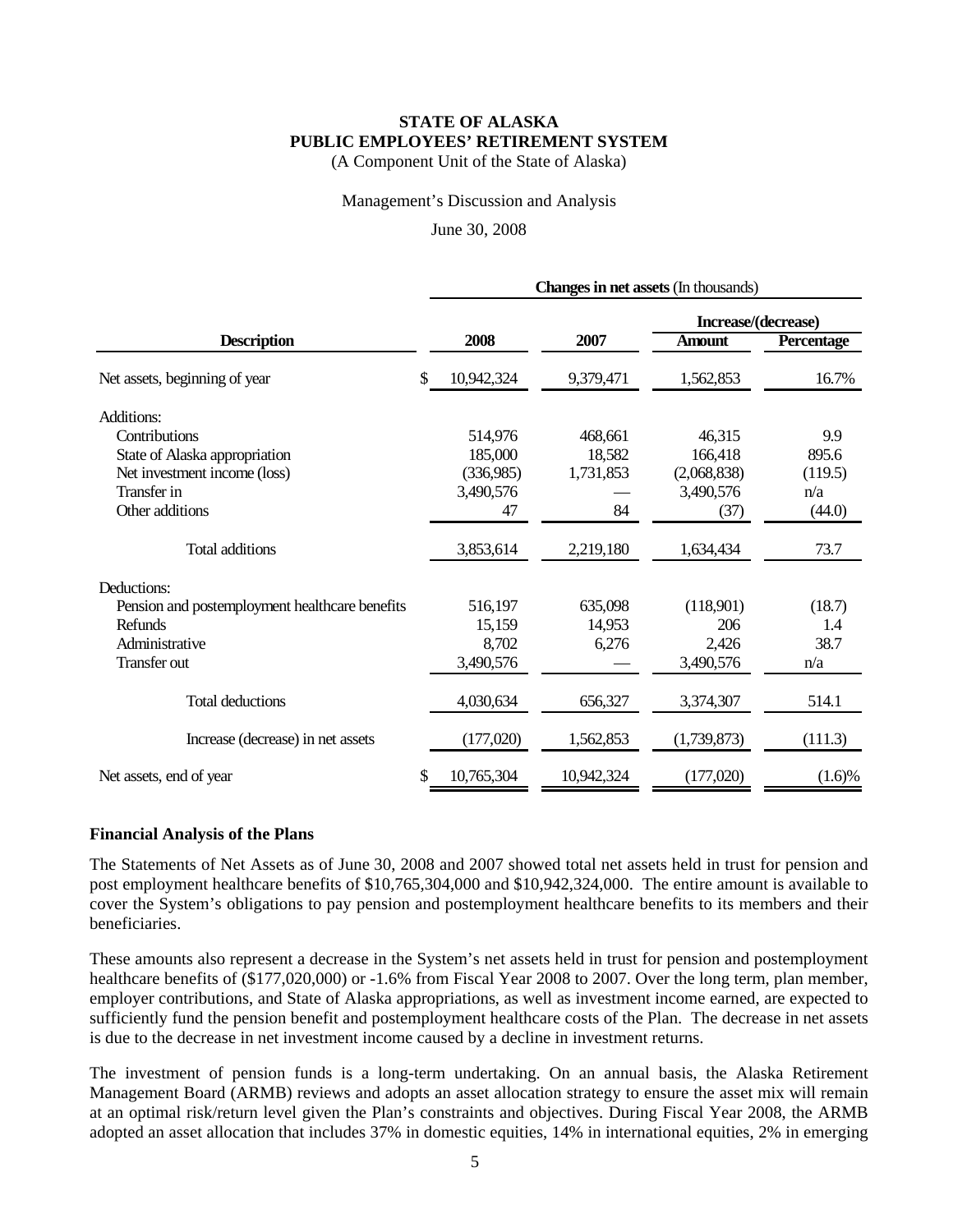(A Component Unit of the State of Alaska)

Management's Discussion and Analysis

June 30, 2008

market equity, 7% in private equity, 18% in retirement fixed income, 3% in high yield, 2% in international fixed income, 10% in real estate, 4% in absolute return, and 3% in other investments. The asset allocation is expected to provide a five year median return of 12.52%.

For Fiscal Years 2008 and 2007, the DB Plan's investments generated a -3.06% and +18.87% rate of return. The DB Plan's annualized rate of return was +8.81% over the last three years and +10.06% over the last five years.

#### **Actuarial Valuations and Funding Progress – DB Plan**

The overall objective of a pension fund is to accumulate sufficient funds to meet all expected future obligations to members. The employer contribution requirements are actuarially determined as a percentage of eligible salaries, and reflect the cost of benefits accruing during a fiscal year and a fixed amortization of the unfunded accrued liability. The amortization period is recommended by the Actuary and adopted by the ARMB. Employer contribution levels are recommended by the Actuary and adopted by the ARMB annually. Increasing healthcare costs and contribution shortfalls continue to impact the DB Plan's funding ratio. The ratio of assets to liabilities was 68.0%, at June 30, 2007 (the date of the DB Plan's latest actuarial valuation report). The goal for the DB Plan is to make progress toward achieving the funding objectives.

A summary of the actuarial assumptions and methods is presented in the Notes to Required Supplementary Information. The assumptions, when applied in combination, fairly represent past and anticipated future experience of the DB Plan.

For Fiscal Year 2008, the consolidated normal cost rate increased from 13.32% to 14.48%, the average past service rate increased from 14.87% to 18.03%, thus producing a total Fiscal Year 2008 average annual required contribution rate in the DB Plan of 32.51%. The ARMB adopted a contribution rate of 32.51% for Fiscal Year 2008.

|                                      | <b>Valuation Year</b><br>(Dollars in thousands) |            |
|--------------------------------------|-------------------------------------------------|------------|
|                                      | 2007                                            | 2006       |
| Valuation assets                     | 9,900,960                                       | 9,040,908  |
| Accrued liabilities (total benefits) | 14,963,119                                      | 14,388,413 |
| Funding ratio                        | 66.2%                                           | 62.8%      |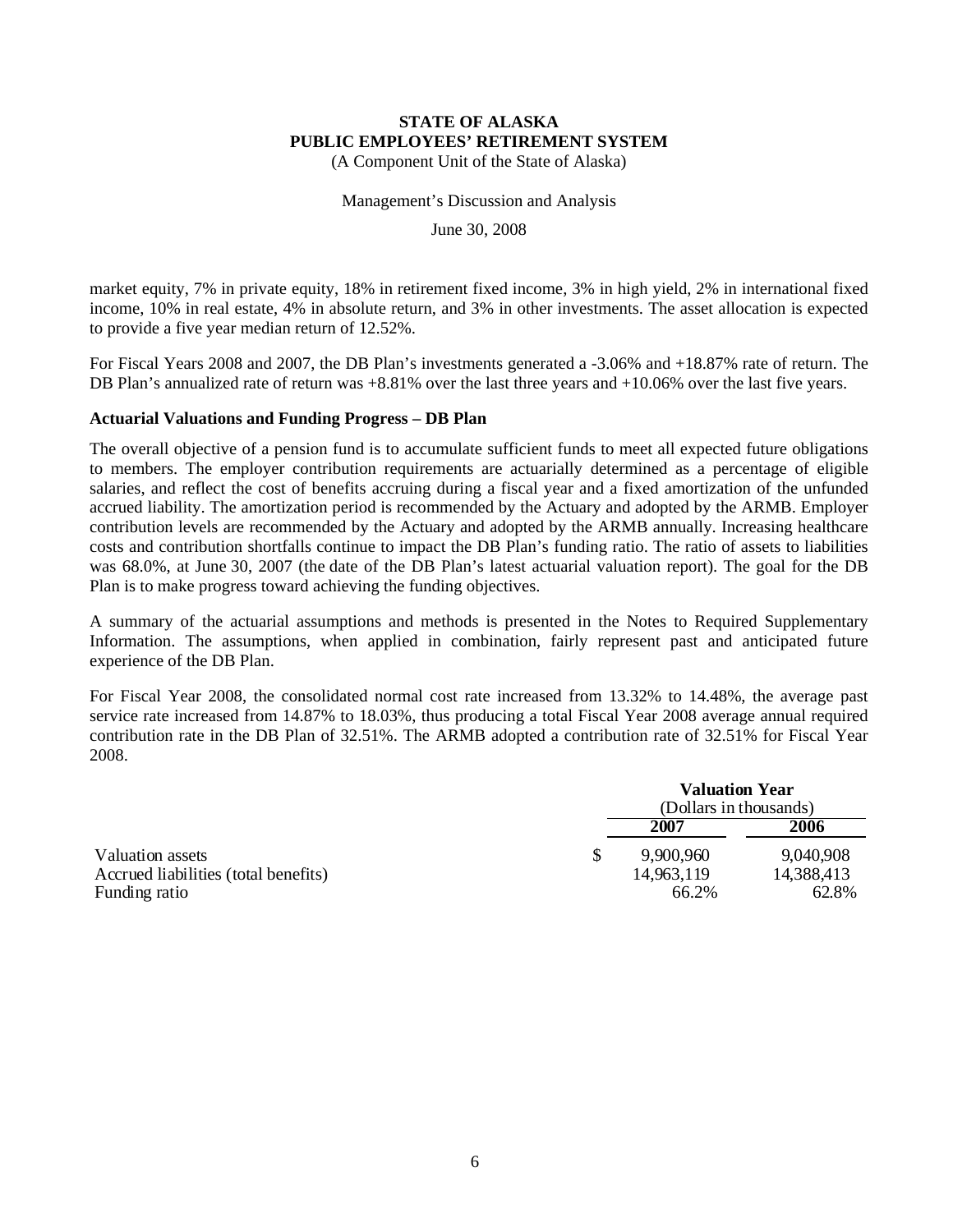(A Component Unit of the State of Alaska)

#### Management's Discussion and Analysis

June 30, 2008

#### **Contributions and Investment Income**

The additions required to fund retirement benefits are accumulated through a combination of employer and plan member contributions, State of Alaska appropriation, investment income (loss), other additions, and a transfer.

|                                          | <b>Additions</b> (In thousands) |           |                     |                   |  |  |  |  |  |  |
|------------------------------------------|---------------------------------|-----------|---------------------|-------------------|--|--|--|--|--|--|
|                                          |                                 |           | Increase/(decrease) |                   |  |  |  |  |  |  |
|                                          | 2008                            | 2007      | Amount              | <b>Percentage</b> |  |  |  |  |  |  |
| Plan member contributions                | \$<br>134,151                   | 126,278   | 7,873               | 6.2%              |  |  |  |  |  |  |
| <b>Employer contributions</b>            | 379,519                         | 342,383   | 37,136              | 10.8              |  |  |  |  |  |  |
| State of Alaska Appropriation            | 185,000                         | 18,582    | 166.418             | 895.6             |  |  |  |  |  |  |
| Net investment income (loss)             | (336,985)                       | 1,731,853 | (2,068,838)         | (119.5)           |  |  |  |  |  |  |
| Transfer from postemployment health fund | 3,490,576                       |           | 3,490,576           | n/a               |  |  |  |  |  |  |
| Other additions                          | (211)                           | 84        | (295)               | (351.2)           |  |  |  |  |  |  |
| Total                                    | \$<br>3,852,050                 | 2,219,180 | 1,632,870           | 73.6%             |  |  |  |  |  |  |

The Plan's employer contributions increased from \$342,383,000 in fiscal year 2007 to \$379,519,000 in fiscal year 2008, an increase of \$37,136,000 or 10.8%. The State of Alaska provided \$185,000,000 in employer onbehalf payments for Fiscal Year 2008 in Senate Bill 53, Section 55 (e).

The DB Plan's actuarial determined employer contribution rate increased from 28.19% in Fiscal Year 2007 to 32.51% in Fiscal Year 2008. The employer effective contribution rate for Fiscal Year 2008 was established to be 22.00%, but not lower than 14.48%, in Senate Bill 53, Section 55 (f).

Increases in actuarial determined contribution rates in Fiscal Year 2008 are largely due to the contribution shortfall related to contributions made in Fiscal Year 2006 and 2007.

The Plan's net investment income in Fiscal Year 2008 decreased by (\$2,068,838,000) or -119.5% from amounts recorded in Fiscal Year 2007. The Plan's total returns were -3.1%, +18.87%, and +11.74% for the years ending 2008, 2007 and 2006. Changes are due to the performance of the equity markets. All investments pools with the exception of the retirement fixed income pool, international fixed income pool, and other investments pool had lower returns in 2008 when compared to 2007. The domestic equity pool realized a return of -13.5% in 2008 compared to 20.1% in 2007. The retirement fixed income pool realized a return of +6.6% in 2008 compared to +6.2% in 2007. The international equity pool realized a return of -9.4% in 2008 compared to +17.0% in 2007. The real estate pool realized a return of  $+5.7\%$  in 2008 compared to  $+20.7\%$ . The international fixed income pool realized a return of +19.0% in 2008 compared to 2.0% in 2007. The private equity pool realized a return of +13.2% in 2008 compared to +28.7% in 2007. The emerging markets equity pool realized a return of +4.0% in 2008 compared to +48.0% in 2007. The high yield pool realized a return of -0.09% in 2008 compared to +10.9% in 2007. The Other Investments Pool realized a return of +19.1% in 2008 compared to +11.3% in 2007. More than ninety-five percent of invested assets were invested in these pools.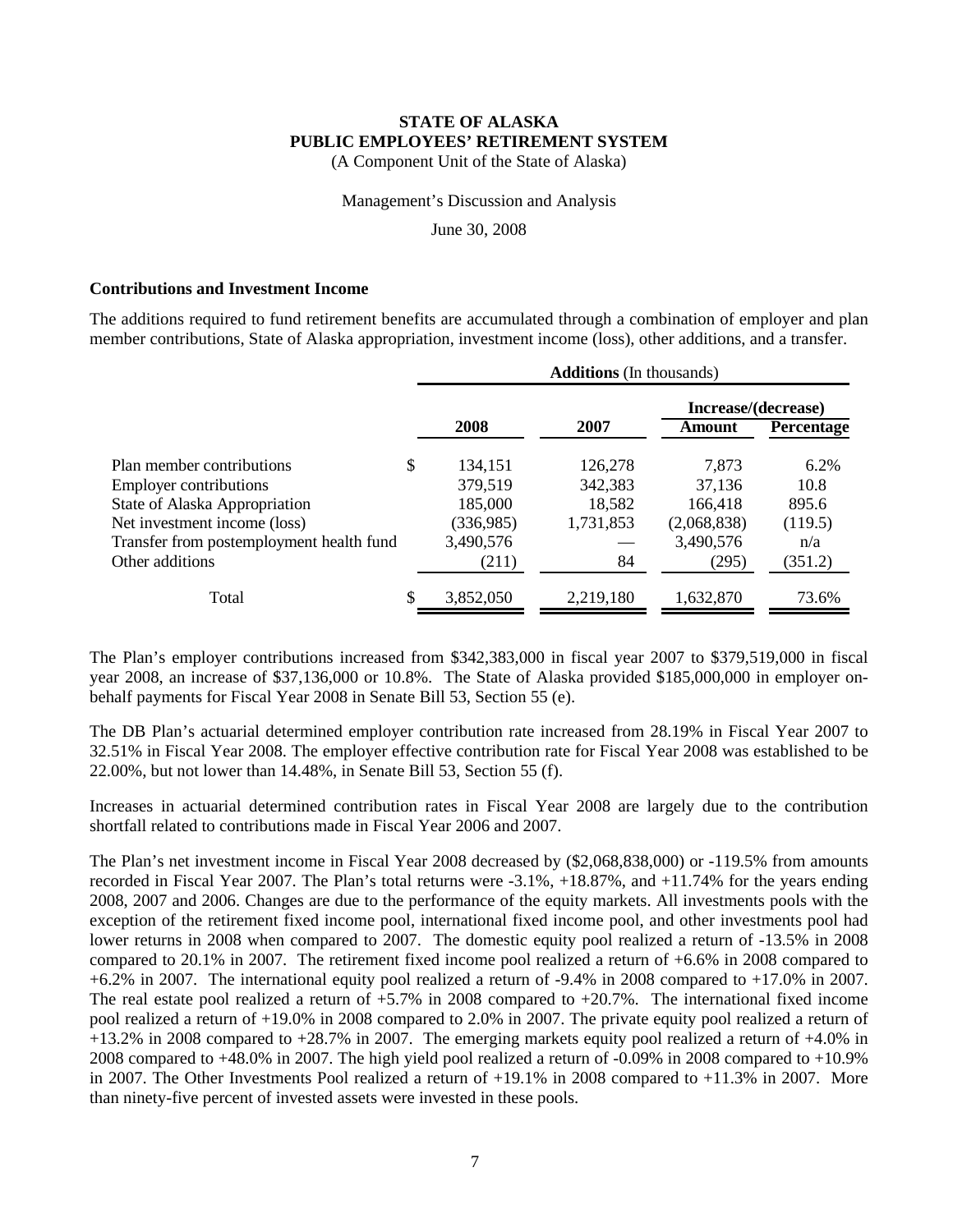(A Component Unit of the State of Alaska)

#### Management's Discussion and Analysis

June 30, 2008

Over the long term, investment income has been a major component of additions to plan assets. During Fiscal Year 2008, the System experienced a significant reduction in rates of return on investments. The rate of return used in the actuarial valuation report to determine liabilities of the DB Plan was 8.25%. The actual rate of return did not exceed the actuarial rate of return for Fiscal Year 2008 as it had for the three prior consecutive years.

The Defined Contribution Retirement (DCR) Pension Trust employer effective rate for the DCR Pension Trust Fund's for Fiscal Year 2008 was set at no less than 14.48% and no more than 22%, based on their DB plan rate.

The DCR Pension Trust employer contribution rate for Fiscal Year 2008 was 5.00%. The DCR Retiree Medical Fund rate for Fiscal Year 2008 was 0.99%. The DCR Occupational Death and Disability rate for peace officers and firefighters for Fiscal Year 2008 was 1.33%. The DCR Occupational Death and Disability rate for all other employees for Fiscal Year 2008 was 0.58%. The Retiree Major Medical Insurance Fund was 0.99% per ARMB Resolution 2006-28, and the rate for the Health Reimbursement Arrangement Fund was set at 3% of the employer's average annual compensation per AS 39.30.370.

During Fiscal Year 2008, the Plan transferred the \$3,490,576,000 balance of the Postemployment Healthcare fund to the Alaska Retiree Healthcare Trust (ARHCT) as a result of the creation of the ARHCT, which began on July 1, 2007.

#### **Benefits and Other Deductions**

The primary deduction of the DB Plan is the payment of pension benefits. The primary deduction of the DCR Pension Trust Plan is the refund of contributions. These benefit payments, together with postemployment healthcare premiums paid, healthcare claims paid, lump sum refunds made to former plan members, and the cost of administering the plans comprise the costs of operations.

|                                                |    | <b>Deductions</b> (In thousands) |         |                     |                   |  |  |  |  |  |
|------------------------------------------------|----|----------------------------------|---------|---------------------|-------------------|--|--|--|--|--|
|                                                |    |                                  |         | Increase/(decrease) |                   |  |  |  |  |  |
|                                                |    | 2008                             | 2007    | Amount              | <b>Percentage</b> |  |  |  |  |  |
| Pension and postemployment healthcare benefits | -S | 516,197                          | 635,098 | (118,901)           | $(18.7)\%$        |  |  |  |  |  |
| Refunds of contributions                       |    | 15,159                           | 14,953  | 206                 | 1.4               |  |  |  |  |  |
| Administrative                                 |    | 8,702                            | 6,277   | 2,425               | 38.6              |  |  |  |  |  |
| Total                                          |    | 540,058                          | 656,328 | (116,270)           | (17.7)%           |  |  |  |  |  |

The Plan's pension and postemployment healthcare benefit payments in 2008 and 2007 decreased (\$195,975,000) or -30.9% from Fiscal Year 2007.

The DB Plan Alaska Retiree Healthcare Trust (ARHCT) was established with Senate Bill 123 and become effective July 1, 2007. The ARHCT healthcare claims payments were \$77,074,000 for Fiscal Year 2008. Prior to Fiscal Year 2008, the Plan was responsible for healthcare premium paid directly to the Retiree Health Fund (RHF) for each retired member / beneficiary participating in the Plan. Beginning July 1, 2007, the Plan began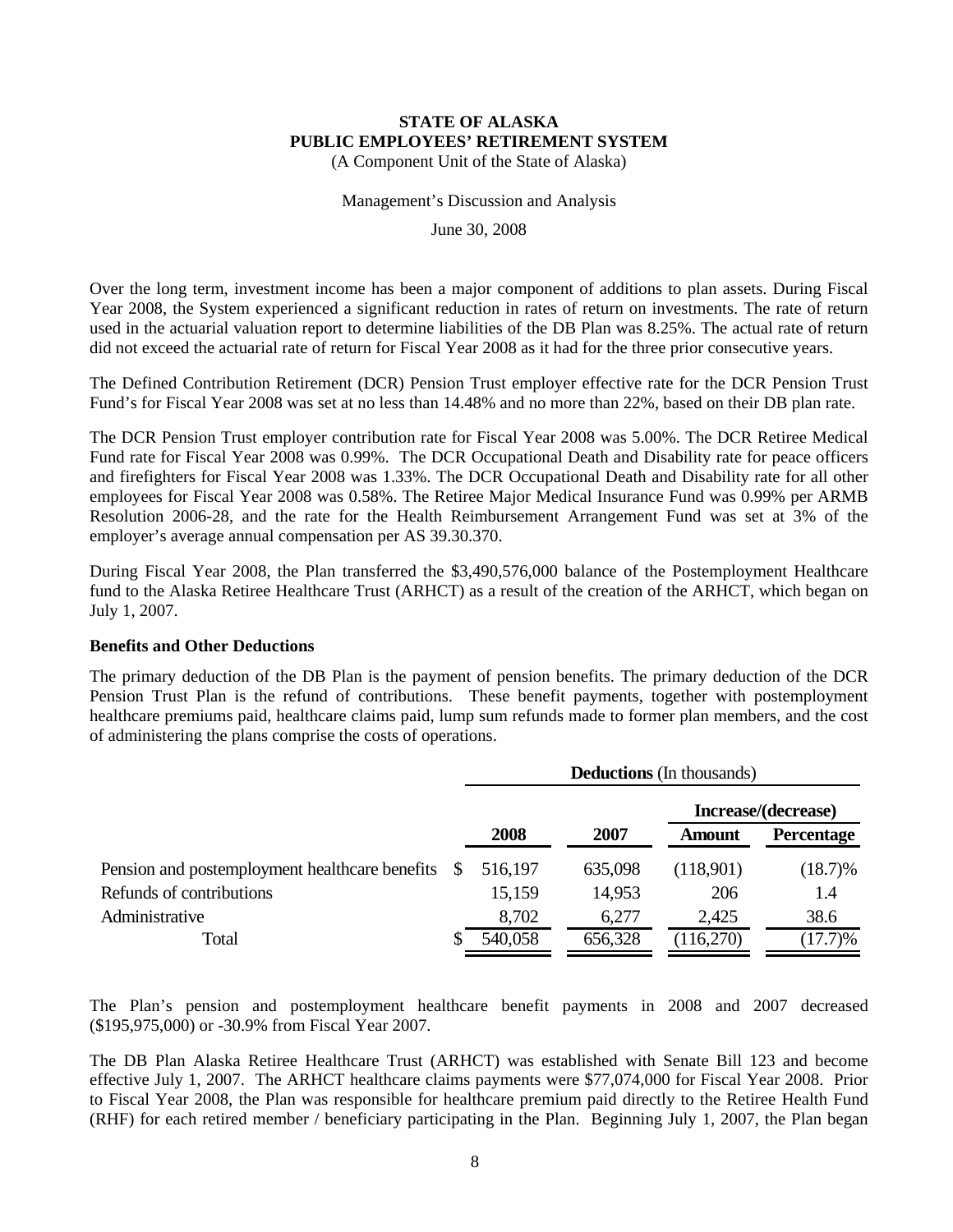(A Component Unit of the State of Alaska)

Management's Discussion and Analysis

June 30, 2008

funding the ARHCT via employer contributions. The RHF continued to pay healthcare claims for the three participating plans until February 29, 2008. Beginning March 1, 2008, the ARHCT is responsible for payment of healthcare claims.

#### **Funding**

Retirement benefits are financed by accumulations from employers, plan members, State of Alaska appropriations, and income earned on System investments.

- The employer contributions are determined by the DB Plan's consulting actuaries and approved by the ARMB annually. The DCR Plan's employer contribution rates were established by Alaska Statute and adopted by the ARMB, with the exception of the Healthcare Reimbursement Arrangement Plan amounts, which are calculated and approved by the Department.
- Plan member contributions are set by Alaska Statute 39.35.160. for the DB Plan and Alaska Statute 39.35.730 for the DCR Plan.
- Alaska Statute 39.25.280 requires that additional state contributions are required each July 1 or as soon after July 1 for the ensuing fiscal year that when combined with the total employer contributions is sufficient to pay the Plan's past service liability at the contribution rate adopted by the ARMB for that fiscal year.
- The ARMB works with an external consultant to determine the proper asset allocation strategy.

#### **Legislation**

During Fiscal Year 2008, the Twenty-Sixth Alaska State Legislature enacted three laws that affect the System:

- Senate Bill 125 created a cost-share plan for PERS and established an employer contribution rate of 22 percent for all PERS employers.
- House Bill 310 appropriated \$241.6 million from the general fund to the Department of Administration for deposit in the Plan's defined benefit pension fund and retiree healthcare trust as partial payment of the participating employers' contributions for the fiscal year ending June 30, 2009. This appropriation is to fund the difference between the statutory required contribution established in Senate Bill 125 of 22 percent and the actuarially required contribution of 35.22 percent for Fiscal Year 2009.
- House Bill 13 authorizes the State of Alaska to issue pension obligation bonds to help reduce the plans unfunded liability.

#### **Economic Conditions, Future Contribution Rates, and Status of Unfunded Liability**

The financial market environment continues to challenge investors. With the threat of inflation, the failures of financial institutions and brokerage firms, and continued turmoil in the Middle East, many forces once again pose changes to Plan investments. The ARMB continues to diversify the portfolio of the Plan to maintain an optimal risk/return ratio.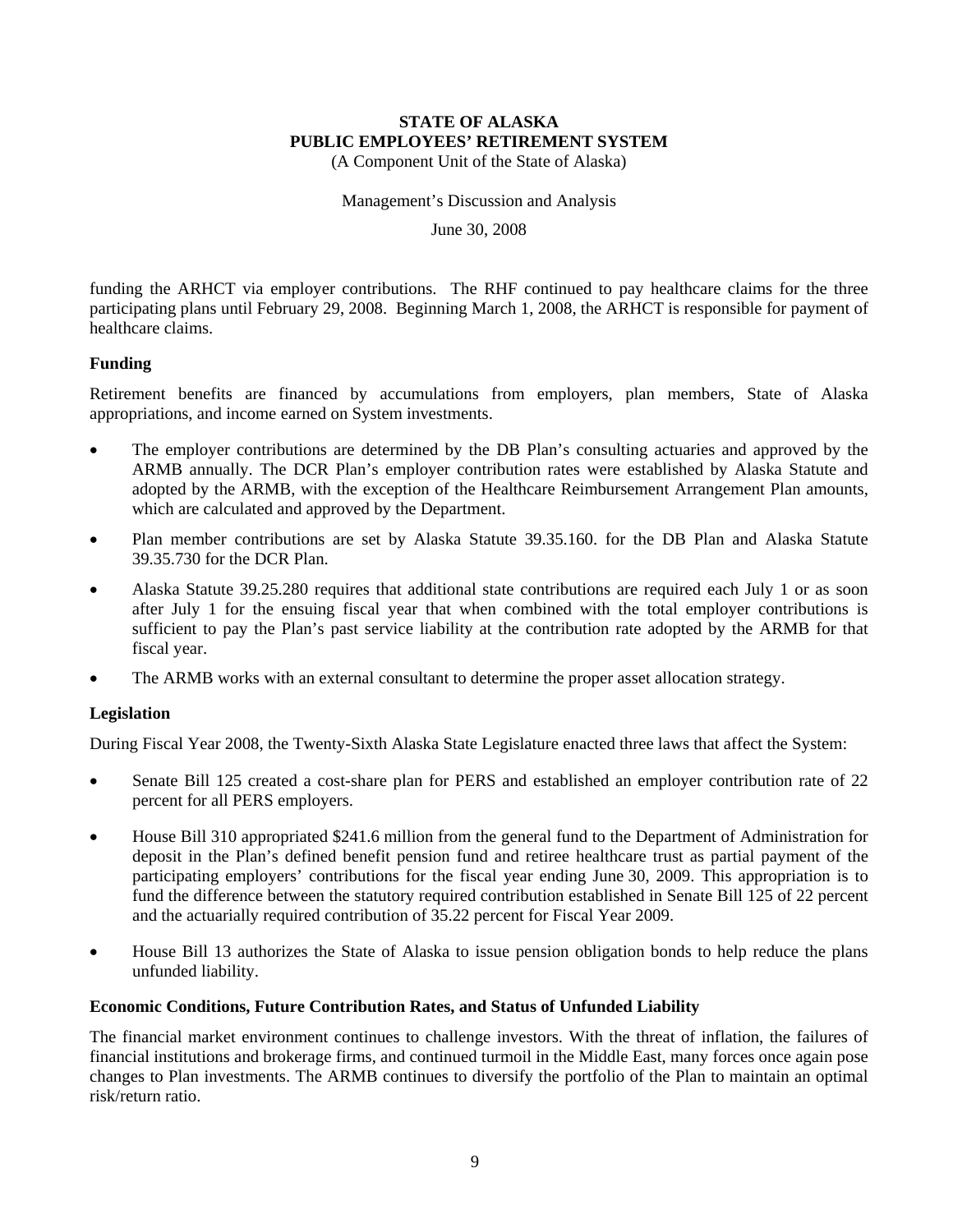(A Component Unit of the State of Alaska)

#### Management's Discussion and Analysis

June 30, 2008

The return on the DB Plan's investments failed to meet or exceed its' actuarially assumed return of 8.25%. Even with investment returns exceeding the actuarial rate of return, the System will continue to see an increase in actuarial determined contribution rates due to rising medical cost and past contribution shortfalls.

The consulting actuary recommended an increase from the average employer contribution rate of 28.19% in Fiscal Year 2007 to 32.51% in Fiscal Year 2008. The ARMB adopted an average employer contribution rate of 32.51% for Fiscal Year 2008, up 4.32 points from the Fiscal Year 2007 ARMB adopted employer contribution rate of 21.77%. The employer effective rate for Fiscal Year 2008 was set at no less than 14.48% and no more than 22%.

Regulation 2 AAC 35.900, which prohibited more than a five point change from year to year in employer contribution rates, was repealed effective July 20, 2006. This regulation had limited the ARMB's capacity to increase the employer contribution rates. This regulation was put in place to reduce the volatility that employer contribution rates could have in market conditions similar to those in 2001 and 2002, as well as conditions that are beyond the control of the Plan, such as rising healthcare costs.

The June 30, 2007, actuarial valuation for the DB Plan reported a funding ratio of 68.0% and an unfunded liability of \$4.7 billion.

For Fiscal Year 2008 and 2007, the DCR Plan's employer contribution rate was established at 5.00%. The DCR Plan retiree medical plan contribution rate was adopted by the ARMB to be 0.99% and 1.75% for Fiscal Years 2008 and 2007 respectively. The DCR Plan's occupational death and disability rate for peace officers and firefighters was adopted by the ARMB to be 1.33% and 0.40% for Fiscal Year 2008 and 2007. The DCR Plan's occupational death and disability rate for all other employees was adopted by the ARMB to be 0.58% and 0.30% for Fiscal Year 2008 and 2007.

#### **Requests for Information**

This financial report is designed to provide a general overview of the finances for all those with interest in the finances. Questions concerning any of the information provided in this report or requests for additional financial information should be addressed to:

> Alaska Public Employees' Retirement System Division of Retirement & Benefits, Accounting Section P.O. Box 110203 Juneau, Alaska 99811-0203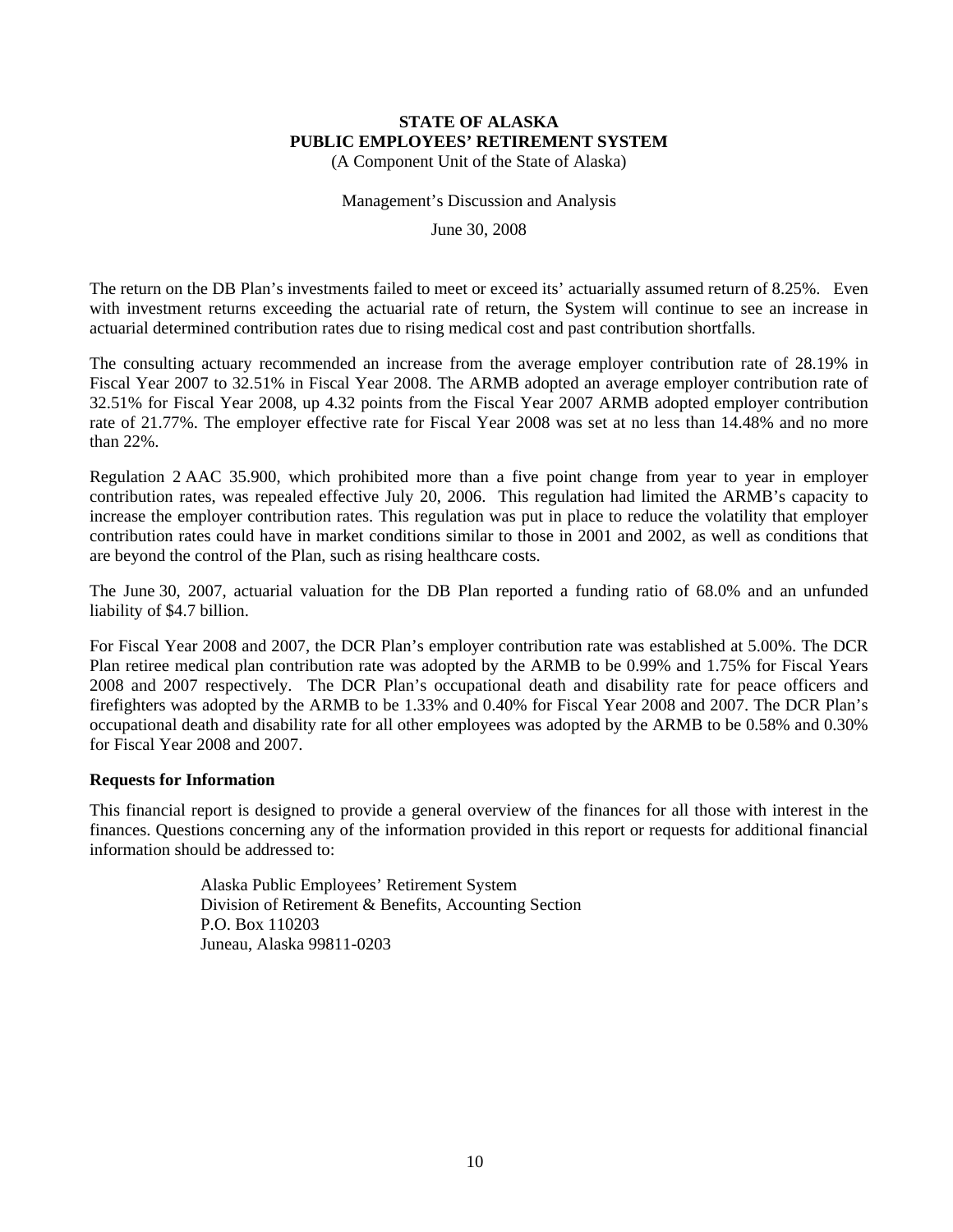# **STATE OF ALASKA<br><b>PUBLIC EMPLOYEES' RETIREMENT SYSTEM**<br>(A Component Unit of the State of Alaska)

Statement of Plan Net Assets

June 30, 2008

(In thousands)

|                                                                                                                                                                                                                                                                                                                                                                                                                                                                                                    |    |                                                                                                                        | Defined benefit plans                                                                                                                                                              |                                                                                                                                                                            |                                                                                                                                                                     |                                                                | Defined contribution pension trust plans                                         |                                                            |                                                                      |                                                                                                                              |                                                                                                                                                                                                                                           |                                                                                                                                                            |
|----------------------------------------------------------------------------------------------------------------------------------------------------------------------------------------------------------------------------------------------------------------------------------------------------------------------------------------------------------------------------------------------------------------------------------------------------------------------------------------------------|----|------------------------------------------------------------------------------------------------------------------------|------------------------------------------------------------------------------------------------------------------------------------------------------------------------------------|----------------------------------------------------------------------------------------------------------------------------------------------------------------------------|---------------------------------------------------------------------------------------------------------------------------------------------------------------------|----------------------------------------------------------------|----------------------------------------------------------------------------------|------------------------------------------------------------|----------------------------------------------------------------------|------------------------------------------------------------------------------------------------------------------------------|-------------------------------------------------------------------------------------------------------------------------------------------------------------------------------------------------------------------------------------------|------------------------------------------------------------------------------------------------------------------------------------------------------------|
|                                                                                                                                                                                                                                                                                                                                                                                                                                                                                                    |    | Pension                                                                                                                | Postemployment<br>healthcare                                                                                                                                                       | Alaska retiree<br>healthcare<br>trust                                                                                                                                      | <b>Total</b>                                                                                                                                                        | Participant<br>directed                                        | Occupational<br>death and<br>disability-All                                      | Occupational<br>death and<br>disability-P/F                | Retiree<br>medical<br>plan                                           | Healthcare<br>reimbursement<br>arrangement                                                                                   | <b>Total</b>                                                                                                                                                                                                                              | <b>SYSTEM</b><br><b>TOTAL</b>                                                                                                                              |
| Assets:                                                                                                                                                                                                                                                                                                                                                                                                                                                                                            |    |                                                                                                                        |                                                                                                                                                                                    |                                                                                                                                                                            |                                                                                                                                                                     |                                                                |                                                                                  |                                                            |                                                                      |                                                                                                                              |                                                                                                                                                                                                                                           |                                                                                                                                                            |
| Cash and cash equivalents (notes 3 and 5):<br>Short-term fixed income pool<br>Great West / participant directed deposit                                                                                                                                                                                                                                                                                                                                                                            | s  | 3,273<br>$\overline{\phantom{m}}$                                                                                      | 2,659<br>$\overline{\phantom{0}}$                                                                                                                                                  | 26,599<br>$\overline{\phantom{m}}$                                                                                                                                         | 32,531<br>$\overline{\phantom{m}}$                                                                                                                                  | 1,099<br>324                                                   | 47<br>$\overline{\phantom{m}}$                                                   | 9<br>$\overline{\phantom{m}}$                              | 62<br>$\equiv$                                                       | 260<br>$\overline{\phantom{m}}$                                                                                              | 1,477<br>324                                                                                                                                                                                                                              | 34,008<br>324                                                                                                                                              |
| Total cash and cash equivalents                                                                                                                                                                                                                                                                                                                                                                                                                                                                    |    | 3,273                                                                                                                  | 2,659                                                                                                                                                                              | 26,599                                                                                                                                                                     | 32,531                                                                                                                                                              | 1,423                                                          | 47                                                                               | $\mathbf Q$                                                | 62                                                                   | 260                                                                                                                          | 1,801                                                                                                                                                                                                                                     | 34,332                                                                                                                                                     |
| Receivables:<br>Contributions<br>Due from State of Alaska General Fund<br>Due from postemployment healthcare fund (note 6)<br>Other account receivable                                                                                                                                                                                                                                                                                                                                             |    | 26,267<br>$\overline{\phantom{0}}$<br>$\overline{\phantom{0}}$                                                         | $\overline{\phantom{0}}$<br>$\overline{\phantom{m}}$<br>$\overline{\phantom{m}}$<br>$\overline{\phantom{m}}$                                                                       | 812<br>17,624<br>3,490,576<br>138                                                                                                                                          | 27,079<br>17,624<br>3,490,576<br>138                                                                                                                                | 130<br>2.074<br>$\overline{\phantom{0}}$                       | 5<br>84<br>$\overline{\phantom{0}}$                                              | 20<br>$\overline{\phantom{m}}$<br>$\overline{\phantom{0}}$ | 10<br>158<br>$\overline{\phantom{0}}$<br>$\overline{\phantom{0}}$    | 30<br>481<br>$\overline{\phantom{m}}$<br>$\overline{\phantom{m}}$                                                            | 176<br>2,817<br>$\overline{\phantom{m}}$<br>$\overline{\phantom{m}}$                                                                                                                                                                      | 27,255<br>20,441<br>3,490,576<br>138                                                                                                                       |
| Total receivables                                                                                                                                                                                                                                                                                                                                                                                                                                                                                  |    | 26,267                                                                                                                 | $\overline{\phantom{m}}$                                                                                                                                                           | 3,509,150                                                                                                                                                                  | 3,535,417                                                                                                                                                           | 2,204                                                          | 89                                                                               | 21                                                         | 168                                                                  | 511                                                                                                                          | 2,993                                                                                                                                                                                                                                     | 3,538,410                                                                                                                                                  |
| Investments (notes $3, 4, 5,$ and $8$ ):<br>Domestic equity pool<br>Retirement fixed income pool<br>International equity pool<br>Real estate pool<br>International fixed income pool<br>Private equity pool<br>Emerging markets equity pool<br>Treasury inflation protection pool<br>Other investments pool<br>High yield pool<br>Absolute return pool<br>Collective investment funds, at fair value<br>Great West participant directed<br>Common trust funds<br>ERISA commingled and mutual funds |    | 3.069.144<br>906.295<br>857,743<br>719,837<br>121,180<br>490,444<br>161,994<br>31,750<br>188,001<br>143,650<br>240,147 | 351,199<br>736,276<br>696,833<br>584,797<br>98,447<br>398,438<br>131,604<br>25,794<br>152,732<br>116,701<br>195,096<br>$\hspace{0.1mm}-\hspace{0.1mm}$<br>$\overline{\phantom{a}}$ | $\overline{\phantom{0}}$<br>$\overline{\phantom{a}}$<br>$\overline{\phantom{0}}$<br>$\overline{\phantom{m}}$<br>--<br>$\frac{1}{2}$<br>$\overline{\phantom{m}}$<br>327,130 | 3,420,343<br>1,642,571<br>1,554,576<br>1,304,634<br>219,627<br>888,882<br>293,598<br>57,544<br>340,733<br>260,351<br>435,243<br>$\overline{\phantom{m}}$<br>327,130 | $\overline{\phantom{a}}$<br>23,724<br>$\overline{\phantom{0}}$ | $\sim$<br>85<br>$\overline{\phantom{0}}$<br>-<br>$\overline{\phantom{m}}$<br>752 | 20<br>$\overline{\phantom{a}}$<br>182                      | 233<br>$\overline{\phantom{0}}$<br>$\overline{\phantom{a}}$<br>2,016 | $\overline{\phantom{0}}$<br>$\overline{\phantom{0}}$<br>746<br>$\overline{\phantom{m}}$<br>$\overline{\phantom{a}}$<br>6,503 | $\sim$<br>$\overline{\phantom{0}}$<br>$\overline{\phantom{a}}$<br>$\overline{\phantom{m}}$<br>$\overline{\phantom{m}}$<br>$\hspace{0.05cm}$<br>1,084<br>$\overline{\phantom{a}}$<br>$\frac{1}{2}$<br>23,724<br>$\qquad \qquad -$<br>9,453 | 3.420.343<br>1,642,571<br>1,554,576<br>1,304,634<br>219,627<br>888,882<br>293,598<br>58,628<br>340,733<br>260,351<br>435,243<br>23,724<br>327,130<br>9,453 |
| Total investments<br>Other:                                                                                                                                                                                                                                                                                                                                                                                                                                                                        |    | 6,930,185                                                                                                              | 3,487,917                                                                                                                                                                          | 327,130                                                                                                                                                                    | 10,745,232                                                                                                                                                          | 23,724                                                         | 837                                                                              | 202                                                        | 2,249                                                                | 7,249                                                                                                                        | 34,261                                                                                                                                                                                                                                    | 10,779,493                                                                                                                                                 |
| Other                                                                                                                                                                                                                                                                                                                                                                                                                                                                                              |    | 8                                                                                                                      |                                                                                                                                                                                    |                                                                                                                                                                            | 8                                                                                                                                                                   |                                                                |                                                                                  |                                                            |                                                                      |                                                                                                                              |                                                                                                                                                                                                                                           | -8                                                                                                                                                         |
| Total other                                                                                                                                                                                                                                                                                                                                                                                                                                                                                        |    | 8                                                                                                                      | $\overline{\phantom{0}}$                                                                                                                                                           |                                                                                                                                                                            | 8                                                                                                                                                                   |                                                                |                                                                                  |                                                            |                                                                      |                                                                                                                              | $\overline{\phantom{a}}$                                                                                                                                                                                                                  | 8                                                                                                                                                          |
| Total assets                                                                                                                                                                                                                                                                                                                                                                                                                                                                                       |    | 6,959,733                                                                                                              | 3,490,576                                                                                                                                                                          | 3,862,879                                                                                                                                                                  | 14,313,188                                                                                                                                                          | 27,351                                                         | 973                                                                              | 232                                                        | 2,479                                                                | 8.020                                                                                                                        | 39,055                                                                                                                                                                                                                                    | 14,352,243                                                                                                                                                 |
| Liabilities:<br>Accrued expenses<br>Due to State of Alaska General Fund<br>Due to Retiree Health Medical Fund<br>Due to Alaska Retiree Healthcare Trust - TRS<br>Due to Alaska Retiree Healthcare Trust - PERS (note 6)                                                                                                                                                                                                                                                                            |    | 7.064<br>16.861<br>$\overline{\phantom{0}}$                                                                            | 3,490,576                                                                                                                                                                          | 1,294<br>$\overline{\phantom{a}}$<br>5,485<br>64,995<br>$\overline{\phantom{m}}$                                                                                           | 8,358<br>16,861<br>5,485<br>64,995<br>3,490,576                                                                                                                     | 664<br>$\overline{\phantom{a}}$<br>$\overline{\phantom{a}}$    |                                                                                  |                                                            |                                                                      |                                                                                                                              | 664<br>$\overline{\phantom{a}}$<br>$\overline{\phantom{0}}$<br>$\overline{\phantom{a}}$<br>$\overline{\phantom{0}}$                                                                                                                       | 9,022<br>16,861<br>5,485<br>64,995<br>3,490,576                                                                                                            |
| <b>Total liabilities</b>                                                                                                                                                                                                                                                                                                                                                                                                                                                                           |    | 23,925                                                                                                                 | 3,490,576                                                                                                                                                                          | 71,774                                                                                                                                                                     | 3,586,275                                                                                                                                                           | 664                                                            |                                                                                  |                                                            |                                                                      |                                                                                                                              | 664                                                                                                                                                                                                                                       | 3,586,939                                                                                                                                                  |
| Commitment and contingencies (note 8)                                                                                                                                                                                                                                                                                                                                                                                                                                                              |    |                                                                                                                        |                                                                                                                                                                                    |                                                                                                                                                                            |                                                                                                                                                                     |                                                                |                                                                                  |                                                            |                                                                      |                                                                                                                              |                                                                                                                                                                                                                                           |                                                                                                                                                            |
| Net assets held in trust for pension and<br>postemployment healthcare benefits                                                                                                                                                                                                                                                                                                                                                                                                                     | S. | 6,935,808                                                                                                              |                                                                                                                                                                                    | 3,791,105                                                                                                                                                                  | 10,726,913                                                                                                                                                          | 26,687                                                         | 973                                                                              | 232                                                        | 2,479                                                                | 8,020                                                                                                                        | 38,391                                                                                                                                                                                                                                    | 10,765,304                                                                                                                                                 |

See accompanying notes to financial statements.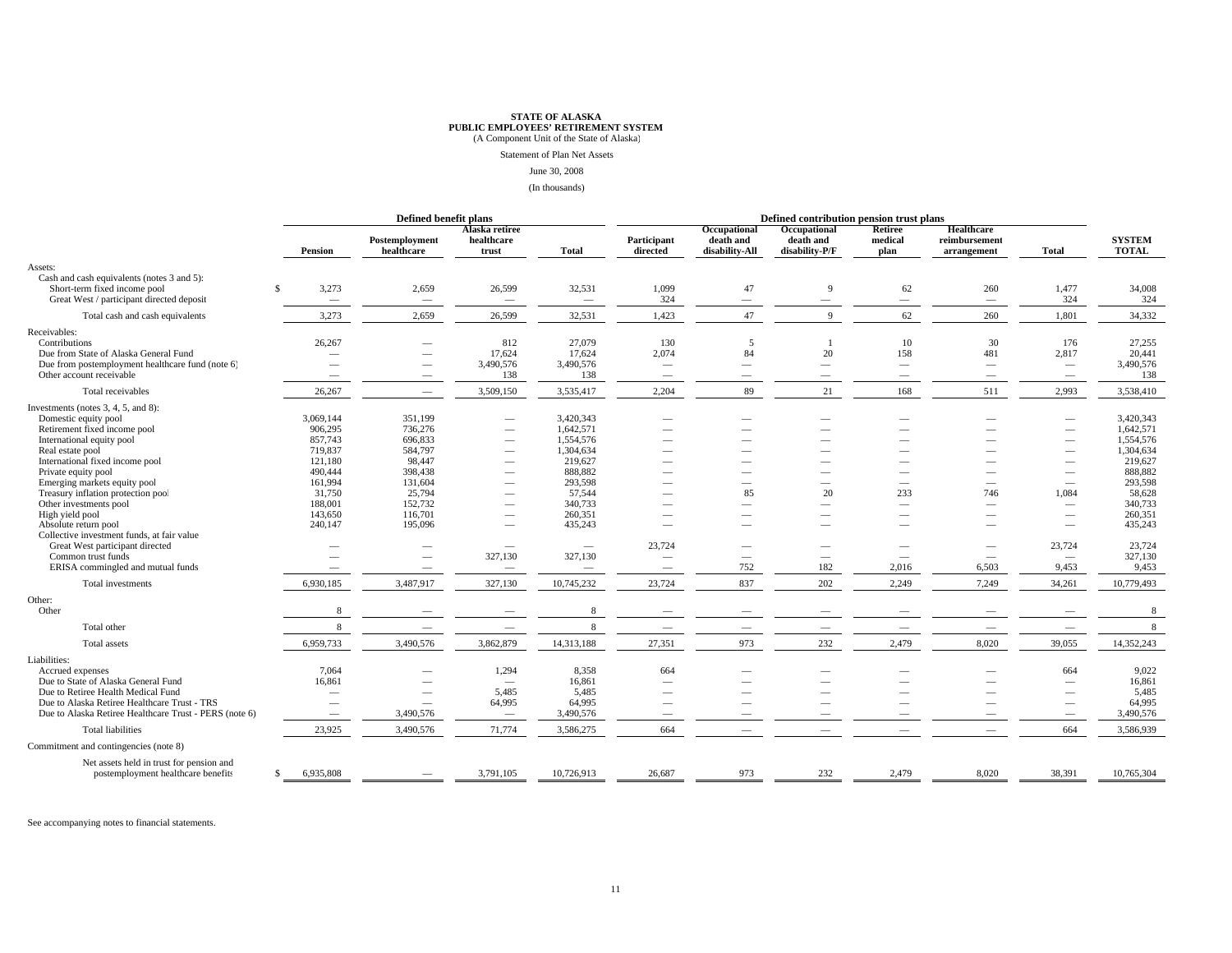# **STATE OF ALASKA<br><b>PUBLIC EMPLOYEES' RETIREMENT SYSTEM**<br>(A Component Unit of the State of Alaska)

Statement of Changes in Plan Net Assets

#### June 30, 2008

(In thousands)

|                                                                                                       |                                               | Defined benefit plans                                |                                                      |                                 | Defined contribution pension trust plans    |                                                             |                                                                    |                                                                      |                                            |                                              |                                  |
|-------------------------------------------------------------------------------------------------------|-----------------------------------------------|------------------------------------------------------|------------------------------------------------------|---------------------------------|---------------------------------------------|-------------------------------------------------------------|--------------------------------------------------------------------|----------------------------------------------------------------------|--------------------------------------------|----------------------------------------------|----------------------------------|
|                                                                                                       | Pension                                       | Postemployment<br>healthcare                         | Alaska retiree<br>healthcare<br>trust                | Total                           | Participant<br>directed                     | Occupational<br>death and<br>disability-All                 | Occupational<br>death and<br>disability-P/F                        | Retiree<br>medical<br>plan                                           | Healthcare<br>reimbursement<br>arrangement | Total                                        | <b>SYSTEM</b><br><b>TOTAL</b>    |
| Additions:                                                                                            |                                               |                                                      |                                                      |                                 |                                             |                                                             |                                                                    |                                                                      |                                            |                                              |                                  |
| Contributions:<br>Employers<br>Plan members<br>State of Alaska                                        | 100,323<br><sup>\$</sup><br>120,506<br>50,875 | $\overline{\phantom{a}}$<br>$\overline{\phantom{0}}$ | 263,755<br>474<br>134,125                            | 364,078<br>120,980<br>185,000   | 8,221<br>13,171<br>$\overline{\phantom{a}}$ | 847<br>$\overline{\phantom{a}}$<br>$\overline{\phantom{0}}$ | 216<br>$\overline{\phantom{m}}$<br>$\hspace{0.1mm}-\hspace{0.1mm}$ | 1,561<br>$\overline{\phantom{m}}$<br>$\hspace{0.1mm}-\hspace{0.1mm}$ | 5,902<br>$\overline{\phantom{0}}$          | 16,747<br>13,171<br>$\overline{\phantom{a}}$ | 380,825<br>134,151<br>185,000    |
| Total contributions                                                                                   | 271,704                                       | $\overline{\phantom{0}}$                             | 398,354                                              | 670,058                         | 21,392                                      | 847                                                         | 216                                                                | 1,561                                                                | 5,902                                      | 29,918                                       | 699,976                          |
| Investment income:<br>Net appreciation (depreciation) in fair value (note 3)<br>Interest<br>Dividends | (707, 662)<br>130,125<br>281,043              |                                                      | (30, 267)<br>7,631<br>3,833                          | (737,929)<br>137,756<br>284,876 | (2, 294)                                    | (47)<br>$\overline{2}$                                      | (5)<br>$\overline{2}$                                              | (154)<br>11<br>5                                                     | (469)<br>35<br>16                          | (675)<br>(2,242)<br>23                       | (738, 604)<br>135,514<br>284,899 |
| Total investment income (loss)                                                                        | (296, 494)                                    |                                                      | (18, 803)                                            | (315, 297)                      | (2,294)                                     | (41)                                                        | (3)                                                                | (138)                                                                | (418)                                      | (2,894)                                      | (318, 191)                       |
| Less investment expense                                                                               | 23,089                                        |                                                      | $\overline{\phantom{a}}$                             | 23,089                          | $\overline{\phantom{a}}$                    | $\overline{\phantom{m}}$                                    |                                                                    | $\overline{\phantom{m}}$                                             | $\overline{\phantom{0}}$                   |                                              | 23,089                           |
| Net investment income (loss) before<br>security lending activities                                    | (319, 583)                                    |                                                      | (18, 803)                                            | (338, 386)                      | (2, 294)                                    | (41)                                                        | (3)                                                                | (138)                                                                | (418)                                      | (2,894)                                      | (341, 280)                       |
| Securities lending income (note 5)<br>Less securities lending expenses (note 5)                       | 39,635<br>35,342                              |                                                      | $\overline{\phantom{0}}$<br>$\overline{\phantom{m}}$ | 39,635<br>35,342                | $\overline{\phantom{a}}$                    |                                                             | $\equiv$                                                           | $\mathcal{D}$                                                        |                                            | $\sim$                                       | 39,642<br>35,347                 |
| Net income from securities lending activities                                                         | 4,293                                         |                                                      | $\overline{\phantom{m}}$                             | 4,293                           | $\overline{\phantom{a}}$                    |                                                             | $\sim$                                                             |                                                                      | -                                          | $\mathcal{D}$                                | 4,295                            |
| Net investment income (loss)                                                                          | (315,290)                                     |                                                      | (18, 803)                                            | (334,093)                       | (2, 294)                                    | (40)                                                        | (3)                                                                | (137)                                                                | (418)                                      | (2,892)                                      | (336,985)                        |
| Transfer from postemployment healthcare fund (note 6)                                                 |                                               |                                                      | 3,490,576                                            | 3,490,576                       |                                             |                                                             |                                                                    |                                                                      | $\overline{\phantom{0}}$                   |                                              | 3,490,576                        |
| Other:<br>Other                                                                                       | 47                                            |                                                      | $\overline{\phantom{m}}$                             | 47                              |                                             |                                                             |                                                                    |                                                                      |                                            |                                              | 47                               |
| Total additions                                                                                       | (43,539)                                      | $\overline{\phantom{0}}$                             | 3,870,127                                            | 3,826,588                       | 19,098                                      | 807                                                         | 213                                                                | 1,424                                                                | 5,484                                      | 27,026                                       | 3,853,614                        |
| Deductions:<br>Pension and postemployment benefits<br>Refunds of contributions<br>Administrative      | 439,123<br>14,333<br>6,585                    | $\overline{\phantom{0}}$                             | 77,074<br>$\overline{\phantom{m}}$<br>1,948          | 516,197<br>14,333<br>8,533      | 826<br>169                                  |                                                             |                                                                    |                                                                      |                                            | $\overline{\phantom{a}}$<br>826<br>169       | 516,197<br>15,159<br>8,702       |
| Total deductions                                                                                      | 460,041                                       | $\overline{\phantom{a}}$                             | 79,022                                               | 539,063                         | 995                                         |                                                             |                                                                    |                                                                      |                                            | 995                                          | 540,058                          |
| Transfer to Alaska retiree healthcare trust (note 6)                                                  | $\overline{\phantom{m}}$                      | 3,490,576                                            | $\overline{\phantom{m}}$                             | 3,490,576                       | $\overline{\phantom{a}}$                    | $\overline{\phantom{0}}$                                    |                                                                    |                                                                      | $\overline{\phantom{0}}$                   | $\overline{\phantom{m}}$                     | 3,490,576                        |
| Net increase (decrease)                                                                               | (503, 580)                                    | (3,490,576)                                          | 3,791,105                                            | (203, 051)                      | 18,103                                      | 807                                                         | 213                                                                | 1,424                                                                | 5,484                                      | 26,031                                       | (177,020)                        |
| Net assets held in trust for pension and postemployment<br>healthcare benefits:                       |                                               |                                                      |                                                      |                                 |                                             |                                                             |                                                                    |                                                                      |                                            |                                              |                                  |
| Balance, beginning of year                                                                            | 7,439,388                                     | 3,490,576                                            |                                                      | 10,929,964                      | 8,584                                       | 166                                                         | 19                                                                 | 1,055                                                                | 2,536                                      | 12,360                                       | 10,942,324                       |
| Balance, end of year                                                                                  | 6,935,808                                     | $\overline{\phantom{0}}$                             | 3,791,105                                            | 10,726,913                      | 26,687                                      | 973                                                         | 232                                                                | 2,479                                                                | 8,020                                      | 38,391                                       | 10,765,304                       |

See accompanying notes to financial statements.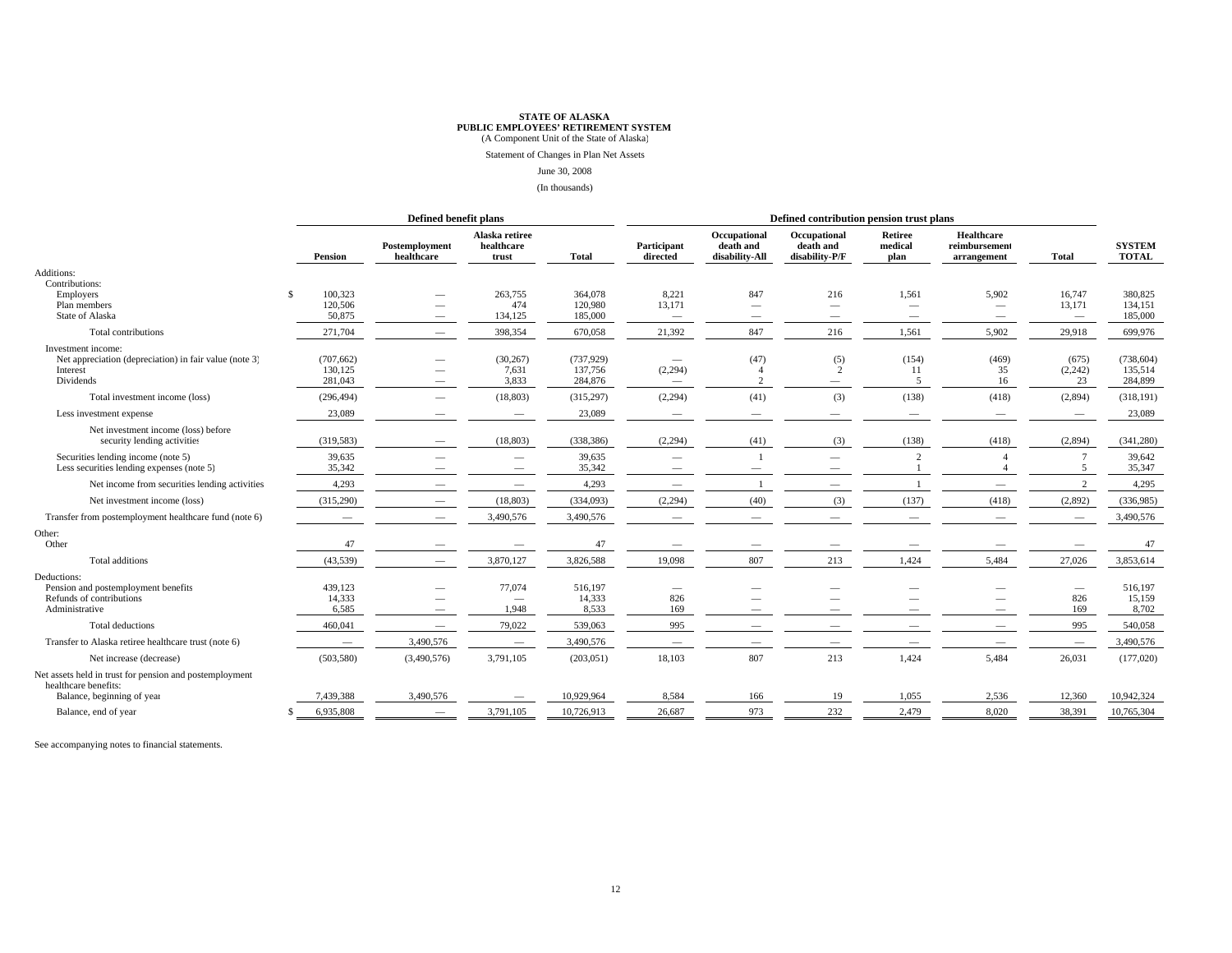(A Component Unit of the State of Alaska)

Notes to Financial Statements

June 30, 2008

#### **(1) Description**

The following brief description of the State of Alaska Public Employees' Retirement System (System), a Component Unit of the State of Alaska, is provided for general information purposes only. Participants should refer to the Plan agreement for more complete information.

At June 30, the number of participating local government employers and public organizations including the State was:

|                  | 2008 | 2007 |
|------------------|------|------|
| State of Alaska  |      |      |
| Municipalities   | 76   | 77   |
| School districts | 53   | 53   |
| Other            | 29   | 29   |
| Total employers  | 159  | 160  |

Inclusion in the Defined Benefit (DB) Plan and Defined Contribution Retirement (DCR) Plan is a condition of employment for eligible State employees, except as otherwise provided, for judges, elected officers and certain employees of the Alaska Marine Highway System. Any local government in the State may elect to have its permanent general and peace officer and firefighter employees covered by the Plans.

#### **Defined Benefit Retirement Plan**

#### *(a) General*

The DB Plan is a defined benefit, agent, multiple employer plan within the System established and administered by the State of Alaska (State) to provide pension and postemployment healthcare benefits for eligible State and local government employees. Benefit and contribution provisions are established by State law and may be amended only by the State Legislature. The DB Plan is a plan within PERS. PERS is a component unit of the State financial reporting entity and is included in the State's Comprehensive Annual Financial Report pension trust fund. The State employees who administer the DB Plan and DCR Plan participate in both. With the passing of SB141, the PERS DB Plan is closed to all new members effective July 1, 2006.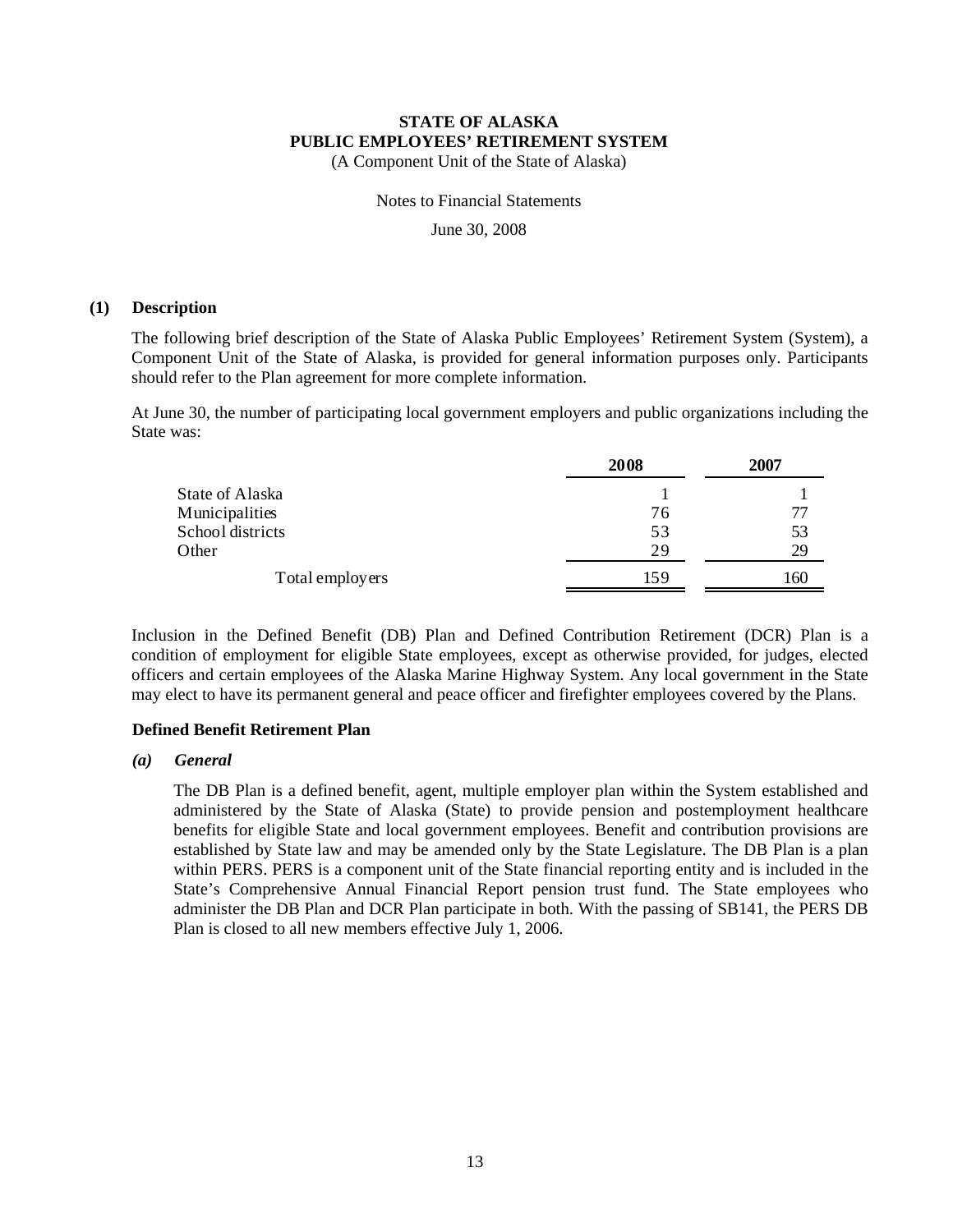(A Component Unit of the State of Alaska)

Notes to Financial Statements

June 30, 2008

At June 30, DB Plan's membership consisted of:

|                                                                                                                | 2008            | 2007            |
|----------------------------------------------------------------------------------------------------------------|-----------------|-----------------|
| Retirees and beneficiaries currently receiving benefits<br>Terminated plan members entitled to future benefits | 24,063<br>6,358 | 22,992<br>6,277 |
| Total current and future benefits                                                                              | 30,421          | 29,269          |
| Active plan members:<br>General<br>Peace officer and firefighter                                               | 26,868<br>2,563 | 29,300<br>2,709 |
| Total active plan membership                                                                                   | 29,431          | 32,009          |
|                                                                                                                | 59,852          | 61,278          |
| Active plan members:<br>Vested:                                                                                |                 |                 |
| General<br>Peace officer and firefighter<br>Nonvested:                                                         | 18,271<br>1,937 | 17,860<br>1,898 |
| General<br>Peace officer and firefighter                                                                       | 8,597<br>626    | 11,440<br>811   |
| Total active plan membership                                                                                   | 29,431          | 32,009          |

#### *(b) Pension Benefits*

Members hired prior to July 1, 1986, with five or more paid-up years of credited service are entitled to monthly pension benefits beginning at normal retirement age, fifty-five, or early retirement age, fifty. For members first hired after June 30, 1986, the normal and early retirement ages are sixty and fifty-five, respectively. Members with thirty or more years of credited service (twenty years for peace officers and firefighters) may retire at any age and receive a normal benefit.

The normal monthly pension benefit is based on years of service and average monthly compensation. For members hired prior to July 1, 1996, and all peace officer and firefighter, the average monthly compensation is based upon the members' three highest, consecutive years' salaries. For all other members hired after June 30, 1996, average monthly compensation is based upon the members' five highest, consecutive years' salaries.

The benefit related to all years of service prior to July 1, 1986, and for years of service through a total of ten years for general members is equal to 2% of the member's average monthly compensation for each year of service. The benefit for each year over ten years of service subsequent to June 30, 1986, is equal to 2-1/4% of the member's average monthly compensation for the second ten years and 2-1/2% for all remaining years of service. For peace officer and firefighters, the benefit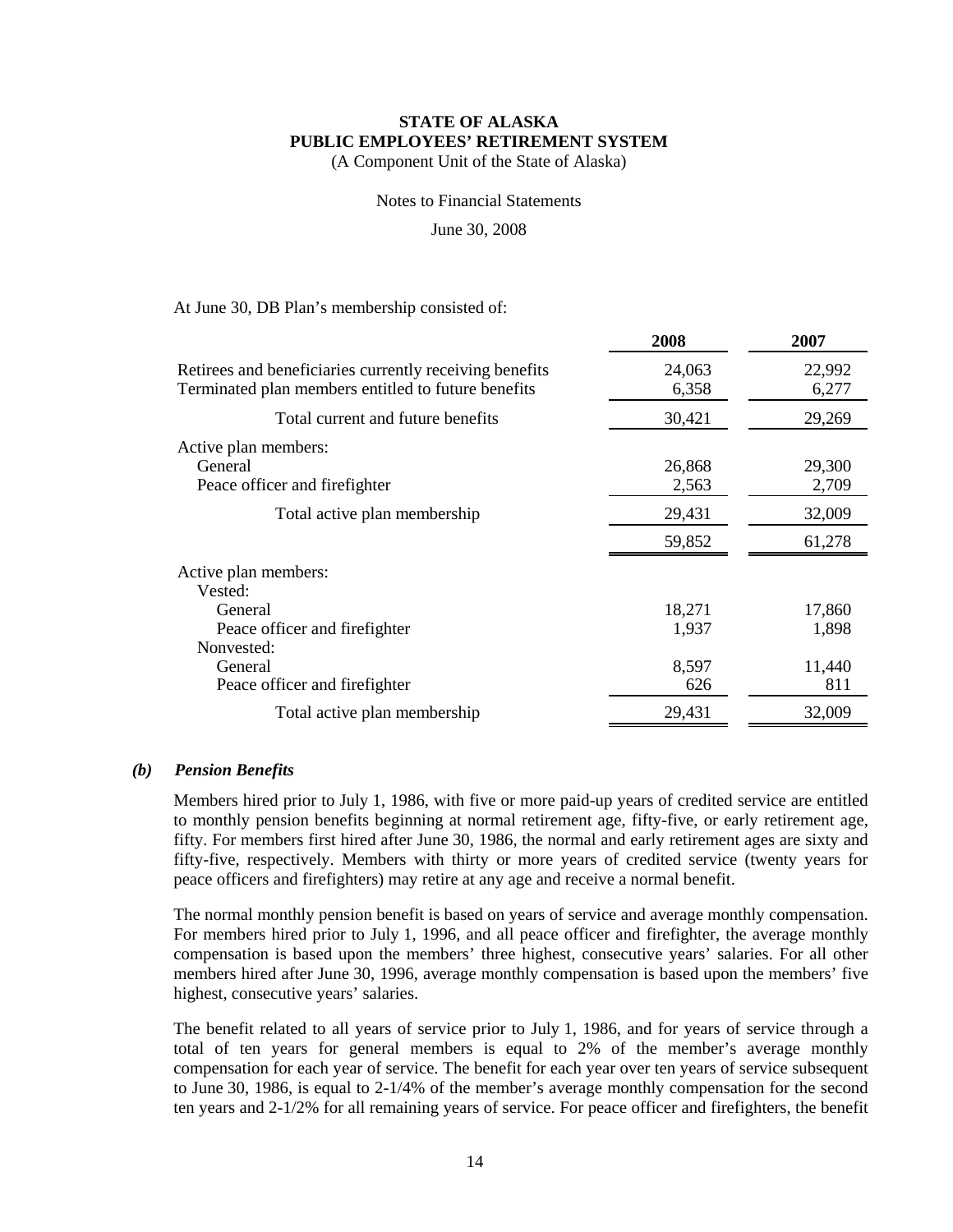(A Component Unit of the State of Alaska)

Notes to Financial Statements

June 30, 2008

for years of service through a total of ten years is equal to 2% of the member's average monthly compensation and 2-1/2% for all remaining years of service.

Minimum benefits for members eligible for retirement are \$25 per month for each year of credited service.

Married members must receive their benefits in the form of a joint and survivor annuity unless their spouse consents to another form of benefit or another person is eligible for benefits under a qualified domestic relations order.

The DB Plan has two types of postretirement pension adjustments (PRPA). The automatic PRPA is issued annually to all eligible benefit recipients, when the cost of living increases in the previous calendar year. The automatic PRPA increase is paid beginning July 1 of each year. The discretionary PRPA may be granted to eligible recipients by the DB Plan's Administrator if the funding ratio of the DB Plan meets or exceeds one-hundred and five percent. If both an automatic and discretionary PRPA are granted, and a retiree is eligible for both adjustments, the one that provides the retiree the greater increase will be paid.

#### *(c) Postemployment Healthcare Benefits*

Major medical benefits are provided to retirees without cost for all members hired before July 1, 1986. Members hired after July 1, 1986 with five years of credited service (or ten years of credited service for those first hired after July 1, 1996) must pay the full monthly premium if they are under age sixty, and receive benefits at no premium cost if they are over age sixty or are receiving disability benefits. Peace officers and firefighters with 25 years of membership service also receive benefits at no premium cost.

Prior to July 1, 1997, postemployment healthcare benefits were provided by the payment of premiums to an insurance company. Beginning July 1, 1997, the Retiree Health Fund (RHF), a pension trust fund of the State, was established. The RHF is self-funded and provides major medical coverage to retirees of the DB Plan. Retirees of three other State administered retirement plans also participate in the RHF. The DB Plan, along with the other participating plans, retains the risk of loss of allowable claims. The RHF issues a publicly available financial report, which may be obtained by writing to the State of Alaska, Department of Administration, Division of Retirement and Benefits, P.O. Box 110203, Juneau, Alaska, 99811-0203 or by calling (907) 465-4460.

Beginning July 1, 2007, the Alaska Retiree Healthcare Trust (ARHCT), a healthcare trust fund of the State, was established. The ARHCT is self-funded and provides major medical coverage to retirees of the Plan. The Plan retains the risk of loss of allowable claims for eligible members. The ARHCT began paying member healthcare claims on March 1, 2008. Prior to that, healthcare claims were paid for by the RHF.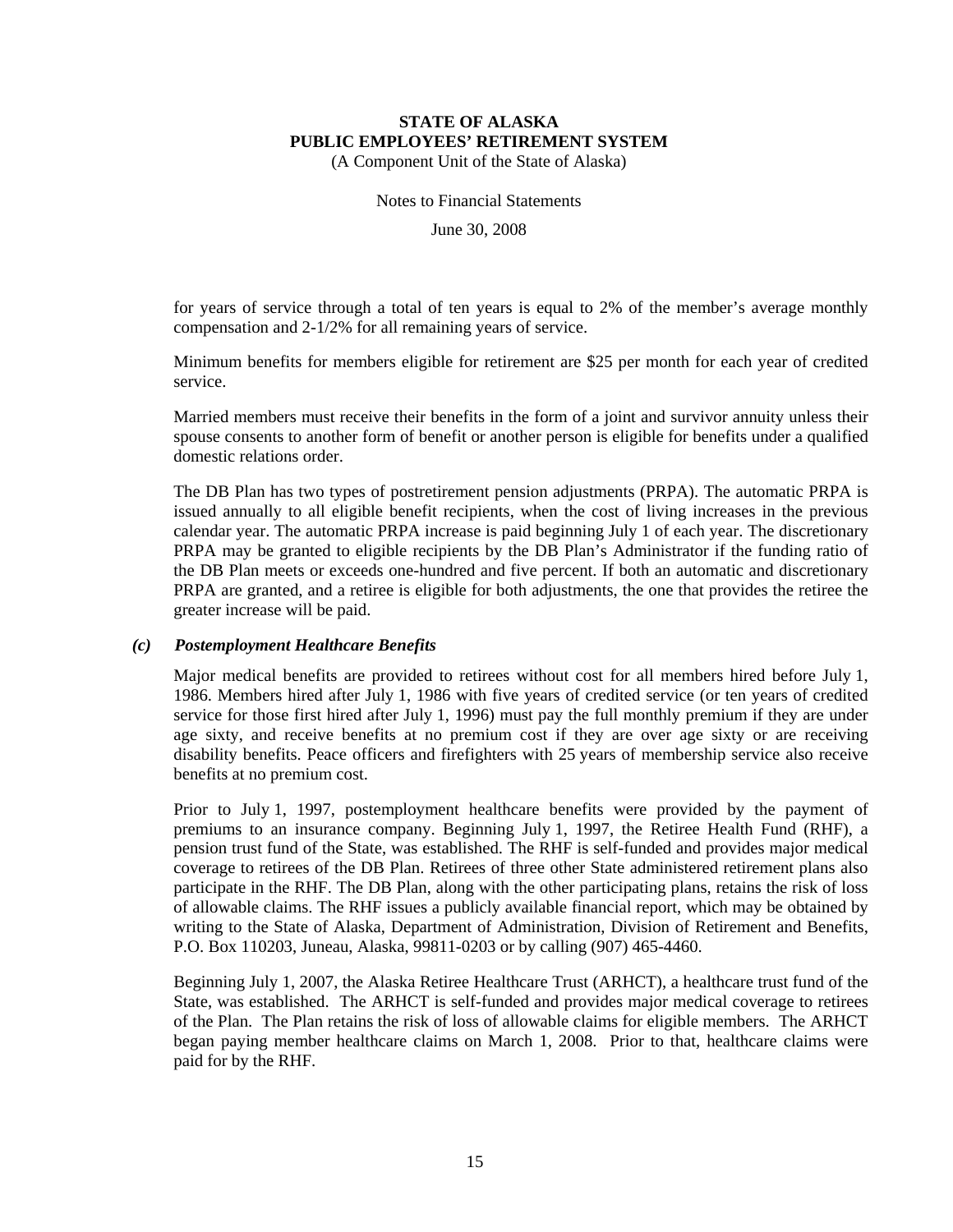(A Component Unit of the State of Alaska)

Notes to Financial Statements

June 30, 2008

#### *(d) Death Benefits*

If an active general DB Plan member dies from occupational causes, the spouse may receive a monthly pension equal to 40% of the DB Plan's member's salary. If an active peace officer or firefighter DB Plan member dies from occupational causes, the spouse may receive a monthly pension equal to 50% of the DB Plan's member's salary or 75% of the member's retirement benefit calculated as if the member had survived until normal retirement age, whichever is greater. When death is due to occupational causes and there is no surviving spouse, the DB Plan's member's dependent children may receive the monthly pension until they are no longer dependents. If the member does not have a spouse or dependent children at the time of death, a lump sum death benefit is payable to the named beneficiary (ies). The amount of the occupational death pension changes on the date the DB Plan member's normal retirement would have occurred if the DB Plan member had lived. The new benefit is based on the Plan member's average monthly compensation at the time of death and the credited service, including service that would have accrued if the DB Plan member had lived and continued to work until normal retirement. If the death was from nonoccupational causes, and the DB Plan member was vested, the spouse may receive a monthly 50% joint and survivor option benefit based on the member's credited service and average monthly compensation at the time of death. If the DB Plan member is not married or vested, a lump sum death benefit is payable to the named beneficiary (ies).

#### *(e) Disability Benefits*

Active DB Plan members who become permanently disabled due to occupational or nonoccupational causes receive disability benefits until normal retirement age, or when the service requirement for normal retirement is met. Although there are no minimum service requirements for Plan members to be eligible for occupational disability, DB Plan members must be vested to receive nonoccupational disability benefits. The monthly occupational disability benefit is equal to 40% of the DB Plan's member's salary at the time of the disability. The nonoccupational disability benefit is based on the DB Plan member's service and salary at the time of disability. At normal retirement age, a disabled general DB Plan member receives normal retirement benefits. A peace officer or firefighter Plan member may elect to receive normal retirement benefits calculated under the occupational disability benefit rules.

#### *(f) Defined Benefit Plan Member Contributions*

The DB Plan's member contribution rates are 7.5% for peace officers and firefighters, 9.6% for some school district employees, and 6.75% for general DB Plan members, as required by statute. The DB Plan's member contributions are deducted before federal income tax is withheld. Contributions are collected by employers and remitted to the DB Plan. The DB Plan's member contributions earn interest at the rate of 4.5% per annum, compounded semiannually.

#### *(g) Employer Contributions*

The DB Plan's funding policy provides for periodic employer contributions at actuarially determined rates that, expressed as a percent of annual covered payroll, are sufficient to accumulate assets to pay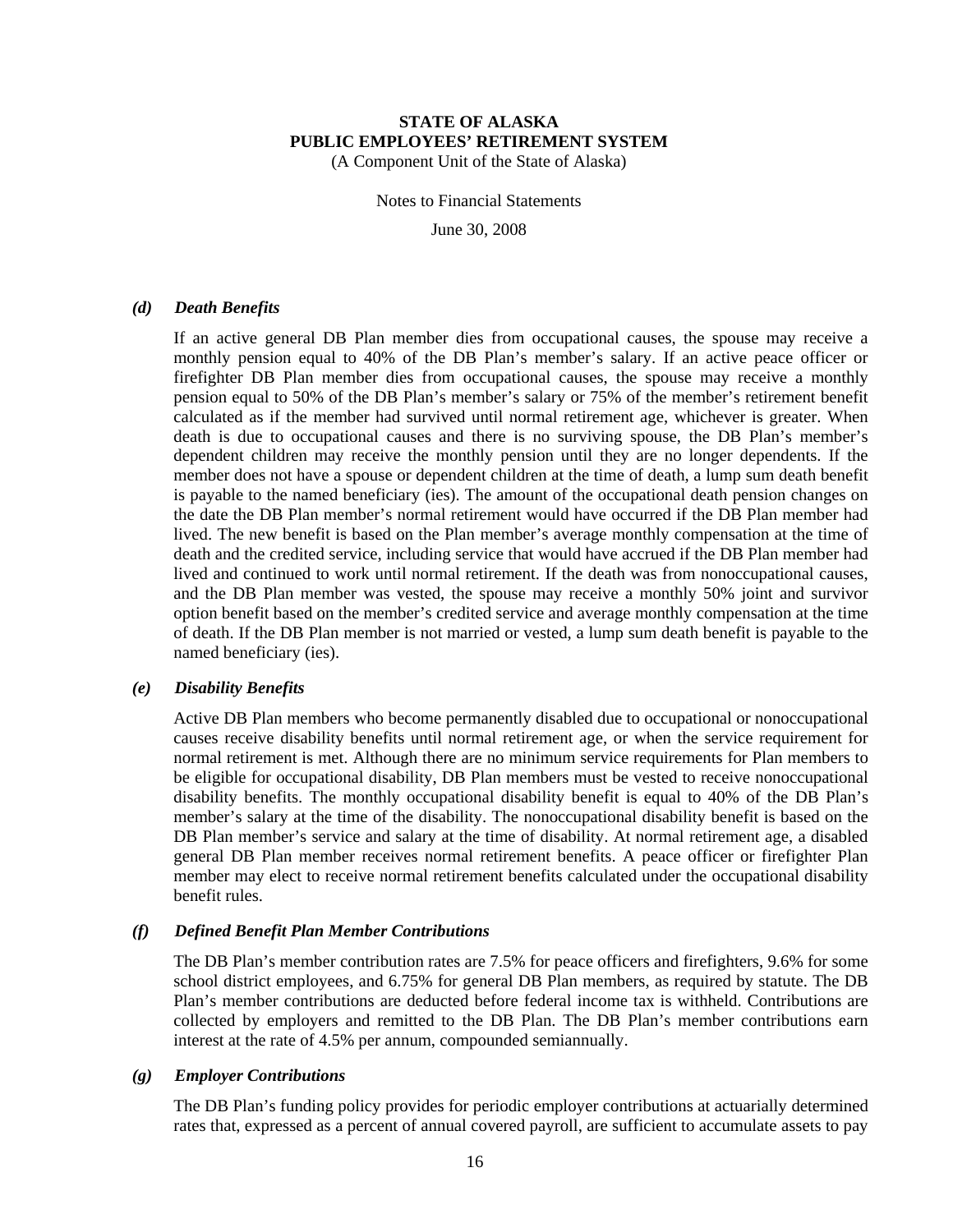(A Component Unit of the State of Alaska)

Notes to Financial Statements

June 30, 2008

both pension and postemployment healthcare benefits when due. Employer contribution rates are determined using the entry age normal actuarial funding method. The DB Plan uses the level percentage of pay method to amortize the unfunded liability over a twenty-five year fixed period. Employer contributions are accumulated in both the pension and the healthcare funds based on the approved contribution rate for the fiscal year.

#### *(h) Contributions from the State of Alaska*

Senate Bill 53, passed by the twenty-fifty Alaska State Legislature, appropriated \$185 million from the general fund to the Department of Administration for deposit in the DB Plan's accounts in the public employee's retirement plan as partial payment of the participating public employee's retirement plan employers' contributions for the fiscal year ending June 30, 2008. This appropriation is intended to be the amount required to set the effective employer contribution rate of all public employee's retirement plan employers for the fiscal year ending June 30, 2008, at the lower of the level percentage of pay rate approved by the ARMB or 22.00% but not lower than 14.48%.

Senate Bill 53, passed by the first special session of the twenty-fourth Alaska State Legislature, appropriated \$185 million from the general fund to the Department of Administration to reduce the contributions required from participating political subdivisions as a result of contribution rate increases for the year ended June 30, 2008.

Senate Bill 231, passed by the first special session of the twenty-fourth Alaska State Legislature, appropriated \$18.6 million from the general fund to the Department of Administration to reduce the contributions required from participating political subdivisions as a result of contribution rate increases for the year ended June 30, 2007.

#### *(i) Refunds*

DB Plan member contributions may be voluntarily or, under certain circumstances, involuntarily refunded to the member or a garnishing agency sixty days after termination of employment. Voluntary refund rights are forfeited on July 1 following the member's 75th birthday or within fifty years of the member's last termination date. Members who have had contributions refunded forfeit all retirement benefits, including postemployment healthcare benefits. Members are allowed to reinstate refunded service due to involuntary refunds by repaying the total involuntary refunded balance and accrued interest. Members are allowed to reinstate voluntarily refunded service by repaying the voluntarily refunded balance and accrued interest, as long as they re-establish an employee relationship with a participating DB Plan employer before July 1, 2010. Members who have not re-established an employee relationship with a participating DB Plan employer by June 30, 2010, will not be eligible to reinstate voluntarily refunded service and will forfeit any claim to DB Plan' membership rights. Balances refunded to members accrue interest at the rate of 7.0% per annum, compounded semiannually.

#### *(j) Administrative Costs*

Administrative costs are financed through investment earnings.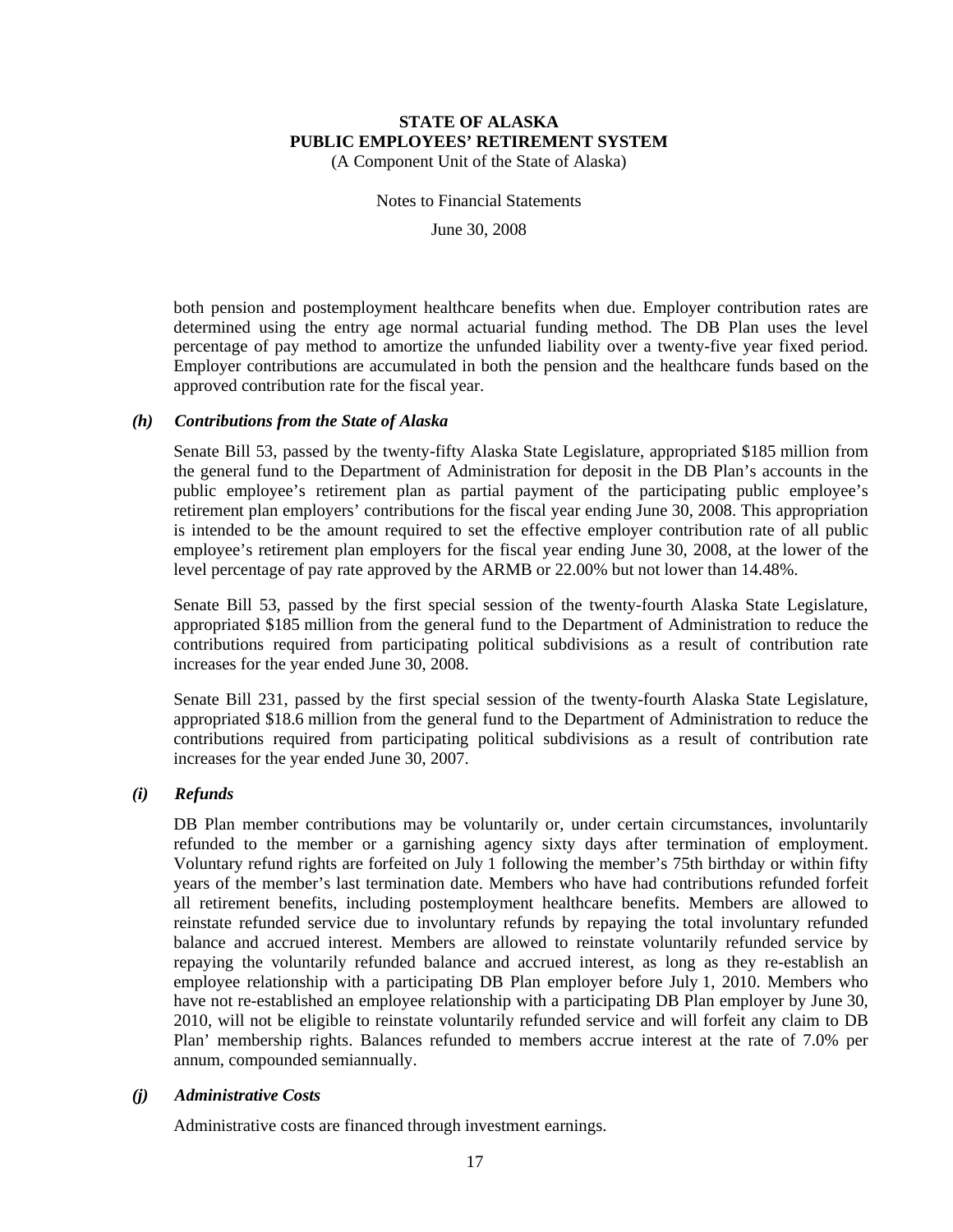(A Component Unit of the State of Alaska)

Notes to Financial Statements

June 30, 2008

#### *(k) Due from (to) State of Alaska General Fund*

Amounts due from (to) the State of Alaska General Fund represent the net difference between amounts paid by the DB Plan on behalf of others and amounts paid by others on behalf of the DB Plan.

#### **Defined Contribution Retirement Pension Trust Fund**

#### *(l) General*

The DCR Plan is a defined contribution, agent, multiple employer public employee retirement plan established and administered by the State of Alaska (State) to provide pension and postemployment healthcare benefits for eligible State and local government employees. Benefit and contribution provisions are established by State law and may be amended only by the State Legislature. The DCR Plan was created by State of Alaska Statutes effective July 1, 2006. A defined contribution plan is a plan in which savings are accumulated in an individual retirement account for the exclusive benefit of the member or beneficiaries.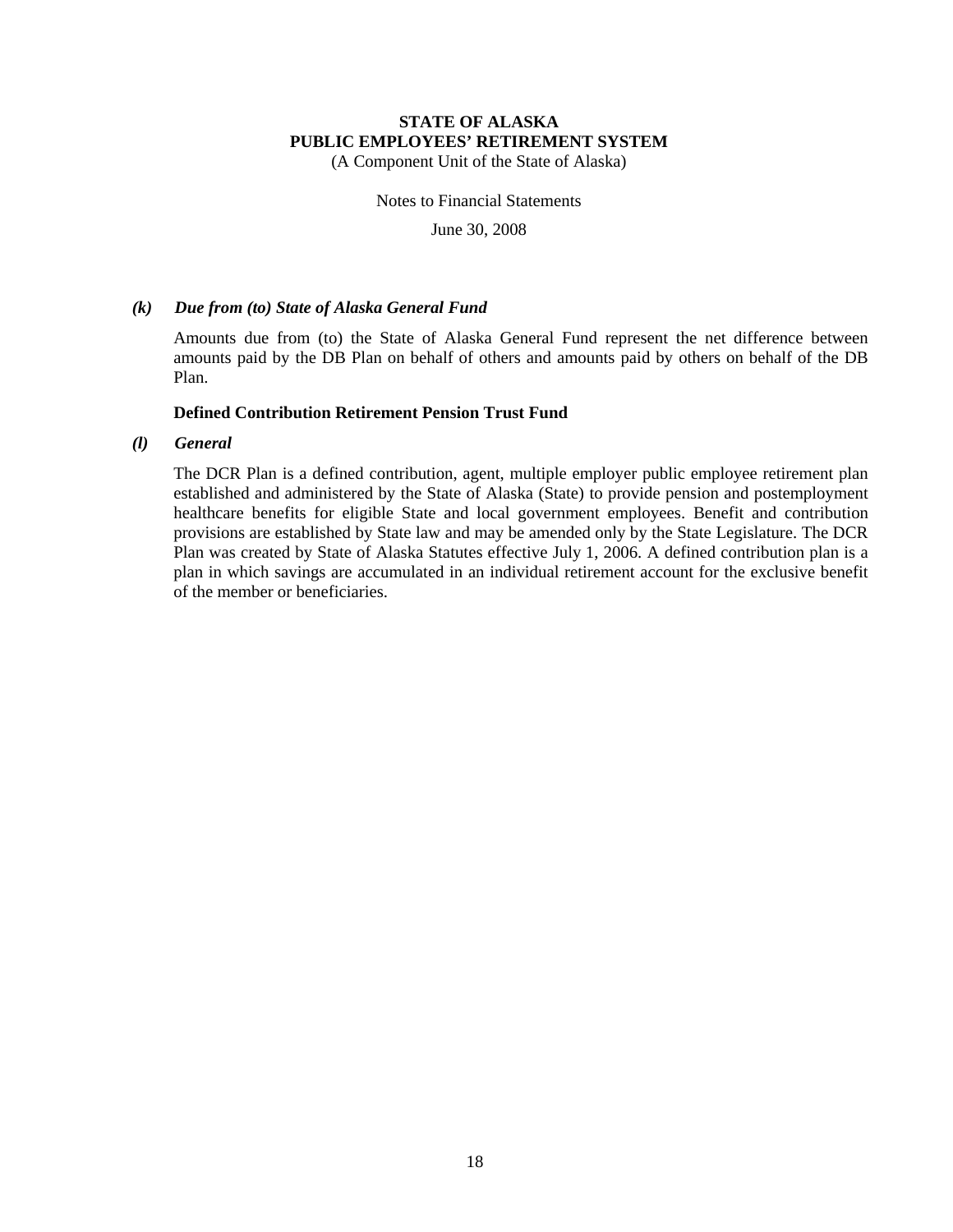(A Component Unit of the State of Alaska)

Notes to Financial Statements

June 30, 2008

#### At June 30, 2008 DCR Plan membership consisted of:

| Retirees and beneficiaries currently receiving benefits   |                |
|-----------------------------------------------------------|----------------|
| Terminated plan members entitled to future benefits:      |                |
| 25% Vested                                                |                |
| 50% Vested                                                | 2              |
| 75% Vested                                                | 4              |
| 100% Vested                                               | 5              |
| Total terminated plan members entitled to future benefits | 12             |
| Total current and future benefits                         | 12             |
| Active plan members:                                      |                |
| General                                                   | 4,735          |
| Peace officer and firefighter                             | 390            |
| Total active members                                      | 5,125          |
| Total members                                             | 5,137          |
| Active plan members:                                      |                |
| <b>Vested General:</b>                                    |                |
| 25% Vested                                                | 13             |
| 50% Vested                                                | $\overline{c}$ |
| 75% Vested<br>100% Vested                                 | 4<br>6         |
|                                                           |                |
| Total vested general                                      | 25             |
| Vested peace officer and firefighter                      |                |
| 25% Vested                                                |                |
| 50% Vested<br>75% Vested                                  |                |
| 100% Vested                                               |                |
| Total vested peace officer and firefighter                |                |
|                                                           |                |
| Nonvested:                                                |                |
| General<br>Peace officer and firefighter                  | 4,710<br>390   |
|                                                           |                |
| Total nonvested general and peace officer and firefighter | 5,100          |
| Total members                                             | 5,137          |

#### *(m) Pension Benefits*

A participating member is immediately and fully vested in that member's contributions and related earnings. A member shall be fully vested in the employer contributions made on that member's behalf, and related earnings, after five years of service. A member is partially vested in the employer contributions made on that member's behalf, and the related earnings, in the ratio of a) 25% with two years of service, b) 50% with three years of service; c) 75% with four years of service; and d) 100% with five years of service.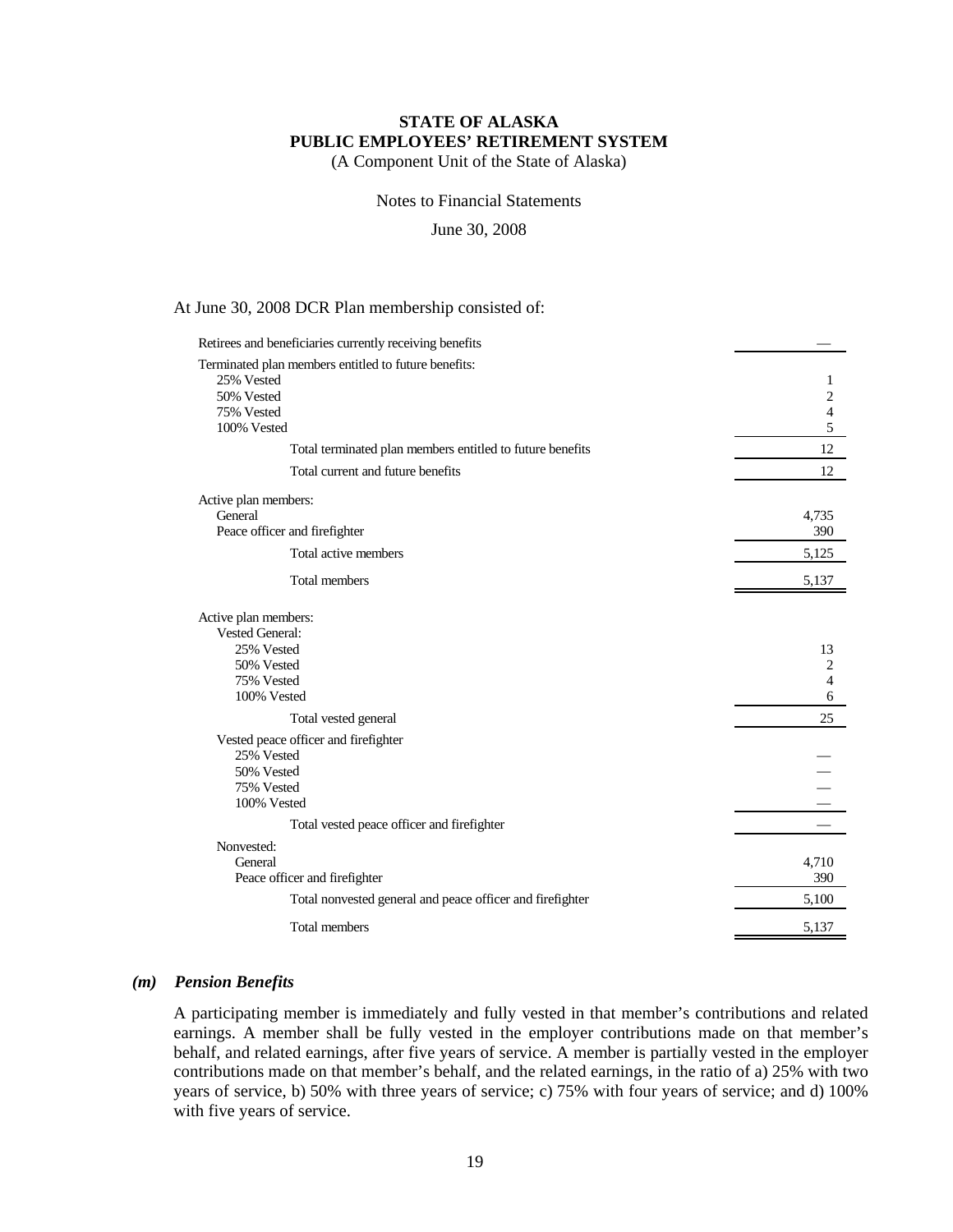(A Component Unit of the State of Alaska)

Notes to Financial Statements

June 30, 2008

#### *(n) Postemployment Healthcare Benefits*

Major medical benefits available to eligible persons are access to the retiree major medical insurance plan and to the health reimbursement arrangement plan. Access to the retiree major medical insurance plan means that an eligible person may not be denied insurance coverage except for failure to pay the required premium.

#### *(o) Death Benefits*

If (1) the death of an employee occurs before the employee's retirement and before the employee's normal retirement date, (2) the proximate cause of death is a bodily injury sustained or a hazard undergone while in the performance and within the scope of the employee's duties, and (3) the injury or hazard is not the proximate result of willful negligence of the employee, a monthly survivor's pension shall be paid to the surviving spouse. If there is no surviving spouse or if the spouse later dies, the monthly survivor's pension shall be paid in equal parts to the dependent children of the employee.

The monthly survivor's pension section for survivors of employees who were not peace officers or fire fighters is 40% of the employee's monthly compensation in the month in which the employee dies. The monthly survivor's pension for survivors of employees who were peace officers or fire fighters is 50% of the monthly compensation in the month in which the employee dies. While the monthly survivor's pension is being paid, the employer shall make contributions on behalf of the employee's beneficiaries based on the deceased employee's gross monthly compensation at the time of occupational death.

#### *(p) Disability Benefits*

An employee is eligible for an occupational disability benefit if employment is terminated because of a total and apparently permanent occupational disability before the employee's normal retirement date. The occupational disability benefits accrue beginning the first day of the month following termination of employment as a result of the disability and are payable the last day of the month. If a final determination granting the benefit is not made in time to pay the benefit when due, a retroactive payment shall be made to cover the period of deferment.

#### *(q) Plan Member Contributions*

Contribution rates are 8.0% for DCR Plan members, as required by statute. The employer shall deduct the contribution from the member's compensation at the end of each payroll period, and the contribution shall be credited by the plan to the member's individual account. The contributions shall be deducted from the member's compensation before the computation of applicable federal taxes.

#### *(r) Employer Contributions*

An employer shall contribute to each member's individual account an amount equal to 5.0% of the member's compensation.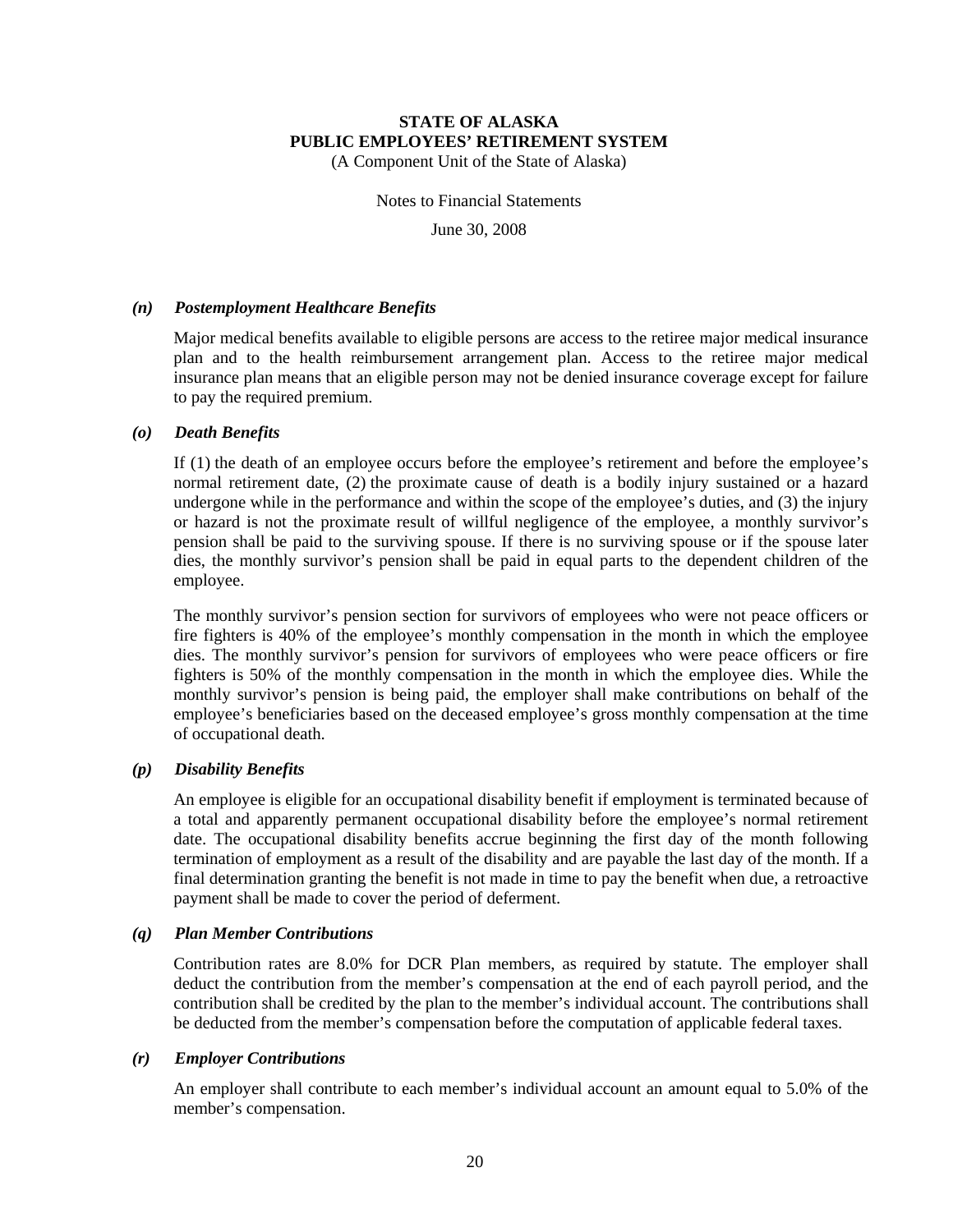(A Component Unit of the State of Alaska)

Notes to Financial Statements

June 30, 2008

Each participant designates how contributions are to be allocated among the investment options. Each participant's account is credited with the participant's contributions and the appreciation or depreciation in unit value for the investment funds. Investment options are disclosed in note 3.

Recordkeeping/administrative fees consisting of a fixed amount, applied in a lump-sum each calendar year, and a variable amount, applied monthly, are deducted from each participant's account, applied pro rata to all the funds in which the employee participates. This fee is for all costs incurred by the record keeper and by the State. The investment management fees are netted out of the funds' performance.

#### *(s) Refunds*

A member is eligible to elect distribution of the member's account in accordance with this section 60 days after termination of employment. Distributions that are being paid to a member may not be affected by the member's subsequent reemployment with the employer. Upon reemployment, a new individual account shall be established for the member to whom any future contributions shall be allocated.

#### **(2) Summary of Significant Accounting Policies**

#### *(a) Basis of Accounting*

The financial statements are prepared using the economic resources measurement focus and the accrual basis of accounting. Contributions are recognized in the period in which they are due. Benefits and refunds are recognized when due and payable.

#### *(b) Use of Estimates*

The preparation of financial statements in conformity with generally accepted accounting principles requires management to make estimates and assumptions that affect the reported amounts of assets and liabilities and disclosure of contingent assets and liabilities at the date of the financial statements and the reported amounts of additions and deductions during the reporting period. Actual results could differ from those estimates.

#### *(c) GASB Statements No. 25 and No. 43*

The DB Plan and DCR Plan follow the provisions of Government Accounting Standards Board (GASB) Statement No. 25, *Financial Reporting for Defined Benefit Pension Plans and Note Disclosures for Defined Contribution Plans* (GASB 25). GASB 25 establishes a financial reporting framework for defined benefit plans that distinguishes between two separate categories of information: (a) current financial information about plan assets and financial activities and (b) actuarially determined information, from a long-term perspective, about the funded status of the plan and the progress being made in accumulating sufficient assets to pay benefits when due.

During the fiscal year, the DB Plan adopted GASB Statement No. 43, *Financial Reporting for Postemployment Benefit Plans Other Than Pension Plans* (GASB 43). GASB 43 establishes uniform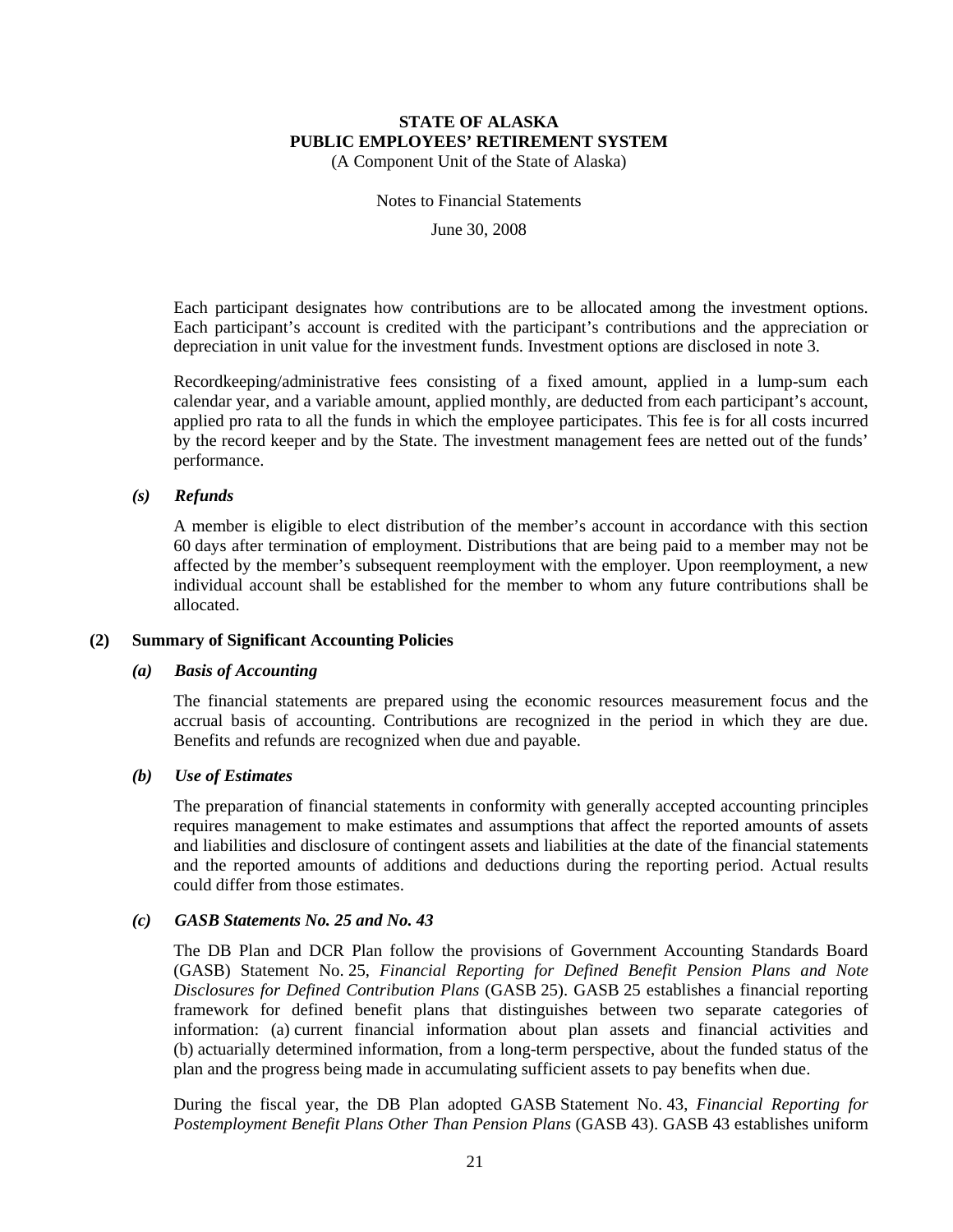(A Component Unit of the State of Alaska)

Notes to Financial Statements

June 30, 2008

financial reporting standards for Other Postemployment Benefit Plans (OPEB) and supersedes the interim guidance included in GASB Statement No. 26, *Financial Reporting or Postemployment Healthcare Plans Administered by Defined Benefit Pension Plans.* The approach followed by GASB 43 is generally consistent with the approach adopted in GASB 25, with modifications to reflect differences between pension and OPEB plans.

#### *(d) Investments*

Investments are carried at fair value. Fair value is "the amount that a plan can reasonably expect to receive for an investment in a current sale between a willing buyer and a willing seller – that is, other than in a forced or liquidation sale." Security transactions are accounted for on a trade date (ownership) basis at the current fair value. Dividend income on equity securities is accrued on the ex-dividend date. Net appreciation (depreciation) is determined by calculating the change in the fair value of investments between the end of the year and the beginning of the year, less purchases of investments at cost, plus sales of investments at fair value. Investment deductions consist of those administrative deductions directly related to the Plan's investment operations.

#### **Basis of Accounting**

The financial statements are prepared using the accrual basis of accounting for investment income. Assets are reported at fair value. Investment purchases and sales are recorded on a trade-date basis. Contributions, benefits paid and all expenses are recorded on a cash basis.

#### **Valuation**

#### Defined Benefit Pension and Postemployment Healthcare Investments

Fixed income securities are valued each business day using prices obtained from a pricing service when such prices are available; otherwise, such securities are valued at the most current sale price or based on a valuation provided by investment managers.

Domestic and international equity securities are valued each business day using prices obtained from a pricing service or prices quoted by one or more independent brokers.

Emerging markets securities are valued on the last business day of each month by the investment managers.

Private equity investments are valued quarterly by the general partners and investment sponsors. Private equity oversight managers and ARMB staff employ a standard of reasonable care in verifying that the valuations reasonably reflect the underlying fair value of the investments.

Absolute return investments are valued monthly by the general partners. The fund administrators are held to a standard of reasonable care in verifying that the valuations reasonably reflect the underlying fair value of the investments.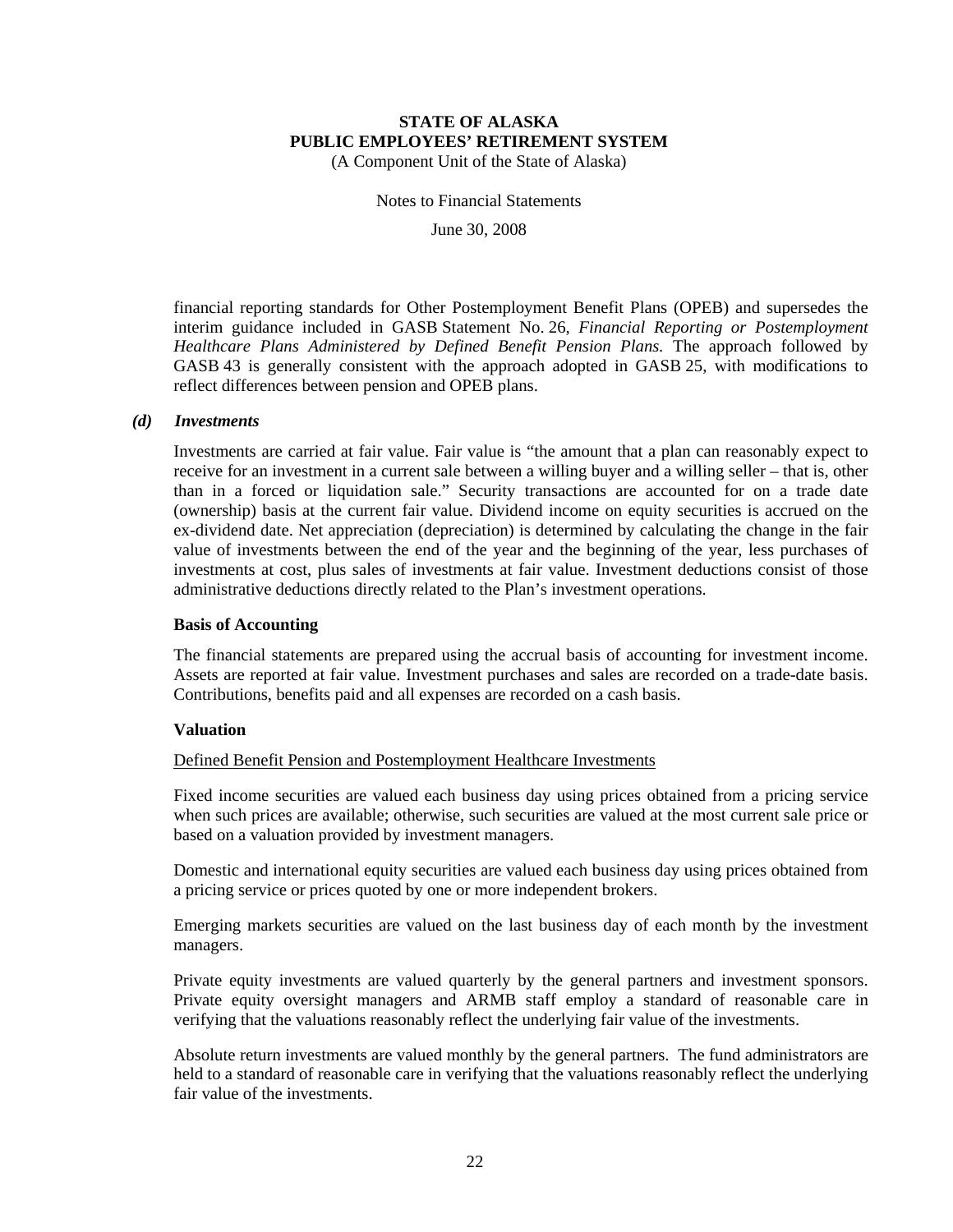(A Component Unit of the State of Alaska)

Notes to Financial Statements

June 30, 2008

The energy related investments in the other investments pool are valued quarterly by the general partners. The agricultural investments are valued quarterly by the investment managers based on market conditions. Agricultural holdings are appraised once every three years, in conjunction with the purchase anniversary date, by independent appraisers.

With the exception of real estate investment trust holdings, real estate investments are valued quarterly by investment managers based on market conditions. Separate account real estate investments are appraised annually by independent appraisers. Real estate investment trust holdings are valued each business day using prices obtained from a pricing service.

Securities expressed in terms of foreign currencies are translated into U.S. dollars at the prevailing exchange rates. Forward currency contracts are valued at the mid-point of representative quoted bid and asked prices.

#### Defined Benefit Alaska Retiree Healthcare Trust Investments

With the exception of the SSgA emerging markets strategy which is valued bi-monthly following the third Wednesday and last business day of each month, common trust funds are valued daily. Equity investments for which market quotations are readily available are valued at the last reported sale price or close for certain markets on their principal exchange on the valuation date. If no sales are reported for that day, investments are valued at the more recent of the last published sale price or the mean between the last reported bid and asked prices, or at the fair value as determined in good faith by the Trustee.

#### Defined Contribution Pension Participant Direct Investments

Pooled investment funds, held in trust, are stated at fair value based on the unit value as reported by the Trustees multiplied by the number of units held by the Plan. The unit value is determined by the Trustees based on fair value of the underlying assets. Purchases and sales of securities are recorded on a trade-date basis.

Collective Investment Funds, held in trust, are stated at fair value based on the unit value as reported by the Trustees multiplied by the number of units held by the Plan. The unit value is determined by the Trustees based on fair value of the underlying assets. Purchases and sales of securities are recorded on a trade-date basis.

#### Occupational Death and Disability, Retiree Medical and Health Reimbursement Arrangement Investments

ERISA commingled and mutual funds are valued daily. Equity investments for which market quotations are readily available are valued at the last reported sale price or official close for certain markets on their principal exchange on valuation date. If no sales are reported for that day, investments are valued at the more recent of the last published sale price or the mean between the last reported bid and asked prices, or at the fair value determined in good faith by the Trustee.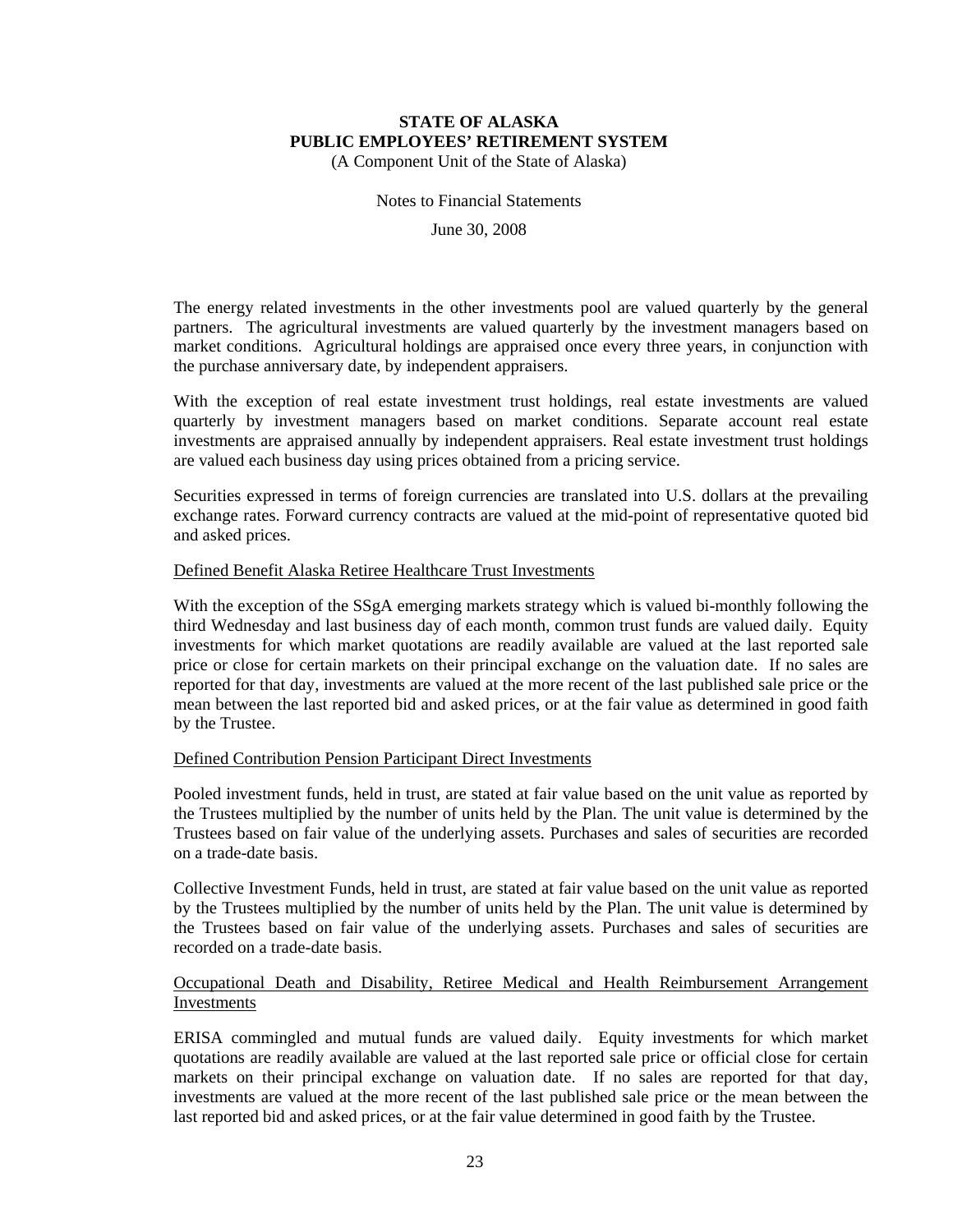(A Component Unit of the State of Alaska)

Notes to Financial Statements

June 30, 2008

#### **Income Allocation**

Income in the fixed income and domestic and international equity pools is credited to the net asset value of the pool daily and allocated to pool participants daily on a pro rata basis.

Income in the emerging markets, private equity, absolute return, other investments, and real estate pools is credited to the net asset value of the pool daily and allocated to pool participants monthly on a pro rata basis.

Income for the common trust funds is credited and allocated in accordance with the participants pro rata share of the fund when received.

Income for the pooled investment and collective investment funds is credited to the fund's net asset value on a daily basis and allocated to pool participants daily on a pro rata basis.

Income for the ERISA commingled and mutual funds is credited to the fund's net asset value on a daily basis and allocated to pool participants daily on a pro rata basis.

#### *(e) Contributions Receivable*

Contributions from the DB Plan and DCR Plan members and employers for service through June 30 are accrued. These contributions are considered fully collectible and, accordingly, no allowance for uncollectible receivables is reflected in the financial statements.

#### *(f) Federal Income Tax Status*

The DB Plan and DCR Plan are qualified plans under Section 401(a) and 414(d) of the Internal Revenue Code and are exempt from federal income taxes under Section 501(a).

#### **(3) Investments**

The Alaska Retirement Management Board (ARMB) has statutory oversight of the DB Plan and DCR Plan investments. As the fiduciary, the ARMB has the statutory authority to invest the assets under the Prudent Investor Rule. Alaska Statute provides that investments shall be made with the judgment and care under circumstances then prevailing that an institutional investor of ordinary professional prudence, discretion and intelligence exercises in managing large investment portfolios.

The Department of Revenue, Treasury Division (Treasury) provides staff for the ARMB. Treasury has created a pooled environment by which it manages the investments the ARMB has fiduciary responsibility for. Additionally, Treasury manages a mix of common trust funds, pooled investment funds, collective investment funds, ERISA commingled funds, and mutual funds for the Alaska Retiree Healthcare Trust, and the following Defined Contribution Plans: Participant Direct Pension Plan, Occupational Death and Disability Plan, Retiree Medical Plan, and Health Reimbursement Arrangement Plan.

Actual investing is performed by investment officers in the State's Department of Revenue, Treasury Division, or by contracted external investment managers. The ARMB has developed investment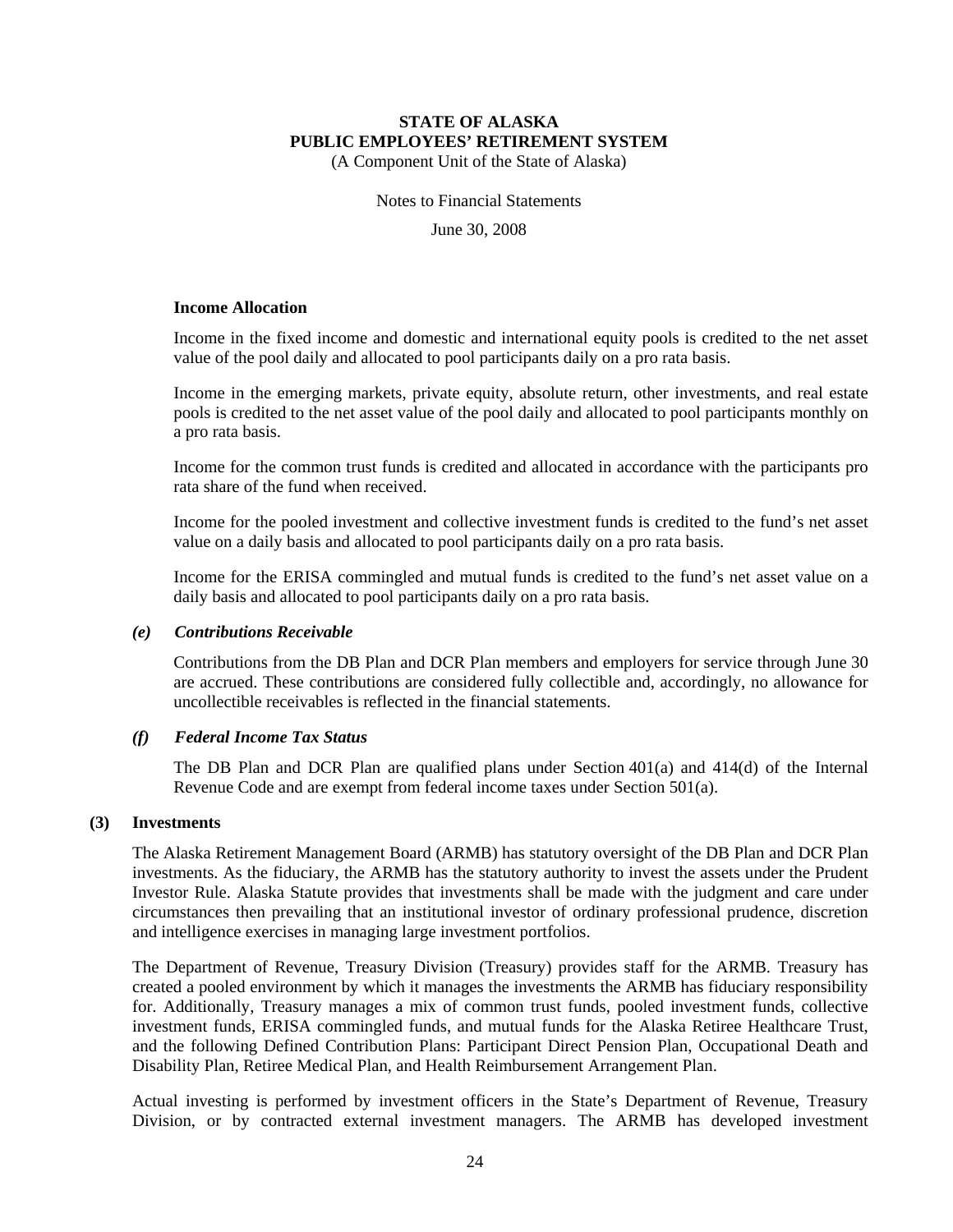(A Component Unit of the State of Alaska)

Notes to Financial Statements

June 30, 2008

guidelines, policies and procedures for Treasury staff and external investment managers to adhere to when managing investments. Specifically, international fixed income pool, high yield pool, domestic equity pool, international equity pool, emerging markets equity pool, private equity pool, absolute return pool, other investments pool real estate pool investments (with the exception of real estate investment trust holdings), common trust funds, pooled investment funds, collective investment funds, ERISA commingled funds, and mutual funds are manage by external management companies. Treasury manages the retirement fixed income pool, enhanced cash pool, treasury inflation protected securities pool, and real estate investment trust holdings and cash holdings of certain external managers in addition to acting as oversight manage for all externally managed investments.

The short-term fixed income pool is a State pool managed by the State's Department of Revenue, Treasury Division that holds investments on behalf of the Plan as well as other pension and state funds.

Both Defined Benefit and Defined Contribution Pension Trust Plan invested assets participate in two internally managed fixed income pools.

#### *(a) Short-Term Fixed Income Pool*

The Plan participates in the State's internally managed short-term fixed income pool which was established March 15, 1993, with a startup and maintained share price of \$1. Treasury staff determine the allocation between permissible securities. Each member owns shares in the pool, the number of which fluctuates daily with contributions and withdrawals. Member shares also change at the beginning of each month when income is paid. At June 30, 2008, the Plan had a 0.79% direct ownership in the short-term fixed income pool which included interest receivable of \$84,664. The Plan had a 2.98% indirect ownership through ownership by other investment pools which invest in the short-term fixed income pool at June 30, 2008.

#### *(b) Treasury Inflation Protected Securities (TIPS) Pool*

The Plan participates in the ARMB's internally managed TIPS pool which was established on May 24, 2006 with a startup price of \$1,000. The share price at June 30, 2008 was \$1,177. Treasury staff determine the allocation between permissible securities. Ownership in the pool is based on the number of shares held by each member. The net asset value per share is determined by dividing the total fair value of the net assets of the pool by the number of shares of the pool outstanding on the valuation date. Contributions to and withdrawals from the pool are based on the beginning of the day net asset value per share on the day of the transaction. At June 30, 2008 the Plan's invested assets included a 65.58% ownership in the TIPS Pool.

#### **Defined Benefit Investment – Pension Plan Investments**

#### *(c) Retirement Fixed Income Pool*

The Plan participates in the ARMB's internally managed retirement fixed income pool which was established March 1, 1996, with a startup share price of \$1,000. The share price at June 30, 2008, was \$2,083. Treasury staff determine the allocation between permissible securities. Ownership in the pool is based on the number of shares held by each member. The net asset value per share is determined by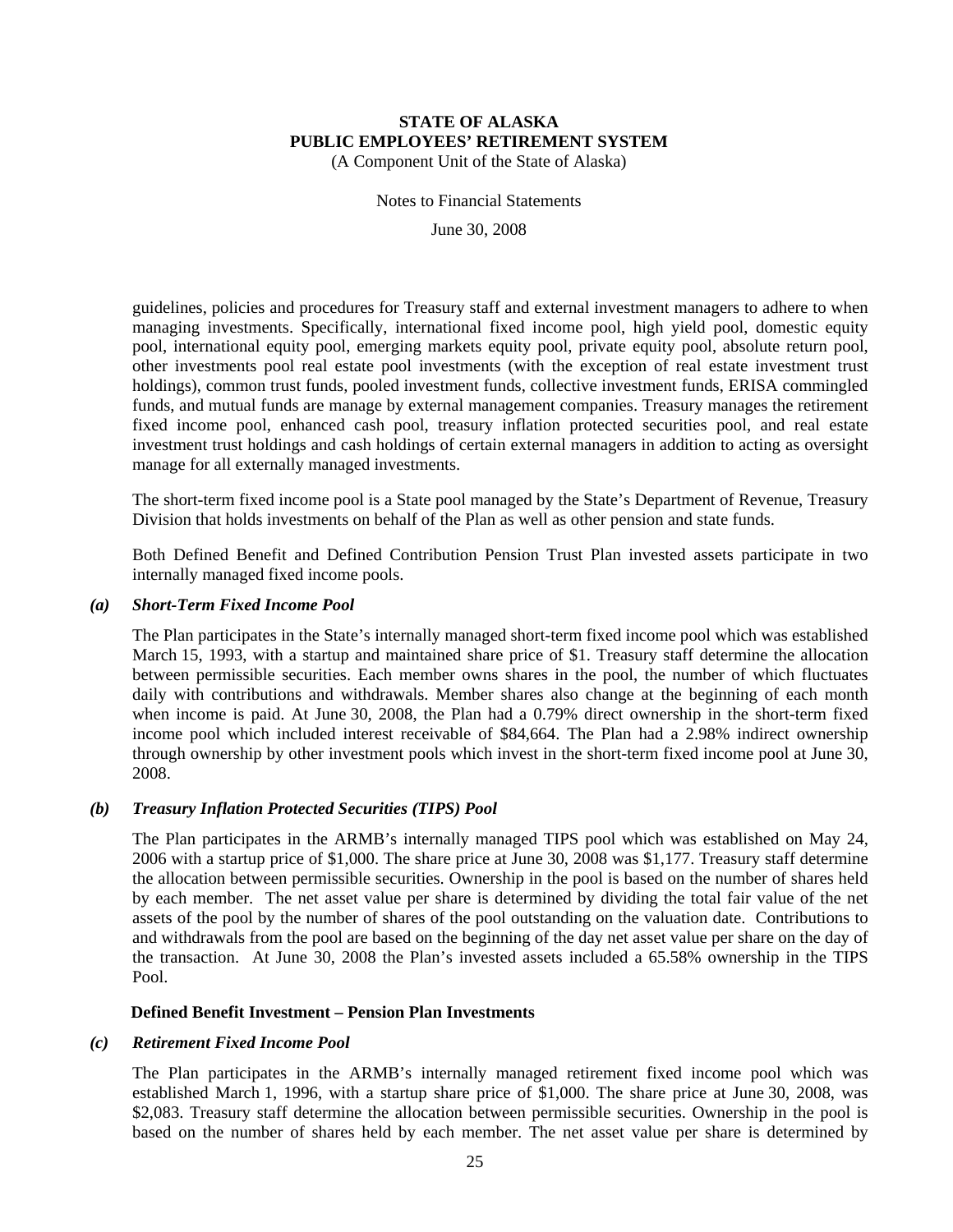(A Component Unit of the State of Alaska)

Notes to Financial Statements

June 30, 2008

dividing the total fair value of the net assets of the pool by the number of shares of the pool outstanding on the valuation date. Contributions to and withdrawals from the pool are based on the beginning of the day net asset value per share on the day of the transaction. At June 30, 2008 the Plan's invested assets included a 69.15% ownership in the retirement fixed income pool.

#### **Enhanced Cash Fixed Income Pool**

The Plan participates in the ARMB's internally managed enhanced cash fixed income pool which had only on investor, the retirement fixed income pool. The enhanced cash fixed income pool was established on June 27, 2007 with a startup price of \$1,000. The share price at June 30, 2008 was \$1,009. Treasury staff determine the allocation between permissible securities. Ownership in the pool is based on the number of shares held by each member. The net assets value per share is determined by dividing the total fair value of net assets of the pool by the number of shares of the pool outstanding on the valuation date. Contributions to and withdrawals from the pool are based on the beginning of the day net asset value per share on the day of the transactions. At June 30, 2008 the Plan's invested assets included a 69.15% indirect ownership in the enhanced cash fixed income pool.

#### *(d) International Fixed Income Pool*

The Plan participates in the ARMB's externally managed international fixed income pool which was established March 3, 1997, with a startup share price of \$1,000. The share price at June 30, 2008, was \$2,172. Each manager independently determines the allocation between permissible securities. Ownership in the pool is based on the number of shares held by each member. The net asset value per share is determined by dividing the total fair value of the net assets of the pool by the number of shares of the pool outstanding on the valuation date. Contributions to and withdrawals from the pool are based on the beginning of the day net asset value per share on the day of the transaction. At June 30, 2008 the Plan had a 68.58% ownership in the international fixed income pool.

#### *(e) High Yield Pool*

The Plan participates in the ARMB's externally managed high yield fixed income pool which was established April 15, 2005, with a startup share price of \$1,000. The share price at June 30, 2008, was \$1,179. Each manager independently determines the allocation between permissible securities. Ownership in the pool is based on the number of shares held by each member. The net asset value per share is determined by dividing the total fair value of the net assets of the pool by the number of shares of the pool outstanding on the valuation date. Contributions to and withdrawals from the pool are based on the beginning of the day net asset value per share on the day of the transaction. At June 30, 2008 the Plan had a 68.45% ownership in the high yield pool.

#### *(f) Domestic Equity Pool*

The domestic equity pool is comprised of an external large cap domestic equity pool and external small cap domestic equity pool.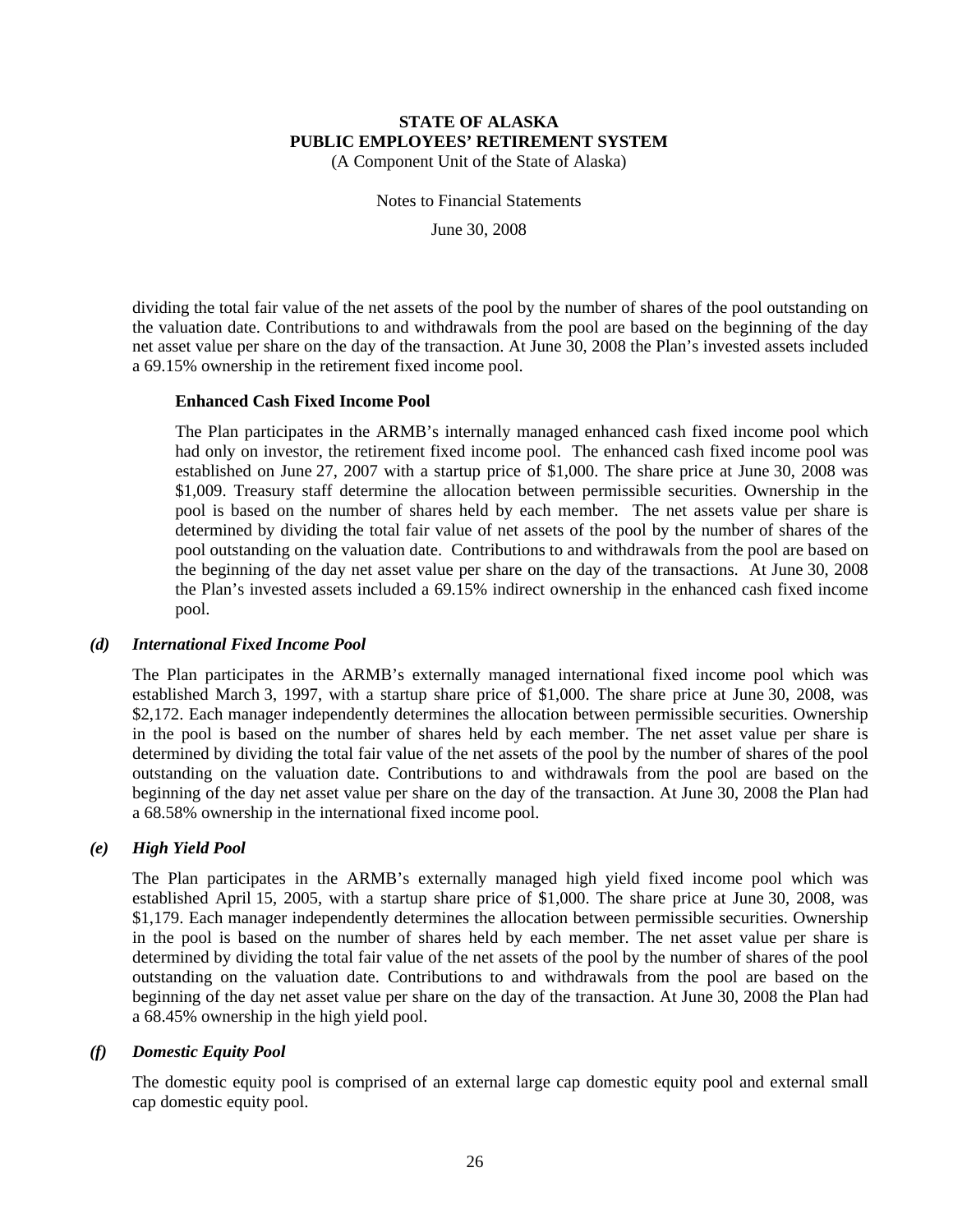(A Component Unit of the State of Alaska)

Notes to Financial Statements

June 30, 2008

#### **Large Cap Domestic Equity Pool**

The Plan participates in the ARMB's externally managed large cap domestic equity pool which was established July 1, 2004, with a startup share price of \$1,000. The share price at June 30, 2008, was \$1,182. Each manager independently determines the allocation between permissible securities. Ownership in the pool is based on the number of shares held by each member. The net asset value per share is determined by dividing the total fair value of the net assets of the pool by the number of shares of the pool outstanding on the valuation date. Contributions to and withdrawals from the pool are based on the beginning of the day net asset value per share on the day of the transaction. At June 30, 2008 the Plan had a 68.40% ownership in the large cap domestic equity pool.

#### **Small Cap Domestic Equity Pool**

The Plan participates in the ARMB's externally managed small cap domestic equity pool which was established July 1, 2004, with a startup share price of \$1,000. The share price at June 30, 2008, was \$1,194. Each manager independently determines the allocation between permissible securities. Ownership in the pool is based on the number of shares held by each member. The net asset value per share is determined by dividing the total fair value of the net assets of the pool by the number of shares of the pool outstanding on the valuation date. Contributions to and withdrawals from the pool are based on the beginning of the day net asset value per share on the day of the transaction. At June 30, 2008 the Plan had a 68.13% ownership in the small cap domestic equity pool.

#### *(g) International Equity Pool*

The Plan participates in the ARMB's externally managed international equity pool which was established January 1, 1992, with a startup share price of \$1,000. The share price at June 30, 2008, was \$3,899. Each manager independently determines the allocation between permissible securities. Ownership in the pool is based on the number of shares held by each member. The net asset value per share is determined by dividing the total fair value of the net assets of the pool by the number of shares of the pool outstanding on the valuation date. Contributions to and withdrawals from the pool are based on the beginning of the day net asset value per share on the day of the transaction. At June 30, 2008 the Plan had a 68.52% ownership in the international equity pool.

#### *(h) Emerging Markets Equity Pool*

The Plan participates in the ARMB's externally managed emerging markets equity pool which was established May 2, 1994, with a startup share price of \$1,000. The share price at June 30, 2008, was \$4,023. The pool participates in three externally managed commingled investment funds alongside other institutional investors through ownership of equity shares. The commingled funds invest in the securities markets of developing countries. Ownership in the pool is based on the number of shares held by each member. The net asset value per share is determined by dividing the total fair value of the net assets of the pool by the number of shares of the pool outstanding on the valuation date. Contributions to and withdrawals from the pool are based on the beginning of the day net asset value per share on the day of the transaction. At June 30, 2008 the Plan had a 68.75% ownership in the emerging markets equity pool.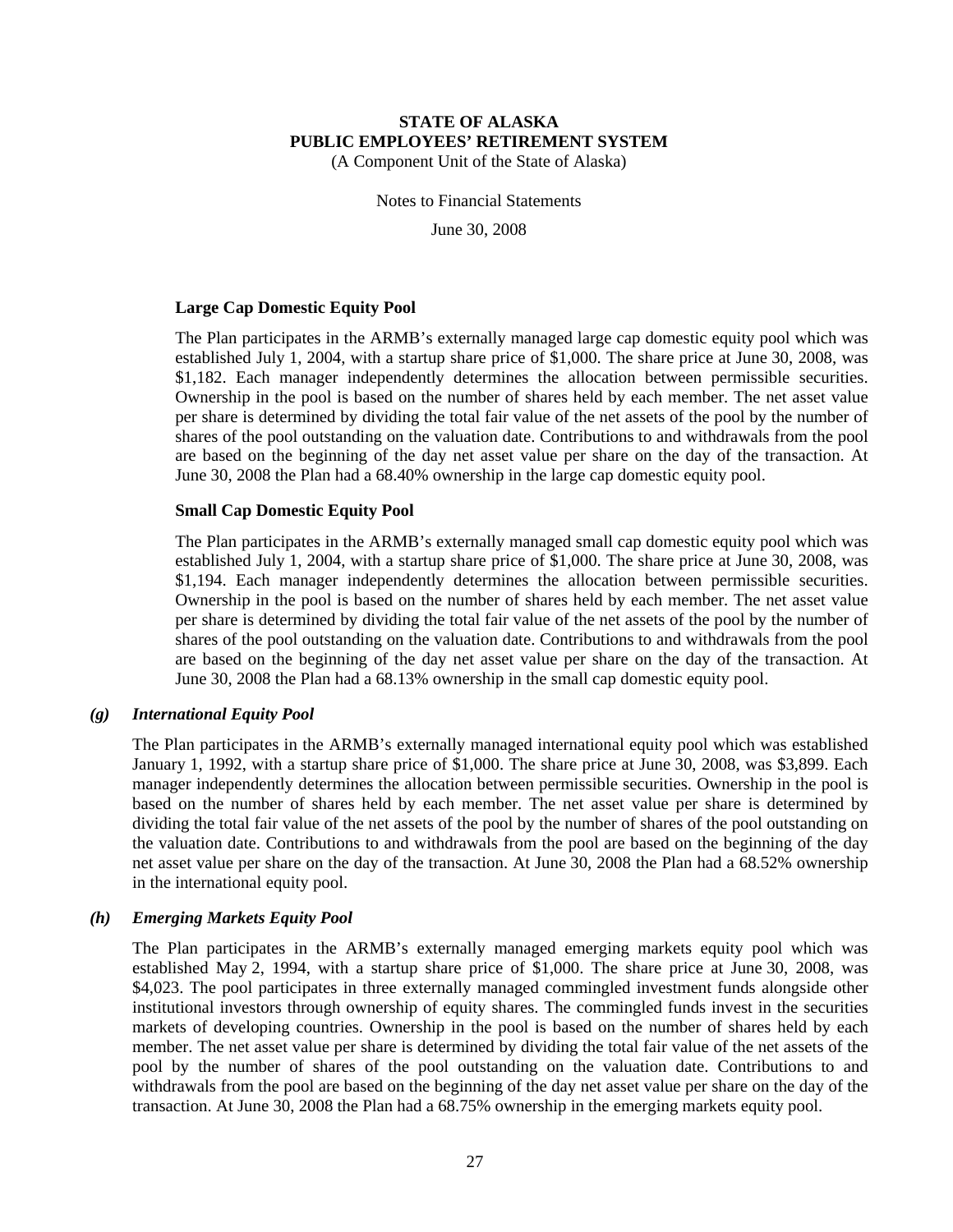(A Component Unit of the State of Alaska)

Notes to Financial Statements

June 30, 2008

#### *(i) Private Equity Pool*

The Plan participates in the ARMB's externally managed private equity pool which was established April 24, 1998, with a startup share price of \$1,000. The share price at June 30, 2008, was \$2,507. Underlying assets in the pool are comprised of venture capital, buyouts, restructuring, and special situation investments through limited partnership agreements. Each manager independently determines the limited partnerships to invest in. Ownership in the pool is based on the number of shares held by each member. The net asset value per share is determined by dividing the total fair value of the net assets of the pool by the number of shares of the pool outstanding on the valuation date. Contributions to and withdrawals from the pool are based on the beginning of the day net asset value per share on the day of the transaction. At June 30, 2008 the Plan had a 69.11% ownership in the private equity pool.

#### *(j) Absolute Return Pool*

The Plan participates in the ARMB's externally managed absolute return pool which was established October 31, 2004, with a startup share price of \$1,000. The share price at June 30, 2008, was \$1,267. Underlying assets in the pool are comprised of hedge fund investments through limited partnership agreements. Each fund administrator independently determines the limited partnerships to invest in. Ownership in the pool is based on the number of shares held by each member. The net asset value per share is determined by dividing the total fair value of the net assets of the pool by the number of shares of the pool outstanding on the valuation date. Contributions to and withdrawals from the pool are based on the beginning of the day net asset value per share on the day of the transaction. At June 30, 2008 the Plan had a 68.57% ownership in the absolute return pool.

#### *(k) Other Investments Pool*

The Plan participates in the ARMB's externally managed other investments pool which was established March 18, 2004, with a startup share price of \$1,000. The share price at June 30, 2008, was \$1,532. Underlying assets in the pool are comprised investments through of a limited partnership interests in an energy related venture capital operating company and two agricultural entities. Each manager independently determines which permissible investments are made. Ownership in the pool is based on the number of shares held by each member. The net asset value per share is determined by dividing the total fair value of the net assets of the pool by the number of shares of the pool outstanding on the valuation date. Contributions to and withdrawals from the pool are based on the beginning of the day net asset value per share on the day of the transaction. At June 30, 2008 the Plan had a 69.12% ownership in the other investments pool.

#### *(l) Real Estate Pool*

The Plan participates in the ARMB's real estate pool which was established June 27, 1997, with a startup share price of \$1,000. The share price at June 30, 2008, was \$3,273. Underlying assets in the pool are comprised of separate accounts, commingled accounts, limited partnerships, and real estate investment trust holdings. With the exception of investments in real estate investment trusts, managers independently determine permissible investments. Treasury staff determines the permissible real estate investment trusts to invest in. Ownership in the pool is based on the number of shares held by each member. The net asset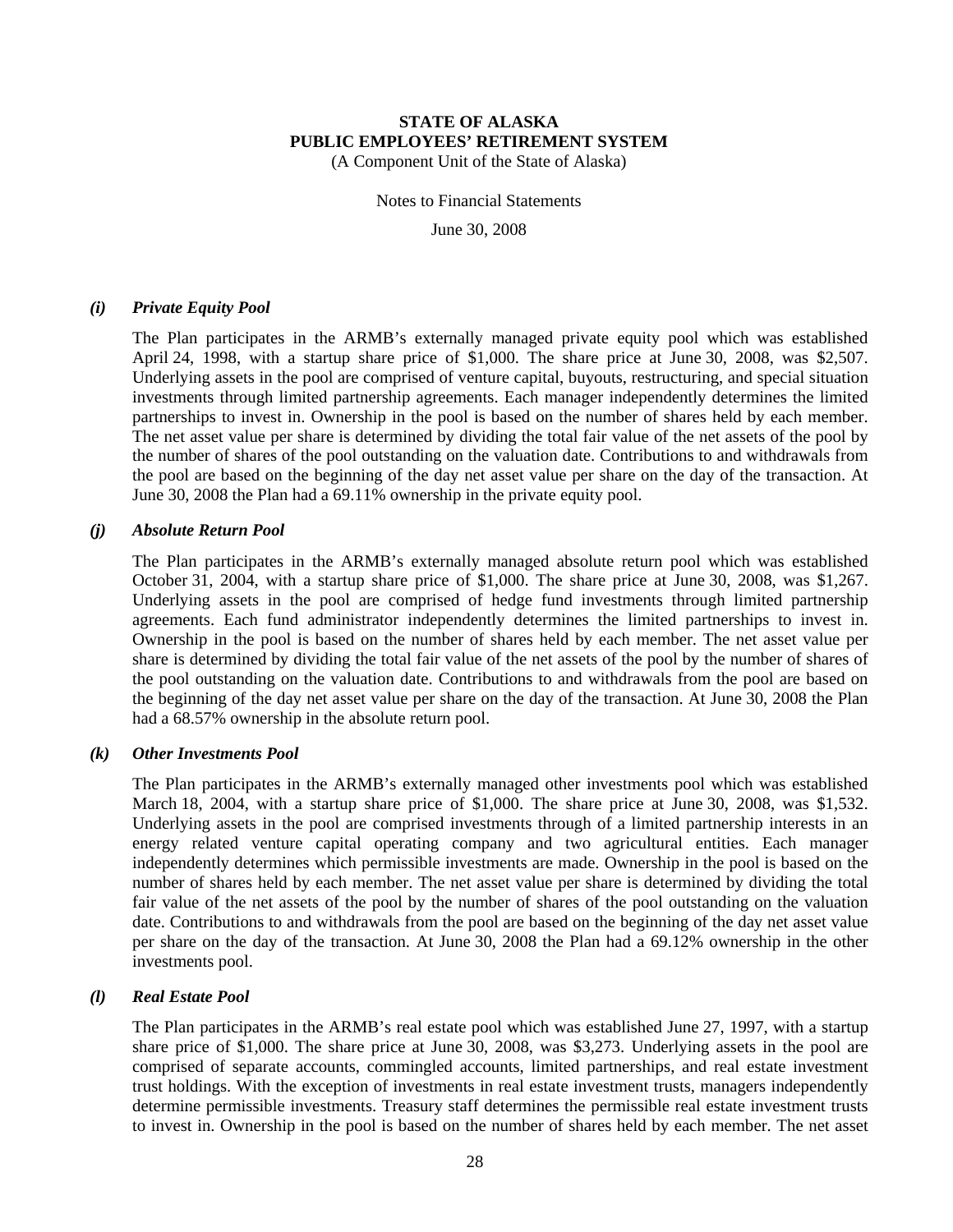(A Component Unit of the State of Alaska)

Notes to Financial Statements

June 30, 2008

value per share is determined by dividing the total fair value of the net assets of the pool by the number of shares of the pool outstanding on the valuation date. Contributions to and withdrawals from the pool are based on the beginning of the day net asset value per share on the day of the transaction. At June 30, 2008 the Plan had a 68.72% ownership in the real estate pool.

#### **Alaska Retiree Health Care Trust Investments**

The Board Contracts with an external manager who manages a mix of Common Trust Funds.

#### *(m) Domestic Equity*

The Health Care Trust Investments in Domestic Equity are comprised of two externally managed Common Trust Funds.

#### **SSgA Domestic Large Cap**

The purpose of this fund is to replicate the returns and characteristics of the Russell 1000® Index through buying, holding and trading securities only when there is a change to the composition of the Index or when cash flow activity occurs in the Strategy.

#### **SSgA Domestic Small Cap**

The purpose of this fund is to replicate the returns and characteristics of the Russell 2000® Index through buying, holding and trading securities only when there is a change to the composition of the Index or when cash flow activity occurs in the Strategy.

#### *(n) SSgA International Equity*

The purpose of this fund is to replicate the returns and characteristics of the MSCI EAFE Index through investing in 21 individual MSCI country funds which, in turn, own Index securities in market-weighted proportion.

#### *(o) SSgA Emerging Markets*

The purpose of this fund is to closely match the returns of the capitalization-weighted MSCI Emerging Markets Index.

#### *(p) SSgA Domestic Fixed Income*

The purpose of this fund is to create a well diversified portfolio that is representative of the domestic investment grade bond market. The strategy seeks to replicate the returns and characteristics of the Lehman Brothers Aggregate Bond Index through individual security selection based on criteria generated by SSgA's credit and research group, security availability, and the analysis of its impact on the portfolio's weightings.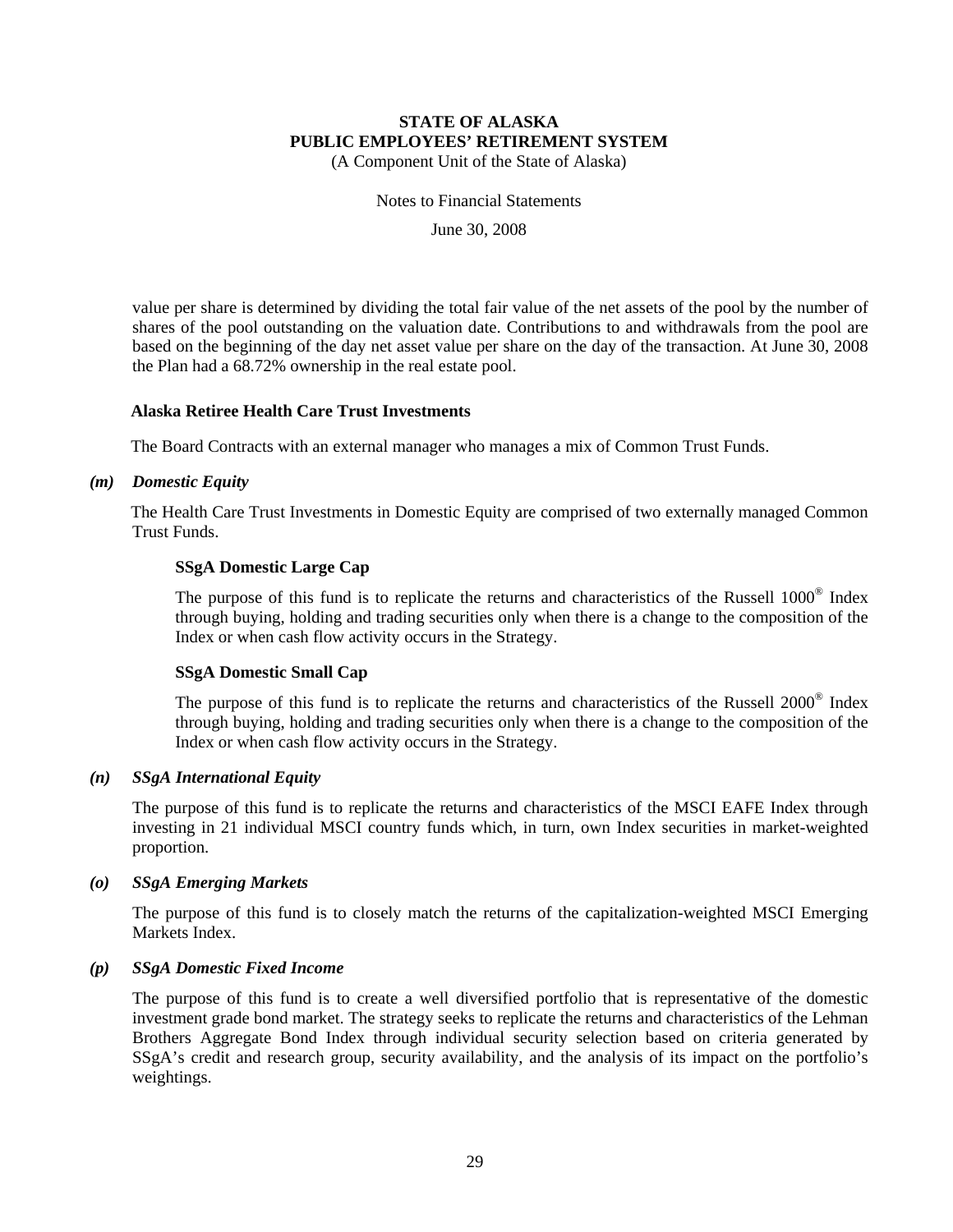(A Component Unit of the State of Alaska)

Notes to Financial Statements

June 30, 2008

#### *(q) SSgA International Fixed Income*

The purpose of this fund is to create a well diversified portfolio that is representative of the international government bond market. The strategy seeks to replicate the returns and characteristics of the Citigroup World Government Bond Ex-US Index by matching duration, quality and sector of the Index.

#### *(r) SSgA High Yield Bond Index*

The purpose of this fund is to deliver a risk-controlled, higher quality, liquid exposure to the broad U.S. high yield market with low tracking error. The strategy uses stratified sampling to create a portfolio of liquid issuers that target the Lehman High Yield \$200 Million Very Liquid Index (HYVLI) in such characteristics as duration, issuer market weight, credit quality and industry.

#### *(s) SSgA TIPS*

The purpose of the U.S. Treasury Inflation Protected Securities Index Strategy is to replicate the returns and characteristics of the Lehman Brothers Inflation Notes Index.

#### **Defined Contribution Pension Trust Fund Participant Directed Investments**

#### **Pooled Investment Funds**

The ARMB contracts with an external investment manager who is given the authority to invest in a wholly owned pooled environment to accommodate four participant–directed funds.

#### *(t) T. Rowe Alaska Target 2025 Trust*

On July 1, 2006 the DCR Plan began participation in the Target 2025 Trust. The purpose of this fund is to provide a diverse mix of stocks, bonds, and cash for long-term investors with a high tolerance for risk. Underlying investments are comprised of domestic and international stocks, investment grade bonds, federally guaranteed mortgages, and money market instruments. At June 30, 2008 the DCR Plan invested assets included a 0.19% ownership in the Alaska Target 2025 Trust.

#### *(u) T. Rowe Alaska Balanced Trust*

On July 1, 2006 the DCR Plan began participation in the Alaska Balanced Trust. The purpose of this fund is to provide a balanced and diversified mix of U.S. and international stocks, investment-grade bonds, federally guaranteed mortgages and money market instruments for investors with a low to average risk tolerance. At June 30, 2008 the DCR Plan invested assets included a 0.01% ownership in the Alaska Balanced Trust.

#### *(v) T. Rowe Long-Term Balanced Trust*

On July 1, 2006 the DCR Plan began participation in the Long-Term Balanced Trust. The purpose of this fund is to provide a balanced and diversified mix of stocks, bonds, federally guaranteed mortgages and money market instruments for investors with an average risk tolerance. At June 30, 2008 the DCR Plan invested assets included a 0.20% ownership in the Long-Term Balanced Trust.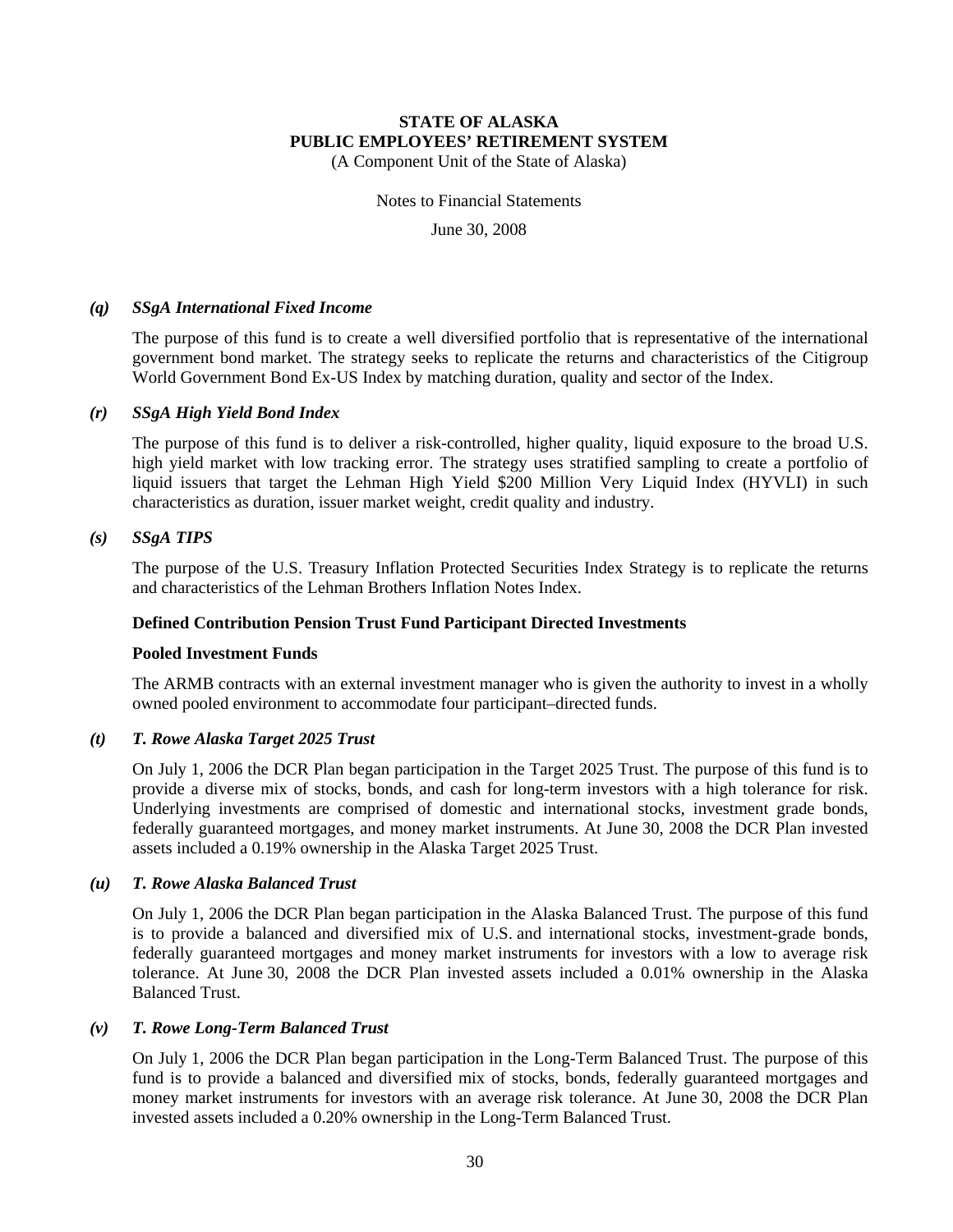(A Component Unit of the State of Alaska)

Notes to Financial Statements

June 30, 2008

#### *(w) T. Rowe Alaska Money Market Trust*

On July 1, 2006 the DCR Plan began participation in the Alaska Money Market Trust. Underlying assets are comprised of cash equivalent instruments with maturities of less than one year which include commercial paper, banker acceptances, certificates of deposit with ratings of A1/P1 or better; as well as, obligations of the US Government and its agencies, and repurchase agreements collateralized by US Treasury Instruments. The goal is to maintain a \$1.00 unit price for investors of trust with a low risk tolerance. At June 30, 2008 the DCR Plan invested assets included an 86.30% ownership in the Alaska Money Market Trust.

#### **Collective Investment Funds**

The ARMB contracts with external investment managers who maintain collective investment funds. Mangers selected are subject to the provision of the collective investment funds the ARMB has selected.

#### *(x) SSgA S&P 500 Stock Index Fund*

The purpose of this fund is to provide income and capital appreciation that matches total return of the Standards & Poor's Composite Stock Price Index.

#### *(y) SSgA Government/Corporate Bond Fund*

The purpose of this fund was to match or exceed the return of the Lehman Brothers Government/Credit Bond Index. This fund was liquidated in September 2007 and replaced by the Barclays government/corporate bond fund.

#### *(z) Barclays Government/Corporate Bond Fund*

The purpose of this fund is to match or exceed the return of the Lehman Brothers Government/Credit Bond Index.

#### *(aa) Capital Guardian Global Balanced Fund*

The purpose of this fund is to invest in stocks and bonds of U.S. and international companies and government bonds issued by the U.S. and other governments.

#### *(bb) Brandes Institutional International Equity Fund*

The purpose of this fund is to provide long-term capital appreciation. This fund invests principally in common and preferred stocks of foreign companies and securities that are convertible into such stocks.

#### *(cc) Citizens Core Growth Fund*

The purpose of this fund is to invest primarily in U.S. large cap growth stocks, with an emphasis on those that are managed in a socially responsible manner. This fund was liquidated in April 2008 and replaced by the sentinel sustainable opportunities fund.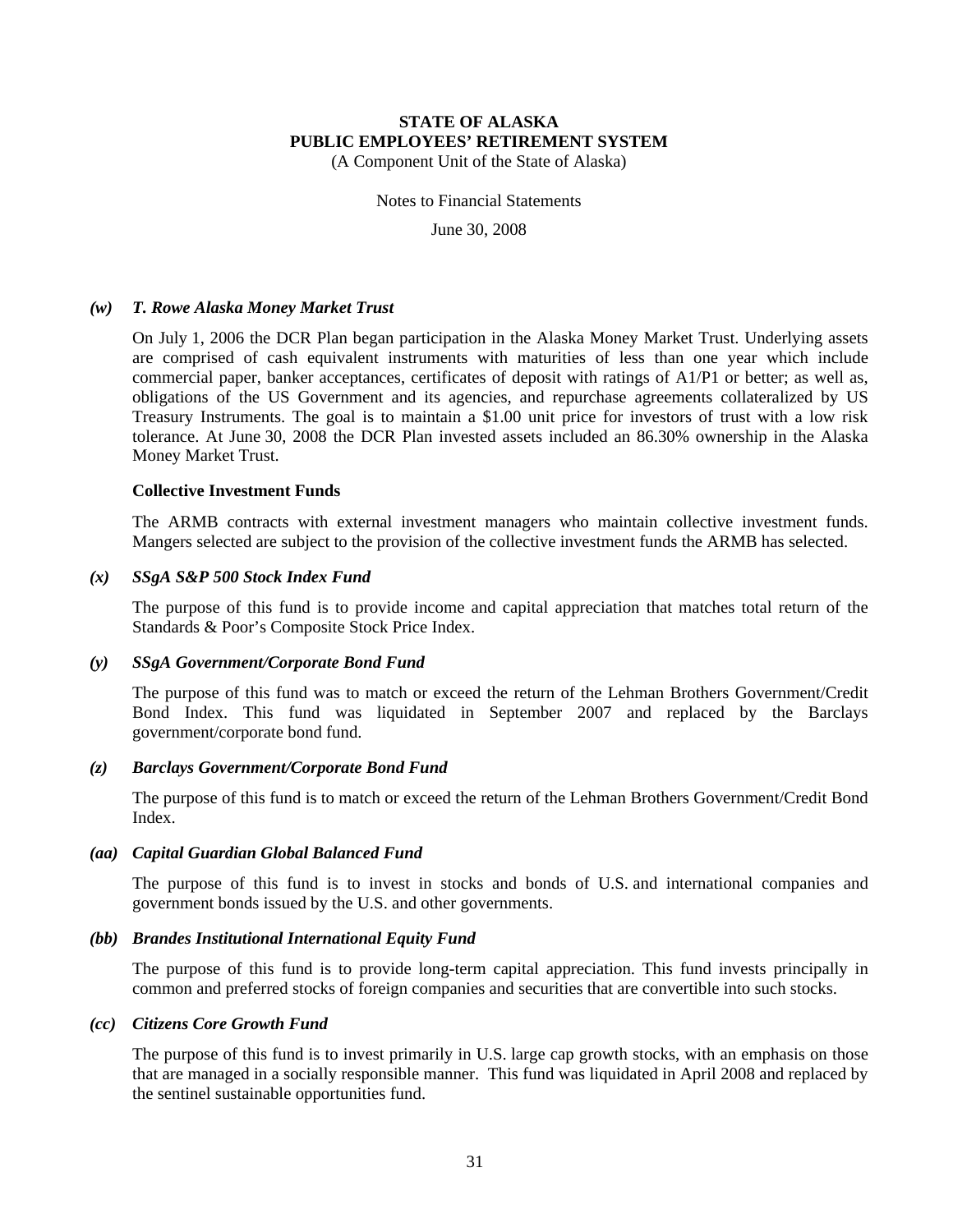(A Component Unit of the State of Alaska)

Notes to Financial Statements

June 30, 2008

#### *(dd) Sentinel Sustainable Opportunities Fund*

The purpose of this fund is to invest primarily in U.S. large cap growth stocks, with an emphasis on those that are managed in a socially responsible manner.

#### *(ee) T. Rowe Small Cap Stock Fund*

The purpose of this fund is to provide long-term capital growth by investing primarily in stocks of small companies. This fund invests at least 65% of its total assets in the stocks and equity-related securities of small companies.

#### **Defined Contribution Health and Occupational Death and Disability Investments**

#### **ERISA Commingled and Mutual Funds**

The ARMB Contracts with external managers who manage a mix of ERISA and Mutual Funds.

#### *(ff) Domestic Equity*

The Health Care Trust Investments in domestic equity are comprised of two externally managed ERISA Funds.

#### **SSgA Domestic Large Cap**

The purpose of this fund is to replicate the returns and characteristics of the Russell 1000® Index through buying, holding and trading securities only when there is a change to the composition of the Index or when cash flow activity occurs in the Strategy.

#### **SSgA Domestic Small Cap**

The purpose of this fund is to replicate the returns and characteristics of the Russell 2000® Index through buying, holding and trading securities only when there is a change to the composition of the Index or when cash flow activity occurs in the Strategy.

#### *(gg) SSgA International Equity*

The purpose of this fund is to replicate the returns and characteristics of the MSCI EAFE Index through investing in 21 individual MSCI country funds which, in turn, own Index securities in market-weighted proportion.

#### *(hh) SSgA Domestic Fixed Income*

The purpose of this fund is to create a well diversified portfolio that is representative of the domestic investment grade bond market. The strategy seeks to replicate the returns and characteristics of the Lehman Brothers Aggregate Bond Index through individual security selection based on criteria generated by SSgA's credit and research group, security availability, and the analysis of its impact on the portfolio's weightings.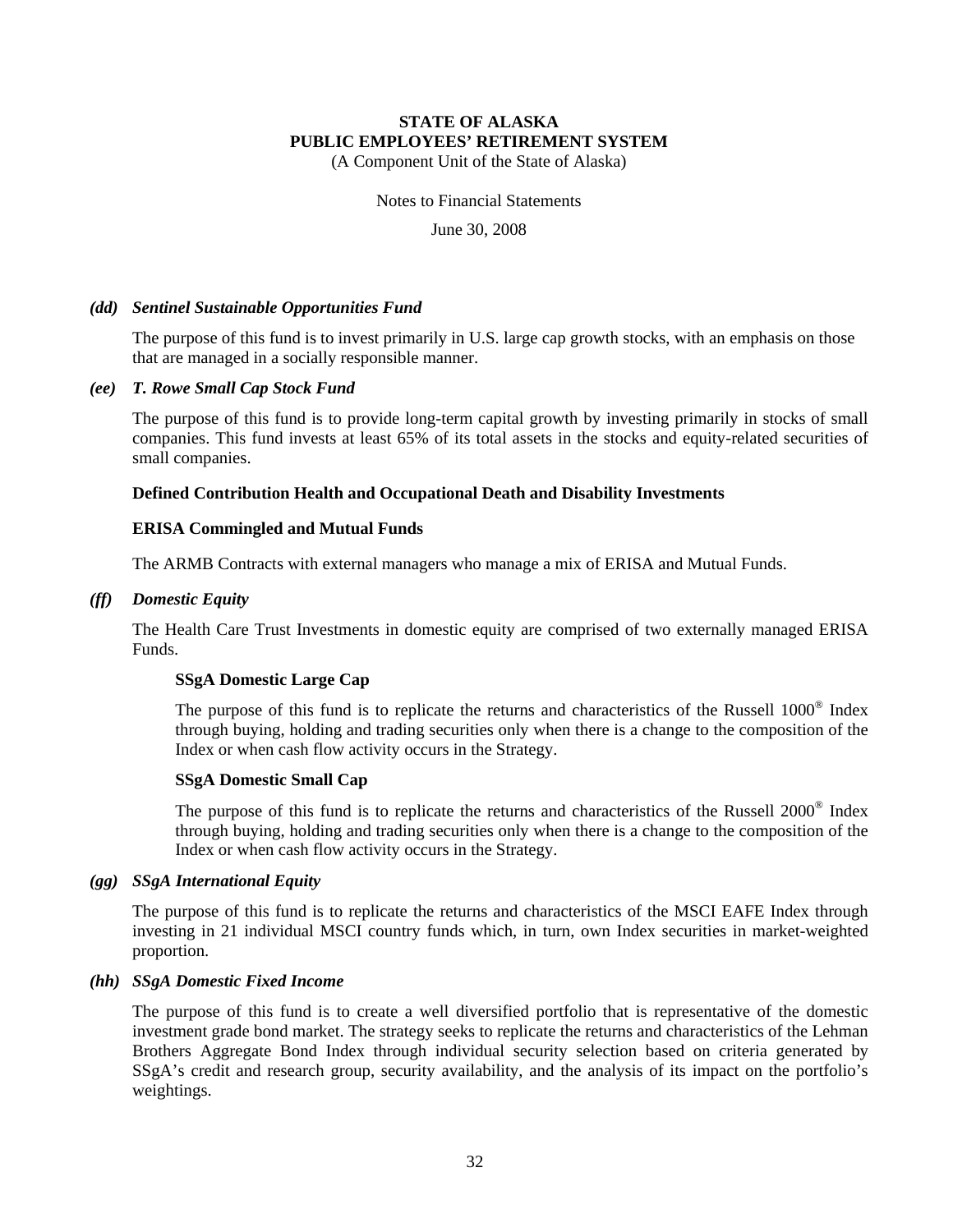(A Component Unit of the State of Alaska)

Notes to Financial Statements

June 30, 2008

#### *(ii) SSgA International Fixed Income*

The purpose of this fund is to create a well diversified portfolio that is representative of the international government bond market. The strategy seeks to replicate the returns and characteristics of the Citigroup World Government Bond Ex-US Index by matching duration, quality and sector of the Index.

#### *(jj) SSgA Real Estate*

The purpose of this strategy is to replicate the returns and characteristics of the Dow Jones Wilshire REIT Index. To accomplish this, SSgA's strategy is to buy and hold securities, trading only when there is a change in the composition of the Index or when cash flow activity occurs in the Strategy.

#### *(kk) Lazard Emerging Markets Mutual Fund*

The purpose of this fund is to meet or exceed the MSCI Emerging Markets Index by 3% per annum over a rolling five-year period. Underlying investments are comprised of domestic and global equities as well as alternative assets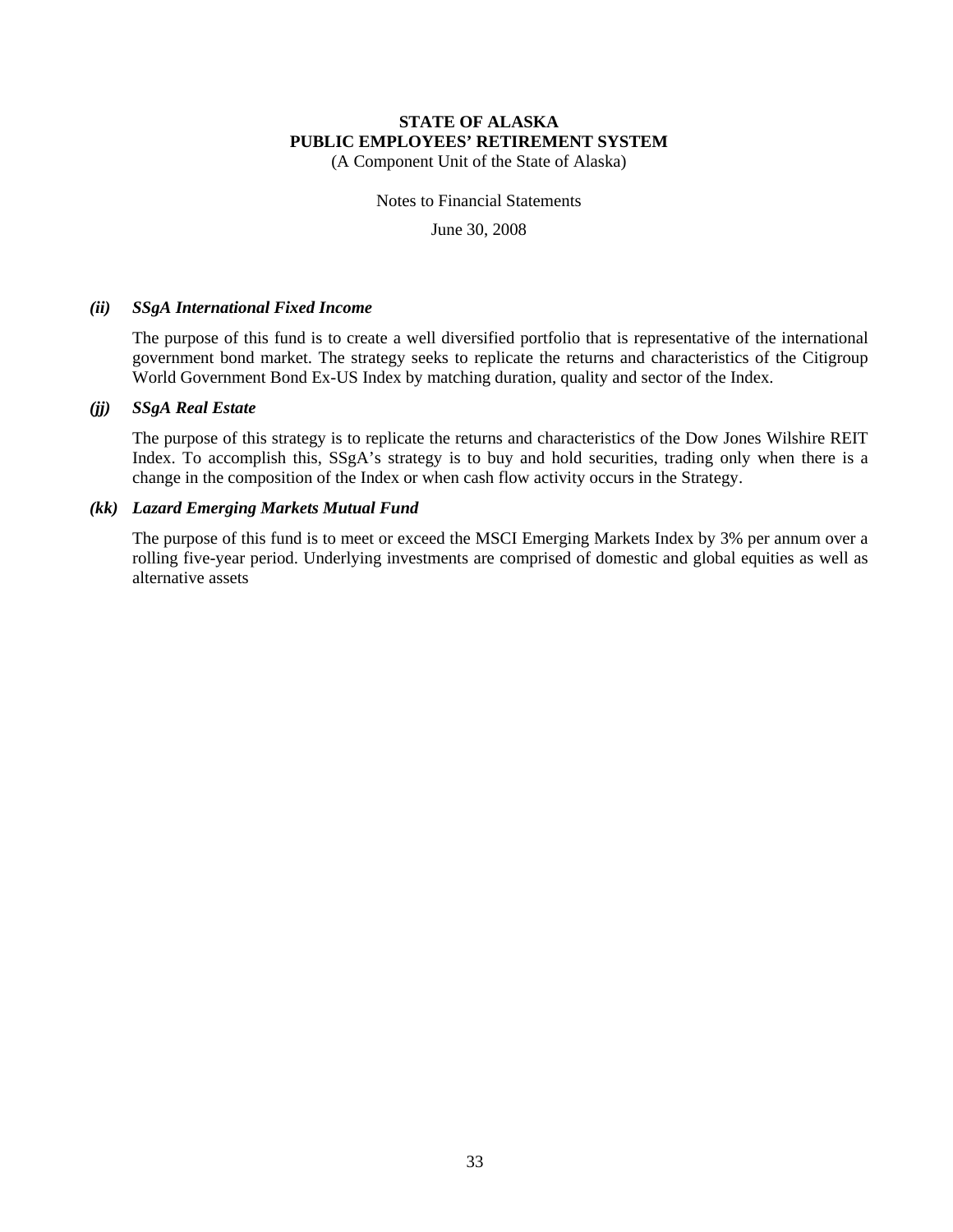(A Component Unit of the State of Alaska)

Notes to Financial Statements

June 30, 2008

### At June 30, 2008, the DB Plan and DCR Plan's investments included the following:

|                                |                    |            |           |          | Fair Value (in thousands) |             |                |           |                |
|--------------------------------|--------------------|------------|-----------|----------|---------------------------|-------------|----------------|-----------|----------------|
|                                | Fixed income pools |            |           |          |                           |             |                |           |                |
|                                | Pooled             |            |           |          |                           |             |                |           |                |
|                                | Short-             |            | Enhanced  | Interna- | High                      |             | investments    |           |                |
|                                | term               | Retirement | cash      | tional   | Yield                     | <b>TIPS</b> | funds          | Other     | Total          |
| $\hat{\mathbf{S}}$<br>Deposits |                    |            |           | 806      |                           |             | $\mathbf{1}$   | 5,154     | 5,961          |
| Overnight sweep account (lmcs) |                    |            |           | ä,       | 10,244                    |             |                | ł,        | 10,244         |
| Short-term investment fund     |                    |            |           | 1,377    | ÷,                        |             | 15             | 30,126    | 31,518         |
| Commercial paper               | 11,061             |            |           |          | ä,                        |             | 201            |           | 11,262         |
| Domestic equity                | í,                 |            |           |          | 53                        |             | 291            | ä,        | 344            |
| International equity           |                    |            |           |          |                           |             | 18             |           | 18             |
|                                |                    |            |           |          |                           |             |                |           |                |
| Bridge loans                   |                    |            |           |          | 3,862                     |             |                |           | 3,862          |
| U.S. treasury notes            |                    | 162,532    |           |          | ł.                        | 42,575      | ÷.             |           | 205,107        |
| U.S. treasury bonds            |                    | 65,679     |           |          | i,                        | 15,481      | 20             |           | 81,180         |
| U.S. treasury - TIPS           |                    |            |           |          | ÷.                        | ×.          | 40             | J.        | 40             |
| U.S. government agency         |                    |            |           |          |                           |             |                |           |                |
| Discount notes                 | Î.                 | ä,         |           |          |                           |             | $\overline{2}$ |           | $\overline{c}$ |
| U.S. government agency         | 71,585             | 29,436     |           |          |                           |             | 31             |           | 101,052        |
| Municipal bonds                |                    | 599        |           |          |                           |             | 22             |           | 621            |
| Foreign government bonds       | ×,                 | L,         | ä,        | 121,986  |                           |             |                |           | 121,986        |
| Mortgage-backed                | 5,751              | 871,097    | 10,258    | ÷.       |                           |             | 70             |           | 887,176        |
| Other asset-backed             | 33,347             | 87,678     | 12,662    | ÷,       | 502                       |             |                |           | 134,189        |
| Corporate bonds                | 31,565             | 327,159    | 5,088     | 93,182   | 158,771                   |             | 73             |           | 615,838        |
| Convertible bonds              | i,                 | ÷,         | ÷,        |          | 654                       |             | $\overline{4}$ |           | 658            |
| Yankees:                       |                    |            |           |          |                           |             |                |           |                |
| Government                     | Î.                 | 7,652      | ä,        |          |                           |             | 5              |           | 7,657          |
| Corporate                      | 9,464              | 42,236     | 2,873     |          | 15,952                    |             | 9              | í,        | 70,534         |
| Domestic equity pool:          |                    |            |           |          |                           |             |                |           |                |
| Limited partnership            |                    |            |           |          |                           |             |                | 154,961   | 154,961        |
| Convertible bonds              |                    |            |           |          |                           |             |                | 489       | 489            |
| Treasury bills                 |                    |            |           |          |                           |             |                | 1,136     | 1,136          |
|                                |                    |            |           |          |                           |             |                | 3,218,807 | 3,218,807      |
| Equity                         |                    |            |           |          |                           |             |                |           |                |
| International equity pool:     |                    |            |           |          |                           |             |                |           |                |
| Convertible bonds              |                    |            |           |          |                           |             |                | 787       | 787            |
| Equity                         |                    |            |           |          |                           |             |                | 1,511,285 | 1,511,285      |
| Emerging markets equity pool   |                    |            |           |          |                           |             |                | 293,598   | 293,598        |
| Private equity pool:           |                    |            |           |          |                           |             |                |           |                |
| Limited partnership            |                    |            |           |          |                           |             |                | 888,882   | 888,882        |
| Absolute return pool:          |                    |            |           |          |                           |             |                |           |                |
| Limited partnership            |                    |            |           |          |                           |             |                | 435,243   | 435,243        |
| Other investments pool:        |                    |            |           |          |                           |             |                |           |                |
| Limited partnership            |                    |            |           |          |                           |             |                | 53,327    | 53,327         |
| Agricultural holdings          |                    |            |           |          |                           |             |                | 287,405   | 287,405        |
| Real estate pool:              |                    |            |           |          |                           |             |                |           |                |
| Real estate                    |                    |            |           |          |                           |             |                | 633,386   | 633,386        |
| Commingled funds               |                    |            |           |          |                           |             |                | 239,888   | 239,888        |
| Limited partnership            |                    |            |           |          |                           |             |                | 377,851   | 377,851        |
| Real estate investment trusts  |                    |            |           |          |                           |             | Î.             | 52,708    | 52,708         |
| Mutual funds                   |                    |            |           | ÷.       | 70,081                    |             | ٠              | 359,443   | 429,524        |
| Net other assets (liabilities) | (4)                | (51, 162)  | (2,572)   | 2,276    | 232                       | 501         | (3)            | (4,358)   | (55,090)       |
| Other pool ownership           | (128, 761)         | 99,665     | (28, 309) |          | J.                        | 71          | ×,             | 57,334    |                |
| Unallocated deposit in transit |                    |            |           |          |                           |             |                | 65        | 65             |
| Total invested assets \$       | 34,008             | 1,642,571  | ×         | 219,627  | 260,351                   | 58,628      | 799            | 8,597,517 | 10,813,501     |
|                                |                    |            |           |          |                           |             |                |           |                |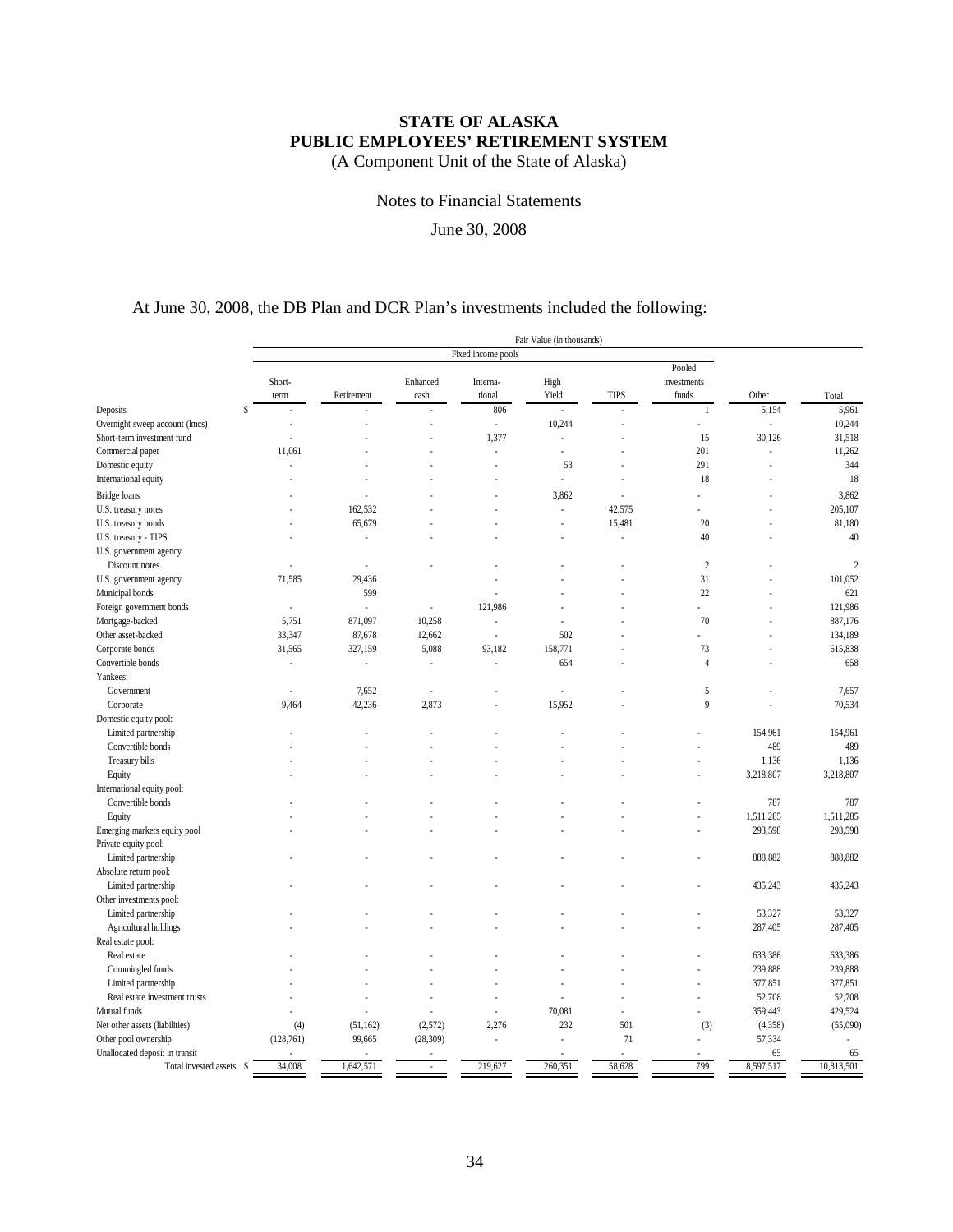(A Component Unit of the State of Alaska)

Notes to Financial Statements

June 30, 2008

#### *(ll) Interest Rate Risk*

Interest rate risk is the risk that changes in interest rates will adversely affect the fair value of an investment.

#### *(mm) Short–Term Fixed Income Pool*

As a means of limiting its exposure to fair value losses arising from increasing interest rates, Treasury's investment policy limits individual fixed rate securities to fourteen months in maturity or fourteen months expected average life. Floating rate securities are limited to three years in maturity or three years expected average life. Treasury utilizes the actual maturity date for commercial paper and twelve–month prepay speeds for other securities. At June 30, 2008, the expected average life of individual fixed income securities ranged from eight days to less than three months.

Duration is a measure of interest rate risk. It measures a security's sensitivity to a 100-basis point change in interest rates. The duration of a pool is the average fair value weighted duration of each security in the pool taking into account all related cash flows. Treasury uses industry standard analytical software developed by The Yield Book Inc. to calculate effective duration. The software takes into account various possible future interest rates, historical and estimated prepayment rates, options and other variable cash flows to calculate effective duration.

#### *(nn) Other Defined Benefit Fixed Income Pools*

Through the ARMB's investment policy, Treasury manages the exposure to fair value losses arising from increasing interest rates by limiting the effective duration of the retirement fixed income portfolio to  $\pm 20\%$ of the Lehman Brothers Aggregate Bond Index. The effective duration for the Lehman Brothers Aggregate Bond Index at June 30, 2008, was 4.68 years.

Through the ARMB's investment policy, Treasury manages the exposure to fair value losses arising from increasing interest rates by limiting the effective duration of the enhanced cash fixed income portfolio to one year.

Through the ARMB's investment policy, Treasury manages the exposure to fair value losses arising from increasing interest rates by limiting the effective duration of the international fixed income portfolio to  $\pm$  25% of the Salomon Non–U.S. World Government Bond Index. The effective duration for the Salomon Non–U.S. World Government Bond Index at June 30, 2008, was 6.24 years.

Through the ARMB's investment policy, Treasury manages the exposure to fair value losses arising from increasing interest rates by limiting the effective duration of the high yield portfolio to  $\pm$  20% of the Merrill Lynch U.S. High Yield Master II Index. The effective duration for the Merrill Lynch U.S. High Yield Master II Index at June 30, 2008, was 4.49 years.

Through the ARMB's investment policy, Treasury manages the exposure to fair value losses arising from increasing interest rates by limiting the effective duration of the TIPS portfolio to a band which may not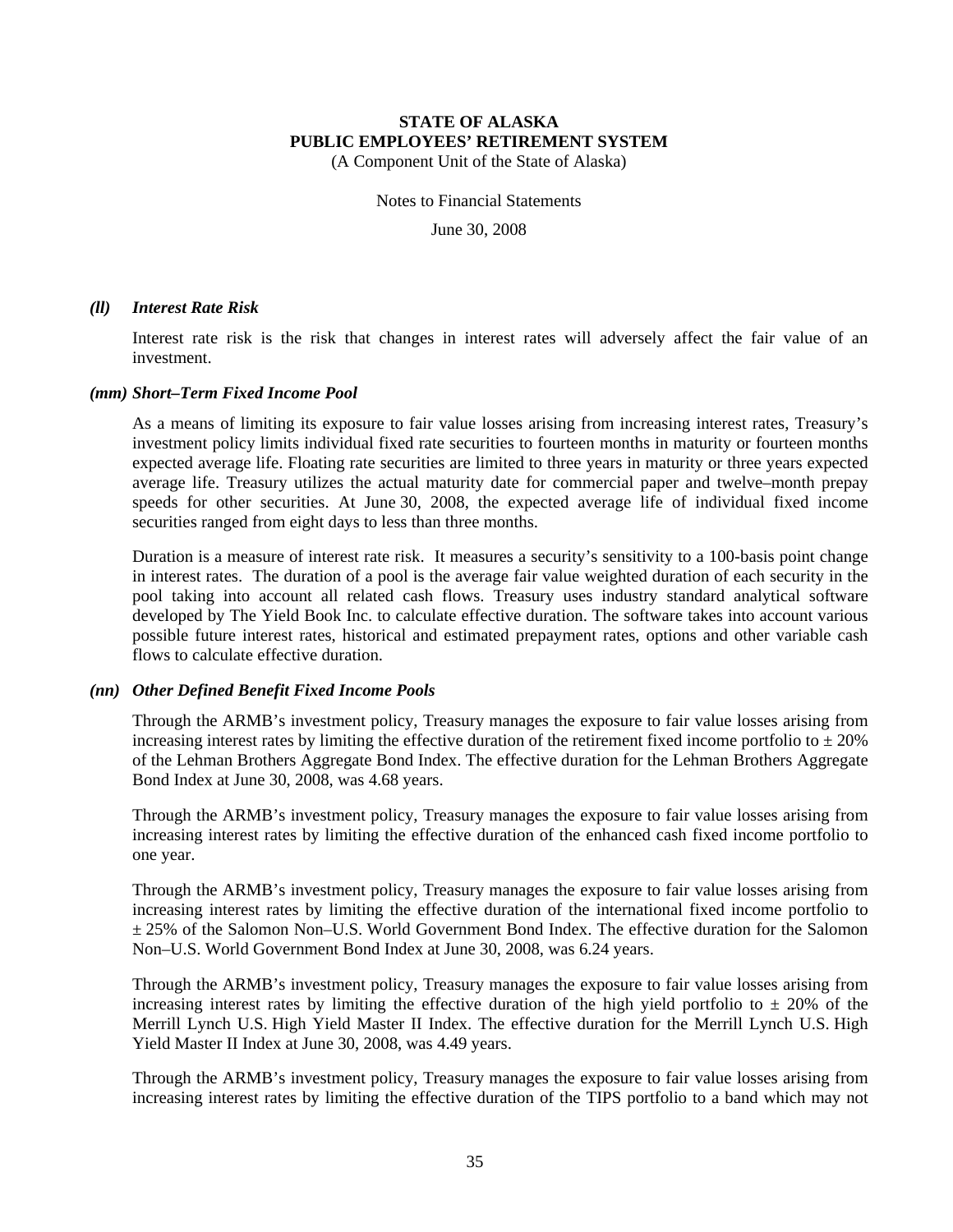(A Component Unit of the State of Alaska)

Notes to Financial Statements

June 30, 2008

exceed  $\pm$  20% around the duration of the Lehman Brothers Global Inflation-Linked U.S. TIPS Index, or a reasonable proxy thereof. The duration of the proxy index at June 30, 2008, was 6.19 years.

At June 30, 2008, the effective duration of the DB Plan's fixed income pools, by investment type, was as follows:

|                                            | <b>Effective duration</b> (in years) |                      |                          |                          |               |  |  |
|--------------------------------------------|--------------------------------------|----------------------|--------------------------|--------------------------|---------------|--|--|
|                                            | Retirement                           | <b>Enhanced cash</b> | International            | High yield               | <b>TIPS</b>   |  |  |
| U.S. treasury notes<br>U.S. treasury bonds | 7.24<br>13.48                        |                      | $\overline{\phantom{a}}$ |                          | 3.52<br>12.66 |  |  |
| U.S. government agency                     | 4.85                                 |                      |                          |                          |               |  |  |
| Municipal bonds                            | 10.96                                |                      |                          |                          |               |  |  |
| Mortgage-backed                            | 4.37                                 | 0.73                 | $\overline{\phantom{0}}$ | $\overline{\phantom{a}}$ |               |  |  |
| Other asset-backed                         | 2.58                                 | 0.18                 |                          | 3.25                     |               |  |  |
| Corporate bonds                            | 4.91                                 | (0.02)               |                          | 4.46                     |               |  |  |
| Convertible bonds                          | $\overline{\phantom{a}}$             | -                    | $\overline{\phantom{0}}$ | 5.91                     |               |  |  |
| Yankees                                    |                                      |                      |                          |                          |               |  |  |
| Government                                 | 11.93                                |                      | 6.65                     |                          |               |  |  |
| Corporate                                  | 5.48                                 | (0.76)               | 4.09                     | 4.04                     |               |  |  |
| Portfolio effective duration               | 4.57                                 | 0.20                 | 5.49                     | 2.99                     | 5.95          |  |  |

#### **Defined Benefit Common Trust Funds**

The ARMB does not have a policy to limit interest rate risk for these investments. The weighted average maturity of the common trust investment funds that consists solely of debt securities, domestic fixed income, high yield, international fixed income, and TIPS were 4.69, 4.45, 6.31, and 7.83 years at June 30, 2008, respectively.

#### **Defined Contribution Pension Trust Pooled Investment Funds**

The ARMB contracts with an external investment manager who is given the authority to invest funds in a wholly owned pooled environment to accommodate four participant directed funds. Through the ARMB's investment policy, exposure to fair value losses arising from increasing interest rates is managed by limiting the duration as follows:

For government and corporate debt securities, duration is limited to  $\pm$  0.25 years of the Lehman Brothers Government/Credit Index. At June 30, 2008, the duration of the government and corporate debt securities was 5.32 years and the duration of the Lehman Brothers Government Credit Index was 5.30 years.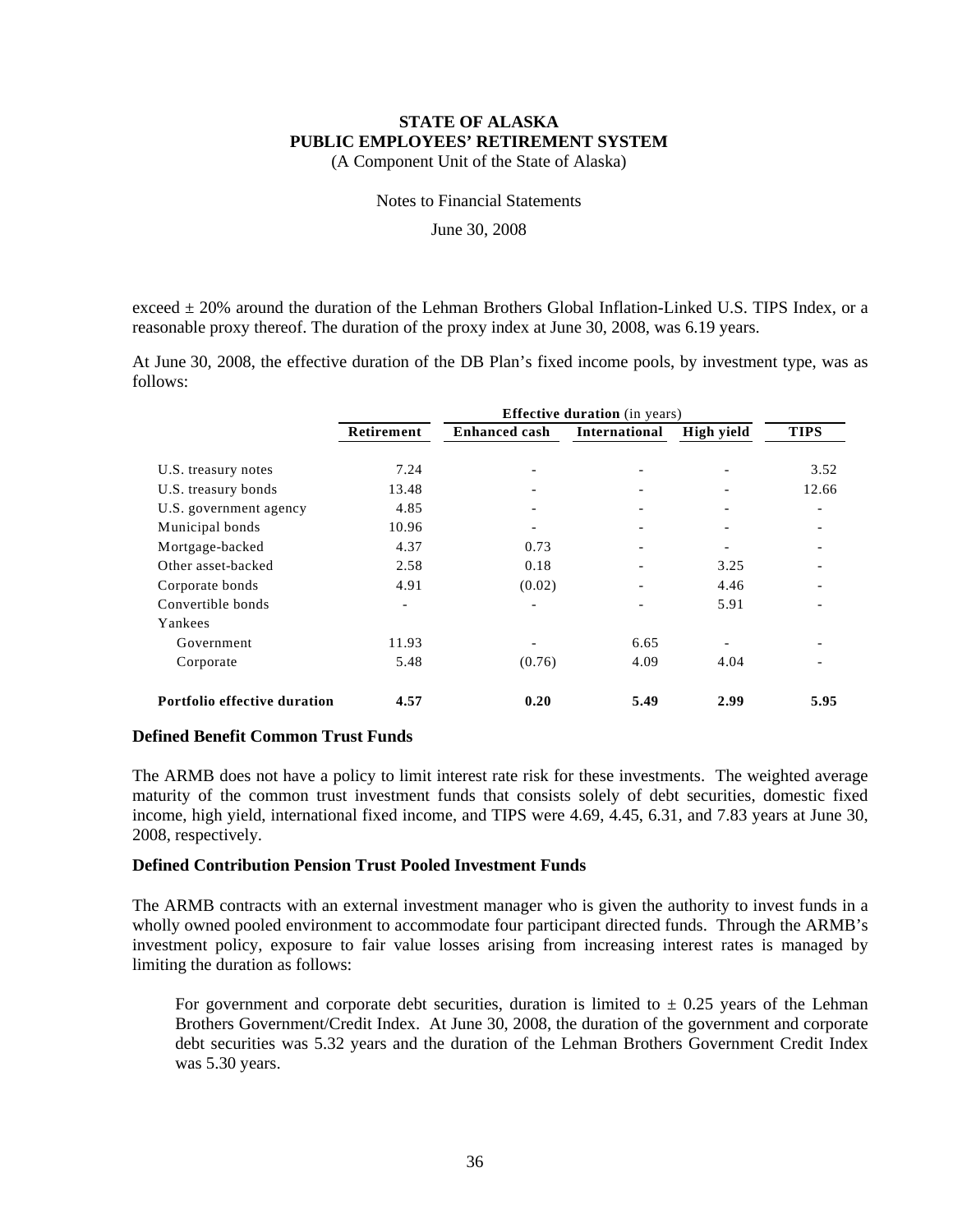(A Component Unit of the State of Alaska)

Notes to Financial Statements

June 30, 2008

For mortgage-backed securities, duration is limited to  $\pm$  0.25 years of the Lehman GNMA Index. At June 30, 2008, the duration of the mortgage-backed securities was 4.14 years and the duration of the Lehman GNMA Index was 4.25 years.

The weighted average maturity of the money market portfolio was forty-five days at June 30, 2008.

The ARMB does not have a policy with respect to these funds to limit interest rate risk for funds held in foreign currency, the custodian's short-term investment fund or commercial paper.

#### **Defined Contribution Pension Trust Collective Investment Funds**

The ARMB does not have a policy to limit interest rate risk for these investments. The weighted average maturity of the collective investment fund that consisted solely of debt securities, the government/corporate bond fund, was 5.18 years at June 30, 2008.

#### **Defined Contribution Pension Trust Occupational Death and Disability, Retiree Medical, and Health Reimbursement ERISA Commingled and Mutual Funds**

The ARMB does not have a policy to limit interest rate risk for these investments. The weighted average maturity of the ERISA commingled investment funds that consists solely of debt securities, domestic fixed income and international fixed income, were 4.69 and 6.31 years at June 30, 2008, respectively.

#### *(oo) Credit Risk*

Credit risk is the risk that an issuer or other counter party to an investment will not fulfill its obligations.

Treasury's investment policy has the following limitations with regard to credit risk:

Short-term fixed income pool investments are limited to instruments with a long-term credit rating of at least A3 or equivalent and instruments with a short-term credit rating of at least P1 or equivalent. Assetbacked and non-agency mortgage securities that are not rated by both Standard & Poor's and Moody's may be purchased if they have an AAA rating by two of the following: Standard & Poor's, Moody's or Fitch. Unexpected daily cash surpluses that arise in this pool are invested overnight in the custodian's repurchase agreement sweep account. Treasury does not have a policy to limit credit risk associated with the sweep account.

The ARMB's investment policy has the following limitations with regard to credit risk:

#### **Retirement Fixed Income:**

Commercial paper must carry a rating of at least P-1 by Moody's and A-1 by Standard and Poor's. Corporate debt securities must be investment grade.

Corporate, asset-backed and non-agency mortgage securities must be investment grade. Investment grade is defined as the median rating of Standard & Poor's, Moody's and Fitch. Asset-backed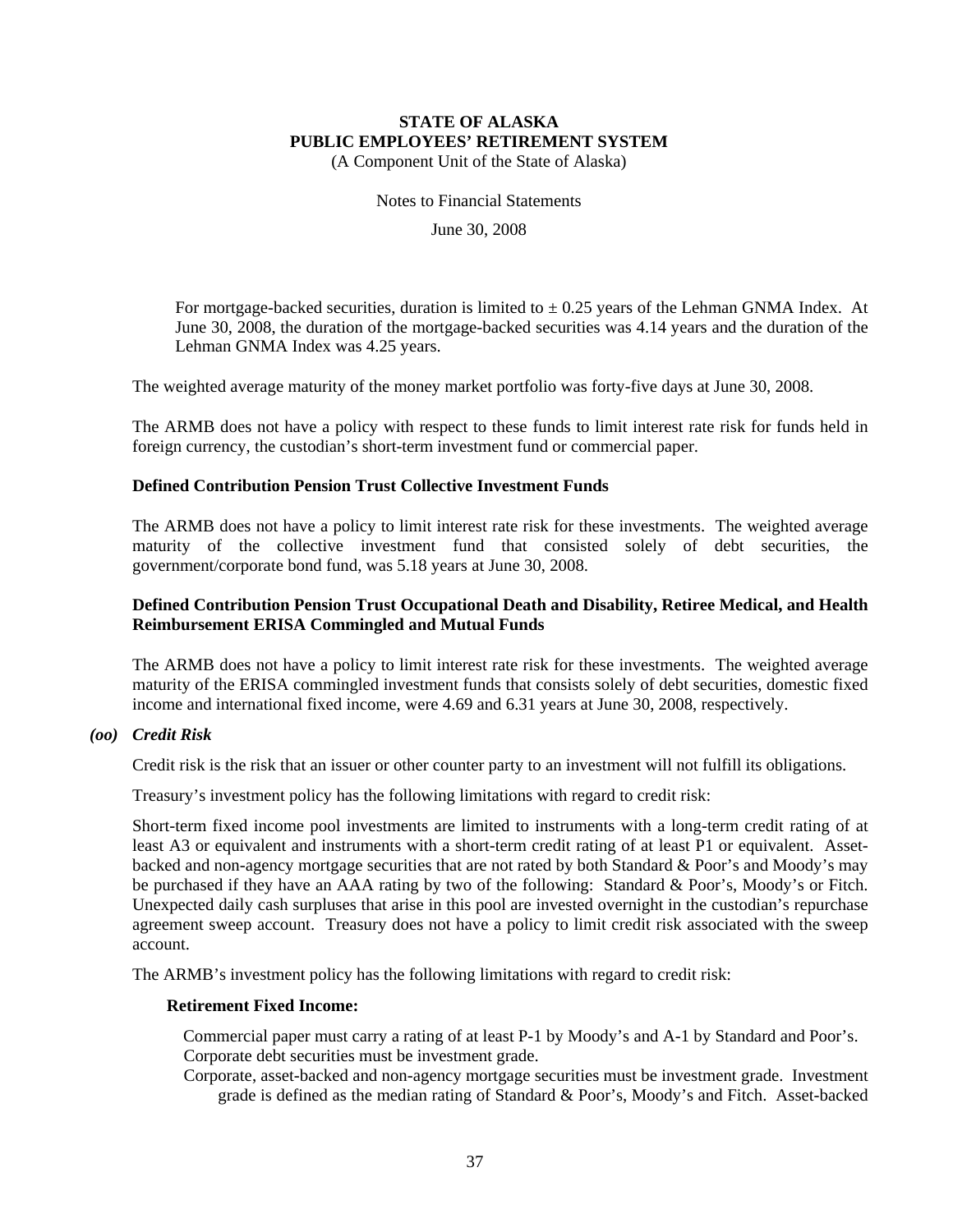(A Component Unit of the State of Alaska)

Notes to Financial Statements

June 30, 2008

and non-agency mortgage securities may be purchased if only rated by one of these agencies if they are rated AAA. Corporate bonds may be purchased if rated by two of these agencies. No more than 40% of the portfolio's assets may be invested in investment grade corporate debt. No more than 15% of the portfolio's assets may be invested in BBB+ to BBB- rated debt by

Standard and Poor's Corporation or the equivalent by Moody's or Fitch.

#### **Enhanced Cash Fixed Income:**

Commercial paper must carry a rating of at least P-1 by Moody's and A-1 by Standard and Poor's. The average portfolio credit quality shall be A3 or higher.

- No more than 10% percent of the portfolio's assets may be invested in securities rated below investment grade as determined by the Lehman Brothers rating methodology.
- No more than 2% percent of the portfolio's assets may be invested in the bonds of any non-U.S. government agency or instrumentality rated below investment grade.

#### **International Fixed Income:**

- Corporate and asset-backed obligations must be rated investment grade or better by a recognized credit rating agency.
- Commercial paper and euro commercial paper must be rated A-1 by Standard & Poor's or P-1 by Moody's or the equivalent of a comparable rating agency.

#### **High Yield:**

- No more than 10% percent of the portfolio's assets may be invested in securities rated A3 or higher.
- No more than 25% of the portfolio's assets may be invested in securities rated below B3.
- No more than 5% percent of the portfolio's assets may be invested in unrated securities.
- No more than 10% percent of the portfolio's assets may be invested in countries not rated investment grade, including emerging markets.

The lower of any Standard & Poor's, Moody's or Fitch rating will be used for limits on securities rated below B3 and the higher rating will be used for limits on securities rated A3 or higher.

Daily cash surpluses that arise in this pool are invested in the custodian's repurchase agreement sweep account. This account is secured by U.S. Government or Agency securities. As such, the ARMB does not consider this investment subject to the credit risk limitations above.

#### **TIPS:**

Commercial paper must be rated at least P-1 by Moody's and A-1 by Standard and Poor's.

Corporate debt securities must be investment grade.

- No more than 5% percent of the portfolio's assets may be invested in investment grade corporate debt.
- No more than 5% percent of the portfolio's assets may be invested in BBB+ to BBB- rated debt by Standard & Poor's or the equivalents by Moody's or Fitch.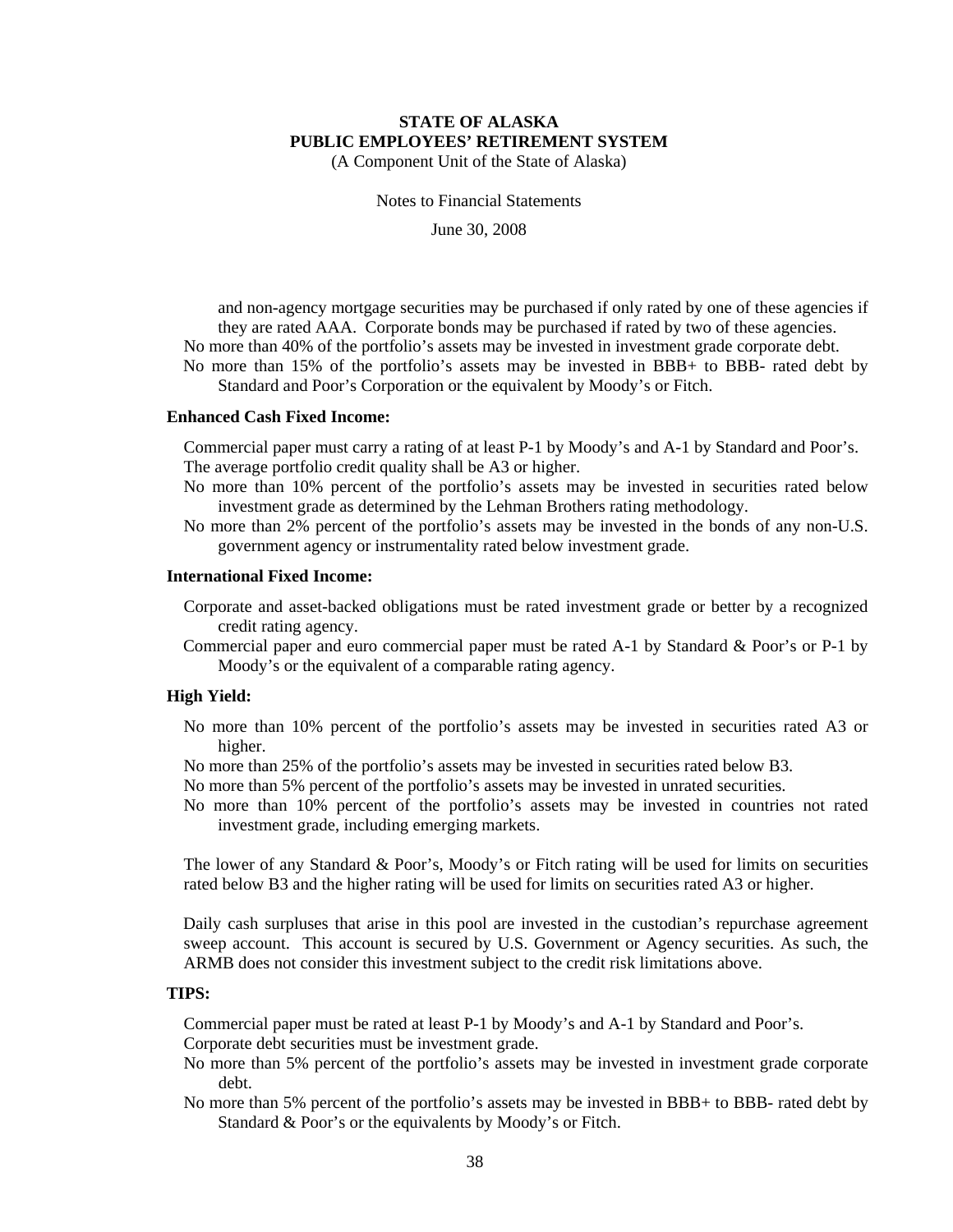(A Component Unit of the State of Alaska)

Notes to Financial Statements

June 30, 2008

Corporate, asset-backed and non-agency mortgage securities must be rated investment grade. The investment grade rating is defined as the median rating of the following three rating agencies: Standard & Poor's, Moody's, and Fitch. Asset-backed and non-agency mortgage securities may be purchased if only rated by one of these agencies if they are rated AAA. Corporate bonds may be purchased if rated by two of these agencies.

#### **Domestic equity, international equity and emerging markets:**

- Corporate debt obligations must carry a rating of at least A or better by Moody's, Standard & Poor's or Fitch rating services.
- Commercial paper must bear the highest rating assigned by Moody's, Standard & Poor's, or Fitch rating services.

The ARMB does not have a policy to limit the concentration of credit risk for the common trust funds, defined contribution pooled investment funds, collective investment funds, ERISA commingled funds or mutual funds.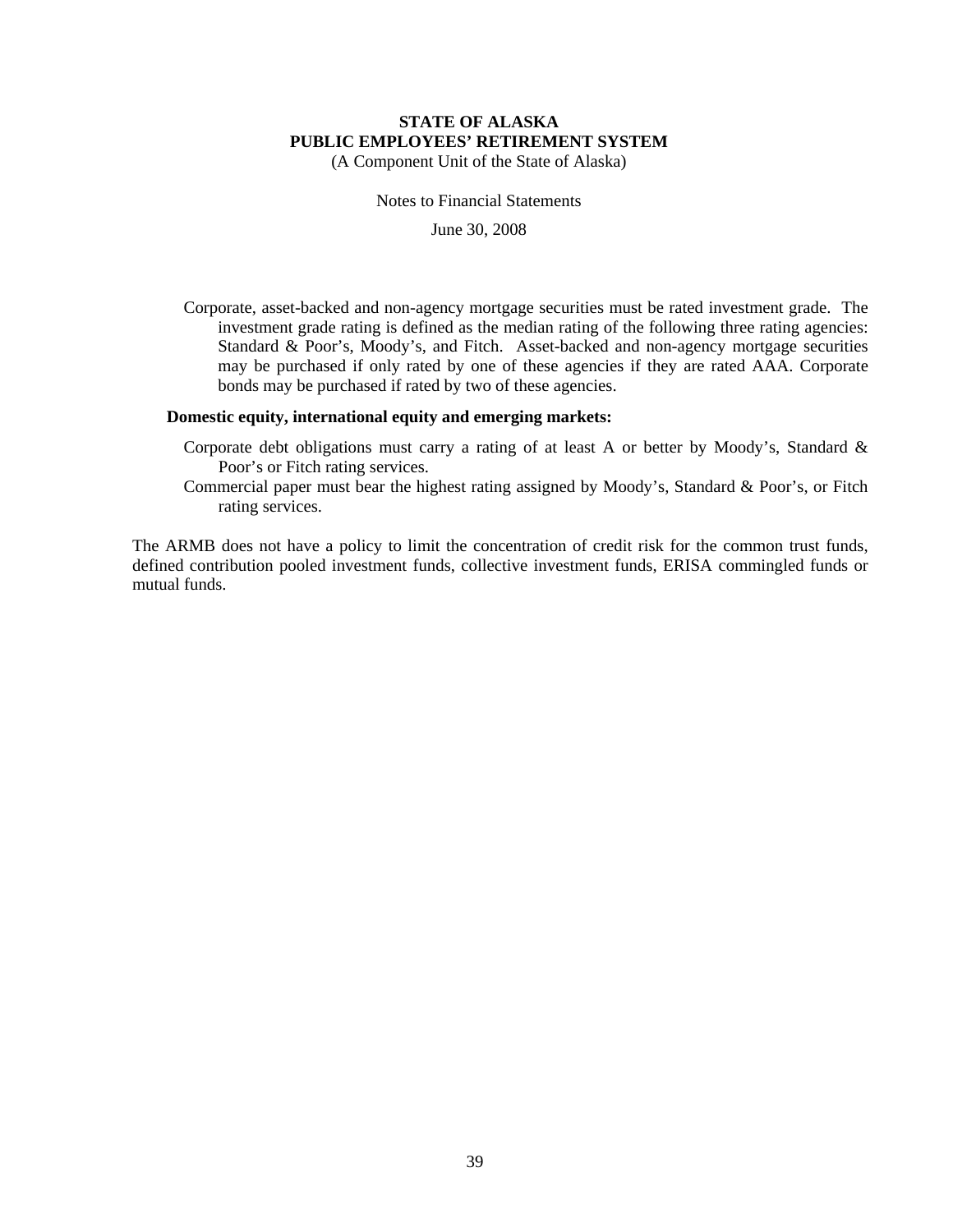(A Component Unit of the State of Alaska)

Notes to Financial Statements

June 30, 2008

At June 30, 2008, the DB Plan and DCR Plan's investments consisted of securities with credit quality ratings issued by nationally recognized statistical rating organizations as follows (using Standard & Poor's Corporation rating scale):

|                            |            | Fixed income pools       |                     |                         |                |                          |                |                     |
|----------------------------|------------|--------------------------|---------------------|-------------------------|----------------|--------------------------|----------------|---------------------|
|                            |            |                          |                     |                         |                |                          |                | Pooled              |
|                            | Rating     | Short-term               | Retirement          | Enhanced<br>cash        | International  | High yield               | <b>TIPS</b>    | investment<br>funds |
| Commercial paper           | Not rated  | 6.80<br>$\frac{9}{6}$    | %                   | %                       | $\%$           | %<br>Ĭ.                  | %              | 3.86<br>%           |
| Bridge loans               | Not rated  | ÷                        |                     |                         |                | 1.48                     | $\overline{a}$ |                     |
| Short term investment fund | Not rated  | $\overline{\phantom{a}}$ | ÷                   | $\overline{a}$          | $\overline{a}$ | $\overline{\phantom{a}}$ | $\overline{a}$ | 2.45                |
| U.S. treasury notes        | AAA        | Ĭ.                       | 9.89                |                         |                | $\overline{a}$           | 72.62          | 9.29                |
| U.S. treasury bonds        | AAA        | J.                       | 4.00                |                         |                | $\overline{a}$           | 26.41          | 4.74                |
| U.S. government agency     |            |                          |                     |                         |                |                          |                |                     |
| Discount notes             | AAA        |                          | ÷                   |                         |                |                          |                | 0.04                |
| U.S. government agency     | AAA        | 44.00                    | 1.34                |                         |                |                          | $\overline{a}$ | 7.19                |
| U.S. government agency     | Not rated  | $\overline{a}$           | 0.46                |                         |                |                          |                | ٠                   |
| Municipal bonds            | AA         | J.                       | 0.04                |                         |                |                          |                | $\overline{a}$      |
| Municipal bonds            | A          | ÷                        | L,                  | ÷                       |                |                          |                | 0.28                |
| Municipal bonds            | Not rated  | $\overline{a}$           | ÷                   | ÷                       |                |                          |                | 0.14                |
| Mortgage-backed            | AAA        | 2.99                     | 45.33               | 19.37                   |                |                          |                | 13.97               |
| Mortgage-backed            | AA         | 0.20                     | L,                  | L,                      |                |                          |                | $\overline{a}$      |
| Mortgage-backed            | A          | 0.12                     | $\overline{a}$      | $\overline{a}$          |                |                          |                | $\overline{a}$      |
| Mortgage-backed            | <b>BBB</b> | $\sim$                   | ٠                   | 2.36                    |                |                          |                |                     |
| Mortgage-backed            | Not rated  | 0.24                     | 7.68                | 7.70                    |                |                          |                | 1.43                |
| Other asset-backed         | AAA        | 16.17                    | 3.88                | 23.11                   |                |                          |                | $\overline{a}$      |
| Other asset-backed         | AA         | 0.63                     | 0.22                | 0.43                    |                |                          |                |                     |
| Other asset-backed         | A          | 2.53                     | 0.24                | 0.13                    |                | L                        |                |                     |
| Other asset-backed         | <b>BBB</b> | 0.24                     | 0.47                | 11.75                   | $\overline{a}$ | $\overline{a}$           |                |                     |
| Other asset-backed         | <b>BB</b>  | 0.92                     | 0.53                | 0.92                    |                | 0.16                     |                |                     |
| Other asset-backed         | Not rated  | $\sim$                   | $\sim$              | $\sim$                  |                | 0.03                     |                | L.                  |
| Corporate bonds            | AAA        | 2.01                     | 1.23                | 1.50                    |                | $\overline{a}$           |                | 0.81                |
| Corporate bonds            | AA         | 12.20                    | 4.42                | 3.42                    |                | L,                       |                | 2.19                |
| Corporate bonds            | A          | 4.10                     | 9.07                | 6.41                    |                | $\overline{\phantom{a}}$ |                | 6.67                |
| Corporate bonds            | <b>BBB</b> | $\sim$                   | 4.69                | 2.46                    | $\overline{a}$ | 3.38                     |                | 4.14                |
| Corporate bonds            | BB         |                          | ÷                   | ÷                       |                | 20.92                    |                | 0.05                |
| Corporate bonds            | B          | ÷                        | ÷,                  | ٠                       | $\overline{a}$ | 29.01                    |                | ٠                   |
| Corporate bonds            | ccc        | ٠                        | $\overline{a}$      | Ĭ.                      |                | 4.42                     |                | ÷                   |
| Corporate bonds            | D          |                          | Ĭ.                  | L,                      |                | 0.07                     |                | $\overline{a}$      |
| Corporate bonds            | Not rated  | 1.09                     | 0.51                | 0.80                    |                | 3.19                     |                | 0.06                |
| Convertible bonds          | AA         | $\overline{a}$           | L,                  | $\overline{a}$          |                | $\overline{\phantom{a}}$ |                | 0.07                |
| Convertible bonds          | <b>BBB</b> | ÷                        | Ĭ.                  |                         |                | 0.10                     |                | ٠                   |
| Convertible bonds          | B          | ÷                        | ÷                   | $\overline{a}$          |                | 0.15                     |                | $\overline{a}$      |
| Yankees:                   |            |                          |                     |                         |                |                          |                |                     |
| Government                 | AAA        |                          |                     |                         | 19.32          |                          |                | 0.13                |
| Government                 | AA         |                          | Ĭ.                  | ÷                       | 6.52           | ÷                        |                | 0.35                |
| Government                 | A          | ÷                        | $\overline{a}$      | $\overline{a}$          | 21.96          | $\overline{a}$           | $\overline{a}$ | 0.37                |
| Government                 | <b>BBB</b> |                          | 0.25                |                         | $\sim$         |                          |                | 0.28                |
| Government                 | Not rated  | ٠                        | 0.22                | ÷                       | 7.74           | $\overline{a}$           |                | $\overline{a}$      |
| Corporate                  | AAA        | $\overline{a}$           | ÷                   |                         | 28.78          |                          |                | 0.61                |
| Corporate                  | AA         | 3.81                     | 0.62                | 2.92                    | 13.00          |                          |                | 0.27                |
|                            | A          | 1.26                     | 1.16                | 0.92                    | $\overline{a}$ | Ĭ.                       |                | 0.57                |
| Corporate<br>Corporate     | <b>BBB</b> | $\overline{\phantom{a}}$ | 0.58                | 0.93                    | $\overline{a}$ | 0.15                     |                | 0.72                |
|                            | <b>BB</b>  | ÷                        | $\sim$              | Ĭ.                      |                | 2.50                     |                | $\overline{a}$      |
| Corporate                  |            |                          |                     |                         | $\overline{a}$ |                          |                |                     |
| Corporate                  | B<br>ccc   | ÷                        | ÷<br>$\overline{a}$ | $\overline{a}$          | ٠              | 2.50<br>0.29             |                |                     |
| Corporate                  | D          | ٠                        |                     | ÷                       | L,             |                          |                |                     |
| Corporate                  |            | 0.74                     | 0.22                |                         |                | 0.12                     |                |                     |
| Corporate                  | Not rated  | (0.05)                   | 2.95                | 3.47                    | 0.65<br>2.03   | 0.57<br>30.96            | 0.97           | 39.32               |
| No credit exposure         |            | 100.00<br>%              | $100.00\%$          | 11.40<br>100.00<br>$\%$ | $100.00\%$     | $100.00\%$               | 100.00<br>$\%$ | 100.00<br>%         |
|                            |            |                          |                     |                         |                |                          |                |                     |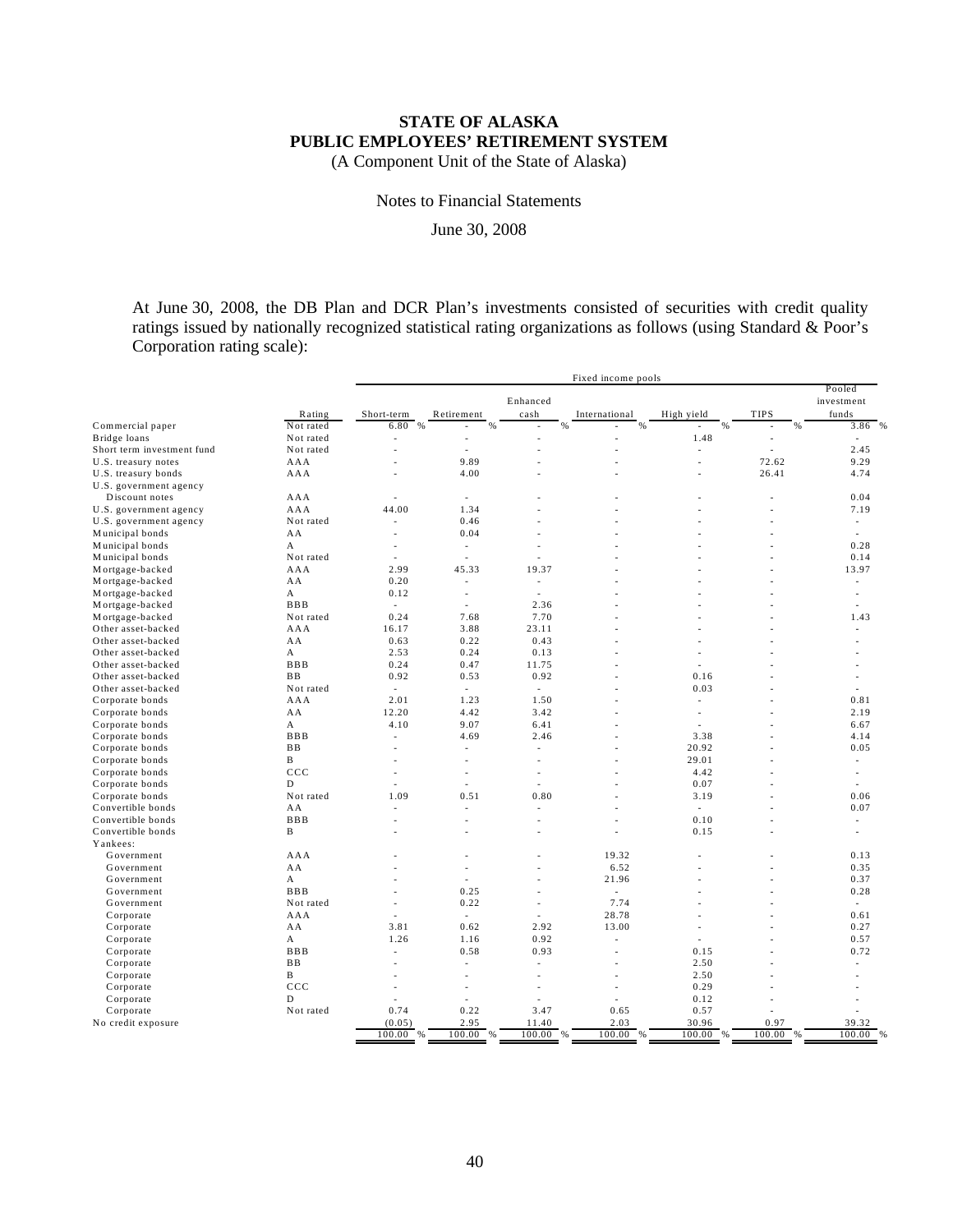(A Component Unit of the State of Alaska)

Notes to Financial Statements

June 30, 2008

#### *(pp) Custodial Credit Risk – Deposits*

Custodial credit risk is the risk that deposits may not be returned in the event of a bank failure. The ARMB does not have a policy in relation to custodial credit risk for deposits. At June 30, 2008, the System had the following uncollateralized and uninsured deposits:

|                                 |   | Amount<br>(In thousands) |
|---------------------------------|---|--------------------------|
| International fixed income pool | S | 806                      |
| International equity pool       |   | 5,164                    |

#### *(qq) Foreign Currency Risk*

Foreign currency risk is the risk that changes in exchange rates will adversely impact the fair value of an investment.

The ARMB's policy with regard to foreign currency risk in the international fixed income pool is to restrict obligations to those issued in the currencies of countries represented in the Citibank Non-U.S. World Government Bond Index. In addition, the ARMB's asset allocation policy permits the Plan to hold up to four percent of total investments in international fixed income.

The ARMB's policy with regard to foreign currency risk in the international equity pool and the emerging markets pool is to permit the Plan to hold up to twenty-one percent of total investments in these two pools combined.

The ARMB's policy with regard to foreign currency risk in the private equity pool is to permit the Plan to hold up to twelve percent of total investments in private equity.

The ARMB has no policy regarding foreign currency risk in the common trust funds, defined contribution pooled investment funds, collective investment funds, ERISA commingled and mutual funds.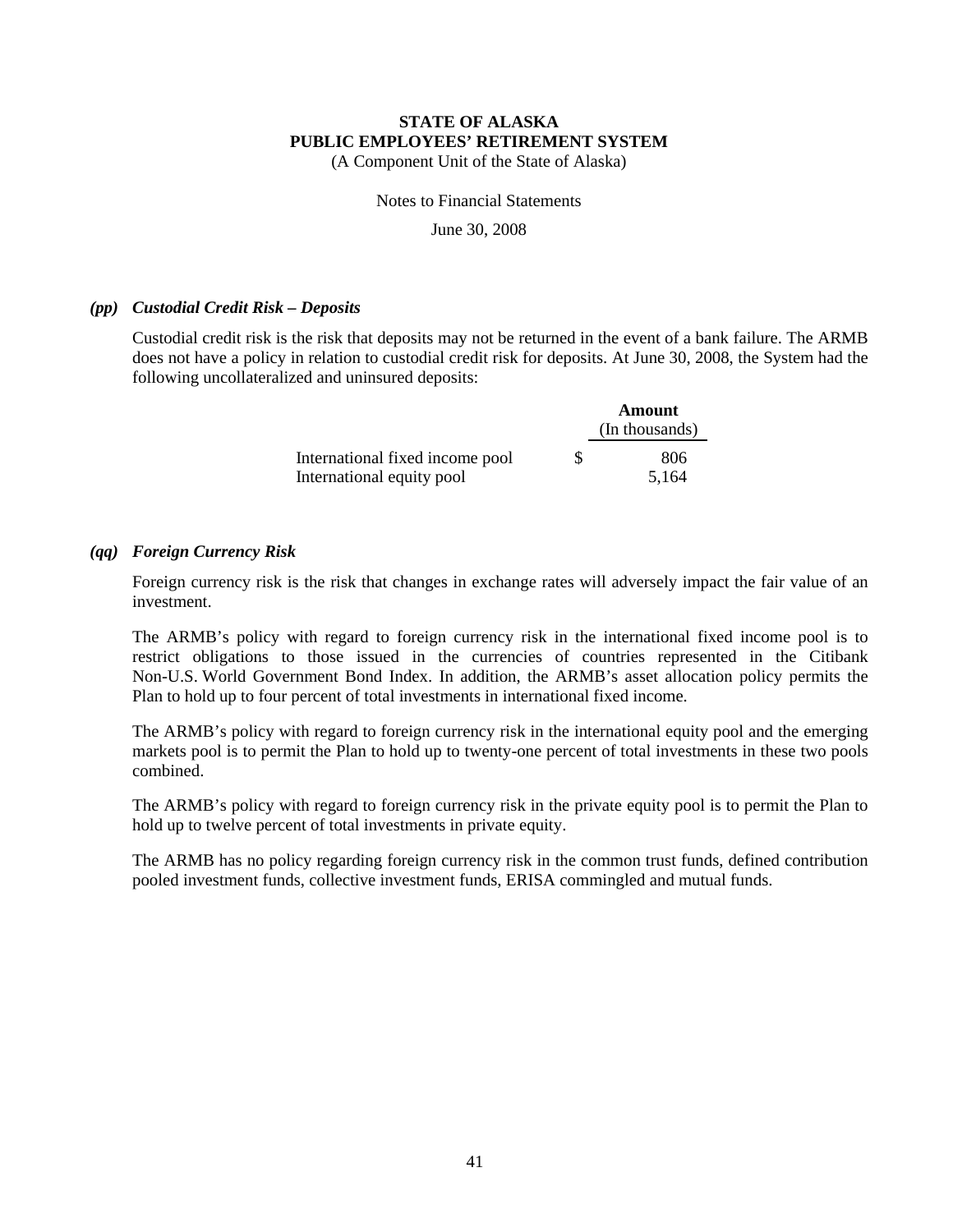(A Component Unit of the State of Alaska)

Notes to Financial Statements

June 30, 2008

At June 30, 2008, the Plan had exposure to foreign currency risk with the following investment pools:

|                     |                                              | <b>Amount</b> (in thousands)        |
|---------------------|----------------------------------------------|-------------------------------------|
| <b>Currency</b>     | <b>International</b><br>fixed income<br>pool | <b>International</b><br>equity pool |
| Australian Dollar   | \$                                           | (19)                                |
| Brazilian Real      |                                              | 23                                  |
| Canadian Dollar     |                                              | 33                                  |
| Danish Krone        |                                              | 353                                 |
| Euro Currency       | $\mathcal{D}_{\mathcal{L}}$                  | 897                                 |
| Hong Kong Dollar    |                                              | 333                                 |
| Japanese Yen        | 427                                          | 3,111                               |
| <b>Mexican Peso</b> | 377                                          |                                     |
| New Zealand Dollar  |                                              | 42                                  |
| Norwegian Krone     |                                              | 163                                 |
| Pound Sterling      |                                              | 130                                 |
| Swedish Krona       |                                              | 79                                  |
| Swiss Franc         |                                              | (2)                                 |
|                     | 806                                          | 5,143                               |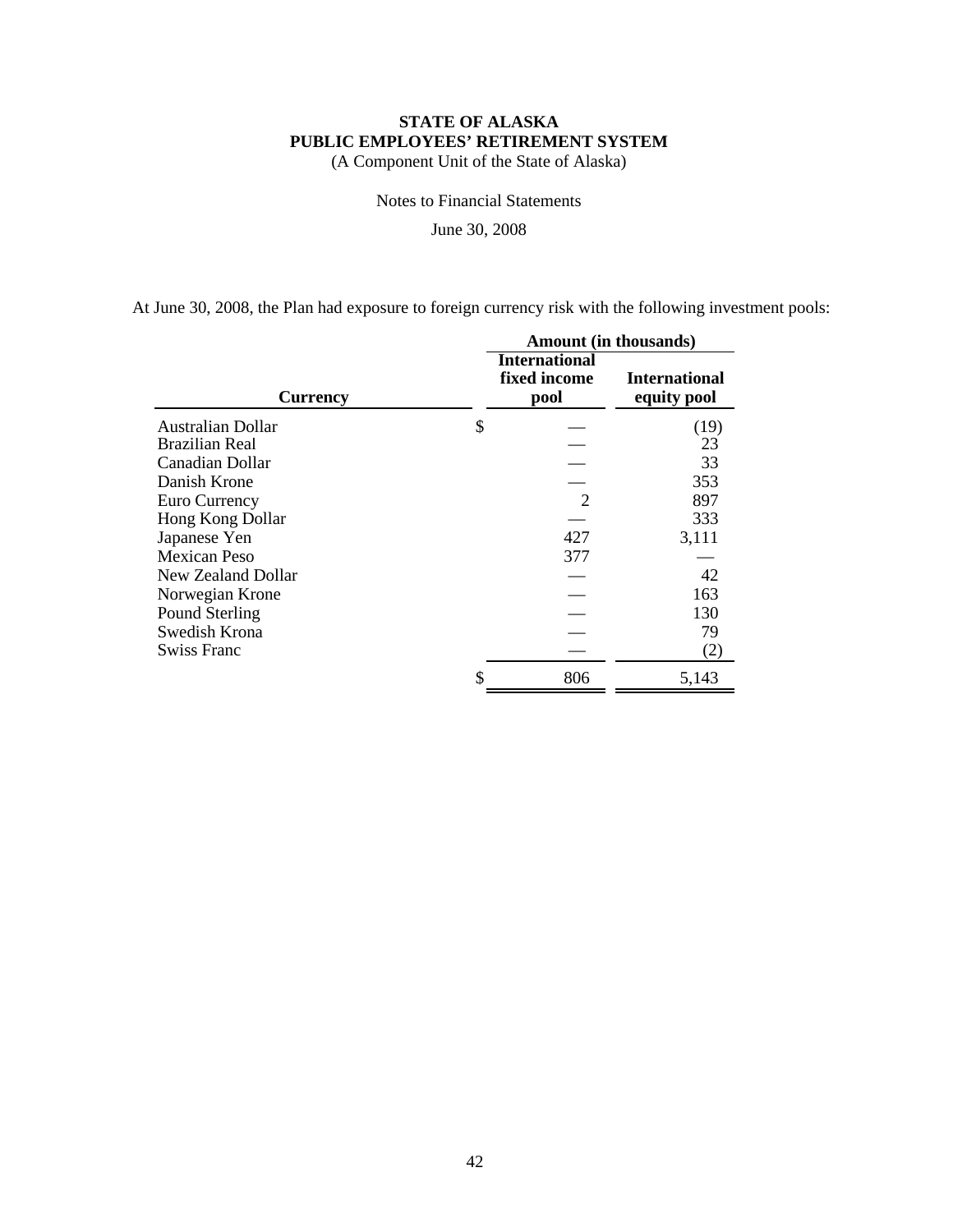(A Component Unit of the State of Alaska)

Notes to Financial Statements

June 30, 2008

At June 30, 2008, the Plan had exposure to foreign currency risk with the following investments:

|                          |                                                   | Amount (in thousands) |           |                                     |                                                 |                               |  |  |  |
|--------------------------|---------------------------------------------------|-----------------------|-----------|-------------------------------------|-------------------------------------------------|-------------------------------|--|--|--|
|                          | <b>International fixed income pool</b><br>Foreign |                       |           | <b>International</b><br>equity pool | <b>Private equity</b><br>pool<br><b>Limited</b> | Pooled<br>investment<br>funds |  |  |  |
| <b>Currency</b>          |                                                   | government            | Corporate | <b>Equity</b>                       | partnerships                                    | <b>Equity</b>                 |  |  |  |
| <b>Australian Dollar</b> | \$                                                |                       |           | 34,272                              |                                                 |                               |  |  |  |
| Brazilian Real           |                                                   |                       |           | 6,673                               |                                                 |                               |  |  |  |
| Canadian Dollar          |                                                   |                       |           | 45,230                              |                                                 |                               |  |  |  |
| Danish Krone             |                                                   |                       |           | 12,119                              |                                                 | 1                             |  |  |  |
| Euro Currency            |                                                   | 77,187                | 3,391     | 447,694                             | 151,394                                         | 7                             |  |  |  |
| Hong Kong Dollar         |                                                   |                       |           | 35,497                              |                                                 |                               |  |  |  |
| <b>Indonesian Rupah</b>  |                                                   |                       |           | 4,404                               |                                                 |                               |  |  |  |
| Japanese Yen             |                                                   | 20,765                | 89,791    | 329,394                             |                                                 | 3                             |  |  |  |
| <b>Mexican Peso</b>      |                                                   | 24,033                |           | 652                                 |                                                 |                               |  |  |  |
| New Taiwan Dollar        |                                                   |                       |           | 1,619                               |                                                 |                               |  |  |  |
| New Zealand Dollar       |                                                   |                       |           | 2,196                               |                                                 |                               |  |  |  |
| Norwegian Krone          |                                                   |                       |           | 11,548                              |                                                 | $\mathbf{1}$                  |  |  |  |
| Polish Zloty             |                                                   |                       |           | 255                                 |                                                 |                               |  |  |  |
| Pound Sterling           |                                                   |                       |           | 283,922                             | 9,794                                           | 2                             |  |  |  |
| Singapore Dollar         |                                                   |                       |           | 11,314                              |                                                 |                               |  |  |  |
| South African Rand       |                                                   |                       |           | 6,459                               |                                                 |                               |  |  |  |
| South Korean Won         |                                                   |                       |           | 9,442                               |                                                 |                               |  |  |  |
| Swedish Krona            |                                                   |                       |           | 20,837                              |                                                 | $\mathbf{1}$                  |  |  |  |
| <b>Swiss Franc</b>       |                                                   |                       |           | 125,253                             |                                                 |                               |  |  |  |
|                          | \$                                                | 121,985               | 93,182    | 1,388,780                           | 161,188                                         | 18                            |  |  |  |

At June 30, 2008, the Plan also had exposure to foreign currency risk in the emerging markets equity pool. This pool consists of investments in commingled funds; therefore no disclosure of specific currencies is made.

#### *(rr) Concentration of Credit Risk*

Treasury's policy with regard to concentration of credit risk for the short-term fixed income pool is to prohibit the purchase of more than five percent of the portfolio's assets in corporate bonds of any one company or affiliated group.

The ARMB's policy with regard to concentration of credit risk for the retirement fixed income, international fixed income and high yield pools is to prohibit the purchase of more than five percent of the portfolio's assets in corporate bonds of any one company or affiliated group. The ARMB does not have a policy with regard to concentration of credit for the enhanced cash and TIPS pools.

At June 30, 2008 the Plan's invested assets did not have exposure to any one issue grater than 5% of total invested assets.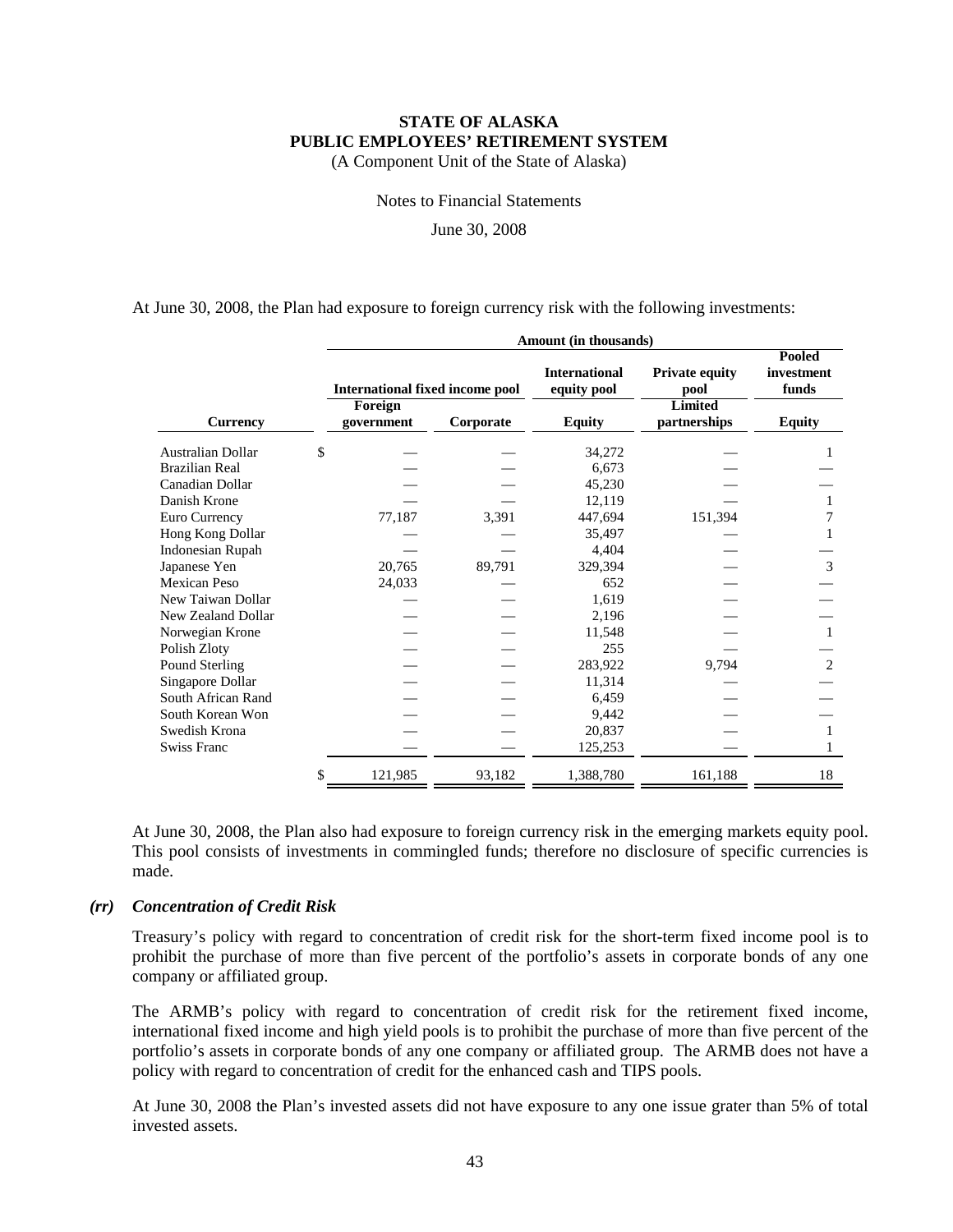(A Component Unit of the State of Alaska)

Notes to Financial Statements

June 30, 2008

#### *(ss) Collective Investment Funds*

The DCR Plan's investments include the following collective investment funds at June 30, 2008:

|                                         | <b>Units</b><br>owned | Unit<br>value | <b>Balance</b><br>(In thousands) |
|-----------------------------------------|-----------------------|---------------|----------------------------------|
| Global balanced fund                    | \$<br>71,993          | 31.270        | 2,251                            |
| Government/credit bond fund             | 3,053                 | 25.359        | 77                               |
| Alaska long-term balanced trust         | 30,402                | 13.537        | 411                              |
| Alaska balanced trust                   | 3,959                 | 33.794        | 134                              |
| Alaska target 2025 trust                | 1,667                 | 11.229        | 19                               |
| Brandes INST international equity fund  | 343,542               | 19.770        | 6,792                            |
| T. Rowe Price small cap stock trust     | 92,007                | 38.110        | 3,506                            |
| S&P 500 stock index fund                | 186,289               | 24.597        | 4,582                            |
| Sentinel sustainable core opportunities | 439,811               | 12.850        | 5,652                            |
| Money market fund                       | 234,605               |               | 235                              |
| Unallocated deposit in transit          |                       |               | 65                               |
| Total collective investment funds       |                       |               | 23,724                           |

### **(4) Foreign Exchange, Foreign Exchange Contracts and Off-Balance Sheet Risk**

The international fixed income and international equity pool's investment income includes the following at June 30:

|                                                   |     | 2008           |
|---------------------------------------------------|-----|----------------|
|                                                   |     | (In thousands) |
| Net realized gain on foreign currency             | -SS | 97.772         |
| Net unrealized gain on foreign currency           |     | 25             |
| Net realized (loss) on foreign exchange contracts |     | (87)           |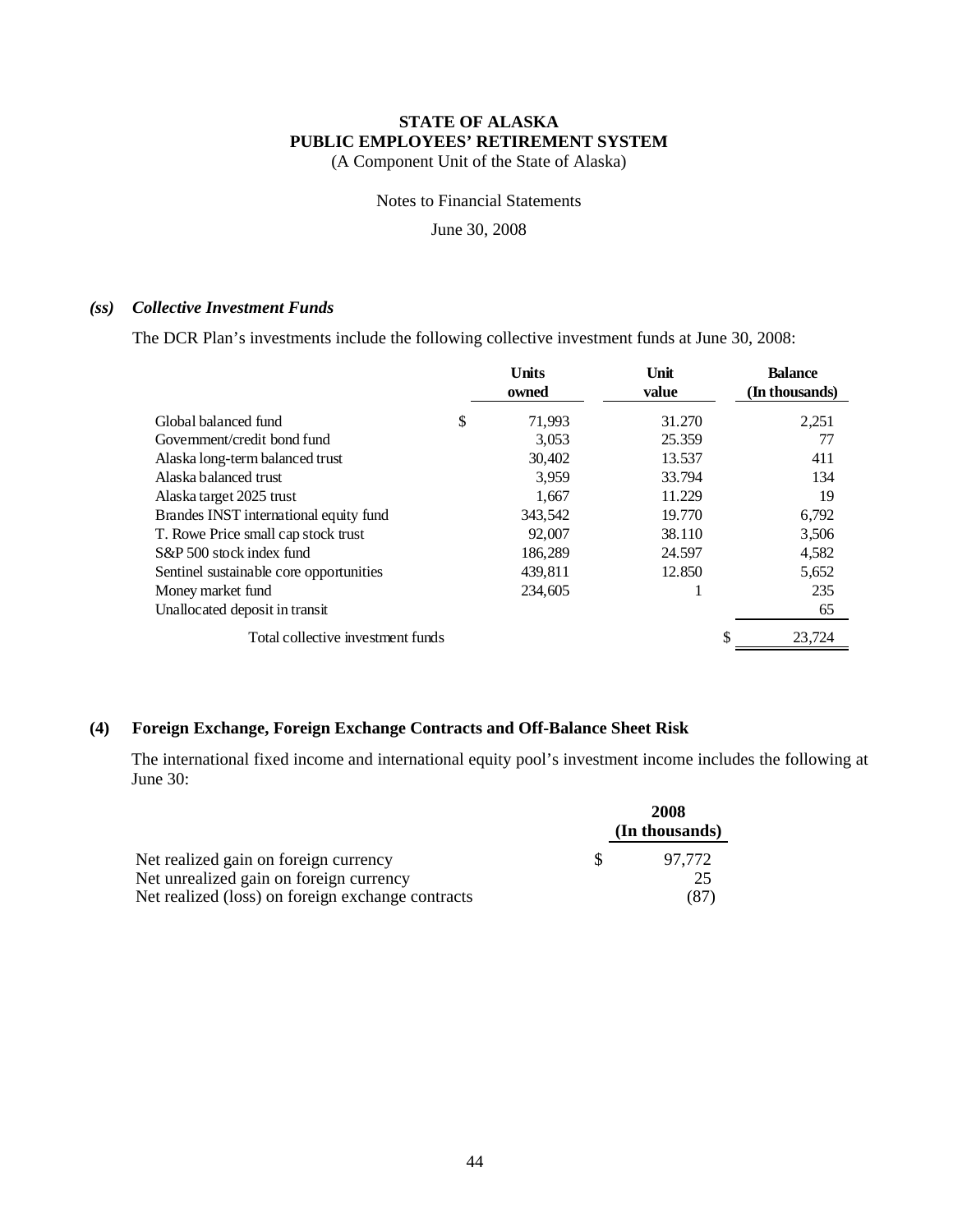(A Component Unit of the State of Alaska)

Notes to Financial Statements

June 30, 2008

The international fixed income and international equity pool includes foreign currency forward contracts to buy and sell specified amounts of foreign currencies at specified rates on specified future dates for the purpose of hedging existing security positions. The maturity periods for these contracts range from two to one hundred and fifty-five days. The System had net unrealized gains (losses) with respect to such contracts, calculated using forward rates at June 30, as follows:

|                                   | 2008<br>(In thousands) |
|-----------------------------------|------------------------|
| Contract sales<br>Less fair value | 42,308                 |
| Net unrealized gains on contracts |                        |

The counterparties to the foreign currency forward contracts consist of a diversified group of financial institutions. Credit risk exposure exists to the extent of nonperformance by these counterparties; however, the risk of default is considered to be remote. The market risk is limited to the difference between contractual rates and forward rates at the balance sheet date.

#### **(5) Securities Lending**

Alaska Statute 37.10.071 authorizes the ARMB to lend assets, under an agreement and for a fee, against deposited collateral of equivalent fair value. In February of 2008, the ARMB voted to suspend securities lending agreement with State Street Corporation (the Bank) which lent equity and domestic fixed income securities. Prior to suspension, the Bank, acting as the ARMB's agent under the agreement, transferred securities to broker agents or other entities for collateral in the form of cash or securities and simultaneously agreed to return the collateral for the same securities in the future. There were no outstanding securities on loan at June 30, 2008.

While the securities lending agreement was active, there was no limit to the amount that could be loaned and the ARMB was able to sell securities on loan. International equity security loans were collateralized at not less than 105% of their fair value. All other security loans were collateralized at not less than 102% of their fair value. Loaned securities and collateral were marked to market daily and collateral was received or delivered the following day to maintain collateral levels.

There is no cash collateral at June 30, 2008. Cash collateral in the amount of \$1,191,167,776 at June 30, 2007 was invested in a registered  $2(a)$ –7 money market fund. Maturities of investments in the money market fund generally did not match the maturities of the loaned securities because the lending agreements were terminable at will. Collateral securities could have been pledged or sold upon borrower default. Securities under loan, cash collateral and cash collateral payable were recorded on the financial statements at fair value in prior years. The Bank, the DB Plan received a fee from earnings on invested collateral. The Bank and the DB Plan shared a fee paid by the borrower for loans not collateralized with cash.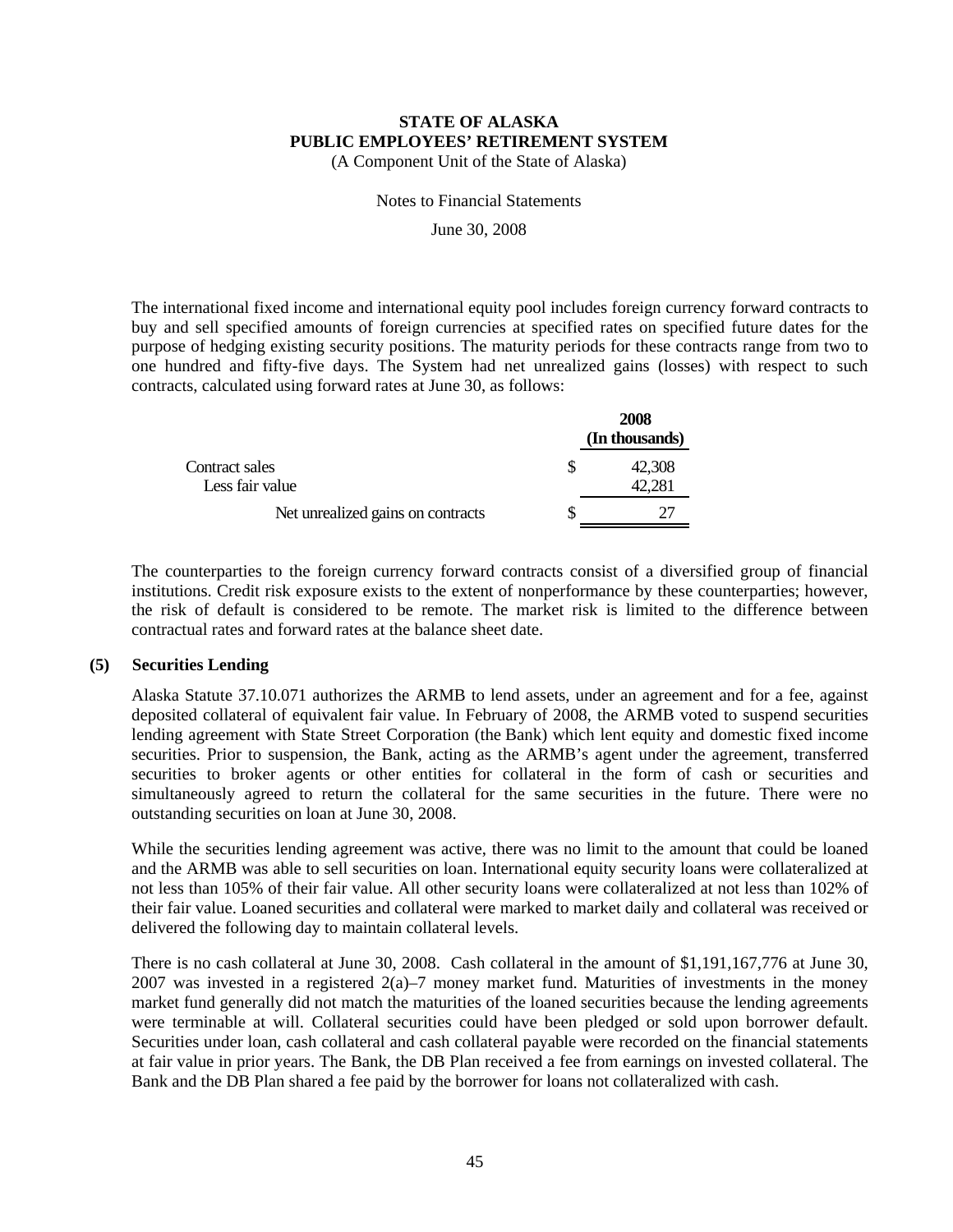(A Component Unit of the State of Alaska)

Notes to Financial Statements

June 30, 2008

There was limited credit risk associated with the lending transactions since the ARMB was indemnified by the Bank against any loss resulting from counterparty failure or default on a loaned security or its related income distributions. The Bank further indemnified the ARMB against loss due to borrower rebates in excess of earnings on cash collateral. Indemnifications were subject to limitation relating to war, civil unrest or revolution, or beyond the reasonable control of the Bank.

#### **(6) Transfers**

During fiscal year 2008, the Plan transferred the \$3,490,576,000 balance of the Postemployment Healthcare fund to the Alaska Retiree Healthcare Trust as a result of the creation of the Alaska Retiree Healthcare Trust fund, which began on July 1, 2007.

Under SB 123, enacted in 2007, the State of Alaska sought to enhance compliance of the states' pension systems with the Internal Revenue Code by creating a new defined benefit retiree healthcare trust into which OPEB contributions would be deposited, and from which OPEB benefits would be paid. Historically, all such contributions had been deposited and benefits paid from the pension trust fund account. With the creation of the new healthcare trust fund account, the systems then sought approval from the Internal Revenue Service through the Voluntary Compliance Program to post the amount allocated to healthcare in the 2007 CAFR to the new healthcare trust fund. On October 10, 2008, the Internal Revenue Service (IRS) orally advised tax counsel for the states' pension systems that the request to transfer the 2007 CAFR amount in the new healthcare trust had been approved. The systems are awaiting the formal VCP decision of the IRS.

#### **(7) Funded Status and Funding Progress – DB Pension and Post employment Healthcare Benefit Plan**

The funded status of the defined benefit pension and post employment healthcare benefit plan is as follows:

| Actuarial<br>valuation<br>date | <b>Actuarial</b><br>value of<br>assets | Actuarial<br>accrued<br>liability<br>$(AAL)$ -<br>entry age | Unfunded<br>actuarial<br>accrued<br>liability<br>(UAAL) | <b>Funded</b><br>ratio | Covered<br>payroll | FE/(UAAL) as a<br>percentage of<br>covered<br>payroll |
|--------------------------------|----------------------------------------|-------------------------------------------------------------|---------------------------------------------------------|------------------------|--------------------|-------------------------------------------------------|
| <b>Pension</b>                 |                                        |                                                             |                                                         |                        |                    |                                                       |
| June 30, 2007                  | \$6,739,004                            | 8,662,324                                                   | 1.923.320                                               | 77.8%                  | \$1,605,819        | 119.8%                                                |
| Post employment healthcare     |                                        |                                                             |                                                         |                        |                    |                                                       |
| June 30, 2007                  | \$ 3.161.956                           | 6,300,795                                                   | 3.138.839                                               | 50.2%                  | 1,605,819<br>S.    | 494.9%                                                |

Actuarial valuations of an ongoing plan involve estimates of the value of reported amounts and assumptions about the probability of occurrence of events far into the future. Examples include assumptions about future employment, mortality, and healthcare cost trend. Actuarially determined amounts are subject to continual revisions as actual results are compared with past expectations and new estimates are made about the future. The schedule of funding progress, presented as required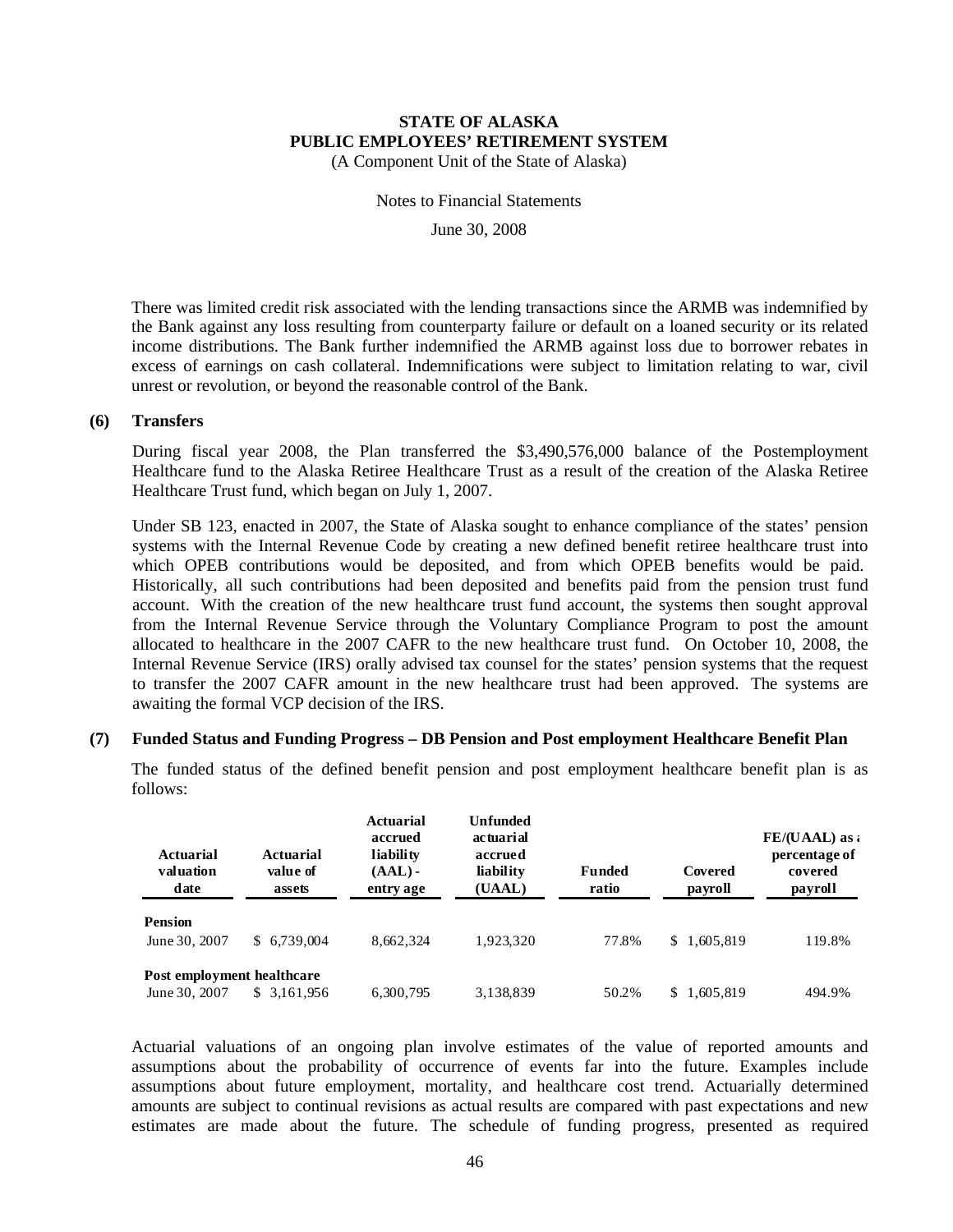(A Component Unit of the State of Alaska)

Notes to Financial Statements

June 30, 2008

supplementary information following the notes to the financial statements, present multi-year trend information about whether the actuarial values of plan assets are increasing or decreasing over time relative to the actuarial accrued liabilities for benefits.

The accompanying schedule of employer contributions presents trend information about the amounts contributed to the plan by employers in comparison to the actuarially required contribution (ARC), an amount that is actuarially determined in accordance with the parameters of GASB 43. The ARC represents a level of funding that, if paid on an on-going basis, is projected to cover normal cost for each year and amortize any unfunded actuarial liabilities (or funding excess) over a period not to exceed thirty years.

Projections of benefits for financial report purposes are based on the substantive plan (the plan as understood by the employer and plan members) and include the types of benefits provided at the time of each valuation and the historical pattern of sharing benefit costs between the employer and plan members to that point. The actuarial method and assumptions used include techniques that are designed to reduce the effects of short-term volatility in actuarial accrued liabilities and the actuarial value of assets, consistent with the long-term perspective of the calculations. Additional information as of the latest actuarial valuation follows:

| June 30, 2007                                                                           |
|-----------------------------------------------------------------------------------------|
| Entry age normal level percentage of pay<br>for<br>pension; level dollar for healthcare |
| Level dollar, closed                                                                    |
| 21 years                                                                                |
| 5 year smoothing market                                                                 |
|                                                                                         |
| 8.25% for pension, 4.50% for healthcare.                                                |
| Peace Officer/Firefighter: merit $-2.5%$ per year for                                   |
| the first 6 years of employment, 0.5% thereafter.                                       |
| Productivity - .05% per year.                                                           |
| Others: merit $-5.5\%$ per year grading down to 1.5%                                    |
| after 5 years; for more than 6 years of service, 1.0%<br>grading down to 0.0%.          |
| Productivity $-0.5%$ per year.                                                          |
| (Includes inflation at 3.5%)                                                            |
| Postretirement pension adjustment                                                       |
|                                                                                         |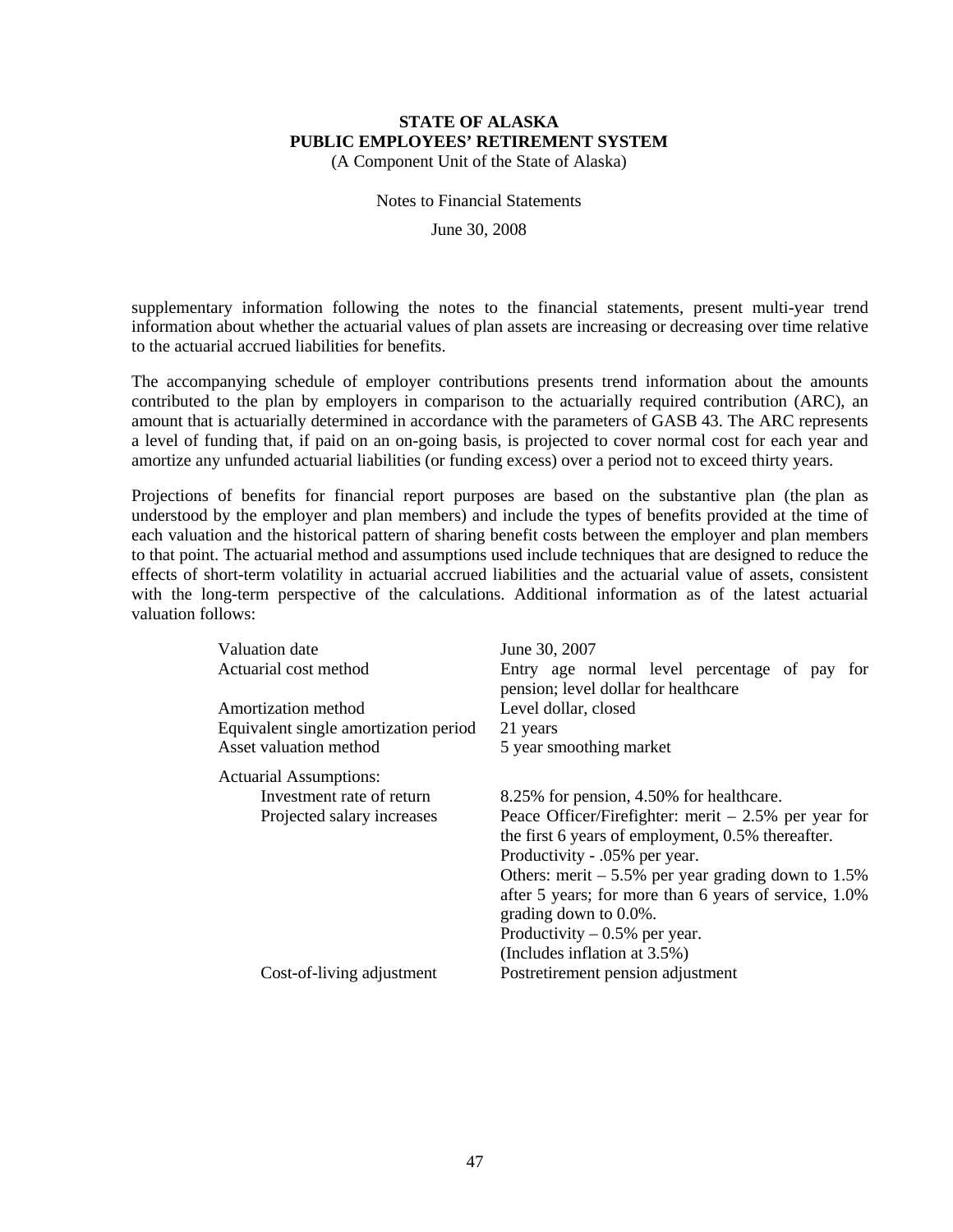(A Component Unit of the State of Alaska)

Notes to Financial Statements

June 30, 2008

Health cost trend:

|                | <b>Medical</b> | <b>Prescription</b><br>drugs |
|----------------|----------------|------------------------------|
| <b>FY08</b>    | 8.5%           | 12.0%                        |
| <b>FY09</b>    | 8.0            | 11.0                         |
| <b>FY10</b>    | 7.5            | 10.0                         |
| <b>FY11</b>    | 7.0            | 9.0                          |
| FY12           | 6.5            | 8.0                          |
| <b>FY13</b>    | 6.0            | 7.0                          |
| <b>FY14</b>    | 5.5            | 6.0                          |
| <b>FY15</b>    | 5.0            | 5.0                          |
| FY16 and later | 5.0            | 5.0                          |

GASB 43 requires that the discount rate used in the valuation be the estimated long-term yield on investments that are expected to finance postemployment benefits. Depending on the method by which a plan is financed, the relevant investments could be plan assets, employer assets or a combination of plan and employer assets. The investment return should reflect the nature and the mix of both current and expected investments and the basis used to determine the actuarial value of assets.

PERS' retiree healthcare benefits are partially funded. GASB 43 outlines two reasonable methods of developing a blended discount rate when a plan is partially funded. These methods base the proportion of assumed plan and employer asset returns on 1) the funded ratio and 2) the percentage of annual required contribution actually being contributed to the plan. The State of Alaska has utilized the second methodology to develop a discount rate of 4.50% as of June 30, 2007 to be used for Fiscal Year 2008 disclosure.

#### **(8) Commitments and Contingencies**

#### *(a) Commitments*

The ARMB entered into an agreement through an external investment manager to provide capital funding for a domestic equity limited partnership. At June 30, 2008, the DB Plan's share of the unfunded commitment totaled \$58,589,397. This commitment can be withdrawn annually in December with ninety days notice.

The ARMB entered into agreements through external investment managers to provide capital funding for limited partnerships as it continues to build the private equity portfolio. At June 30, 2008, the DB Plan's share of these unfunded commitments totaled \$493,056,100. These commitments are estimated to be paid through 2019.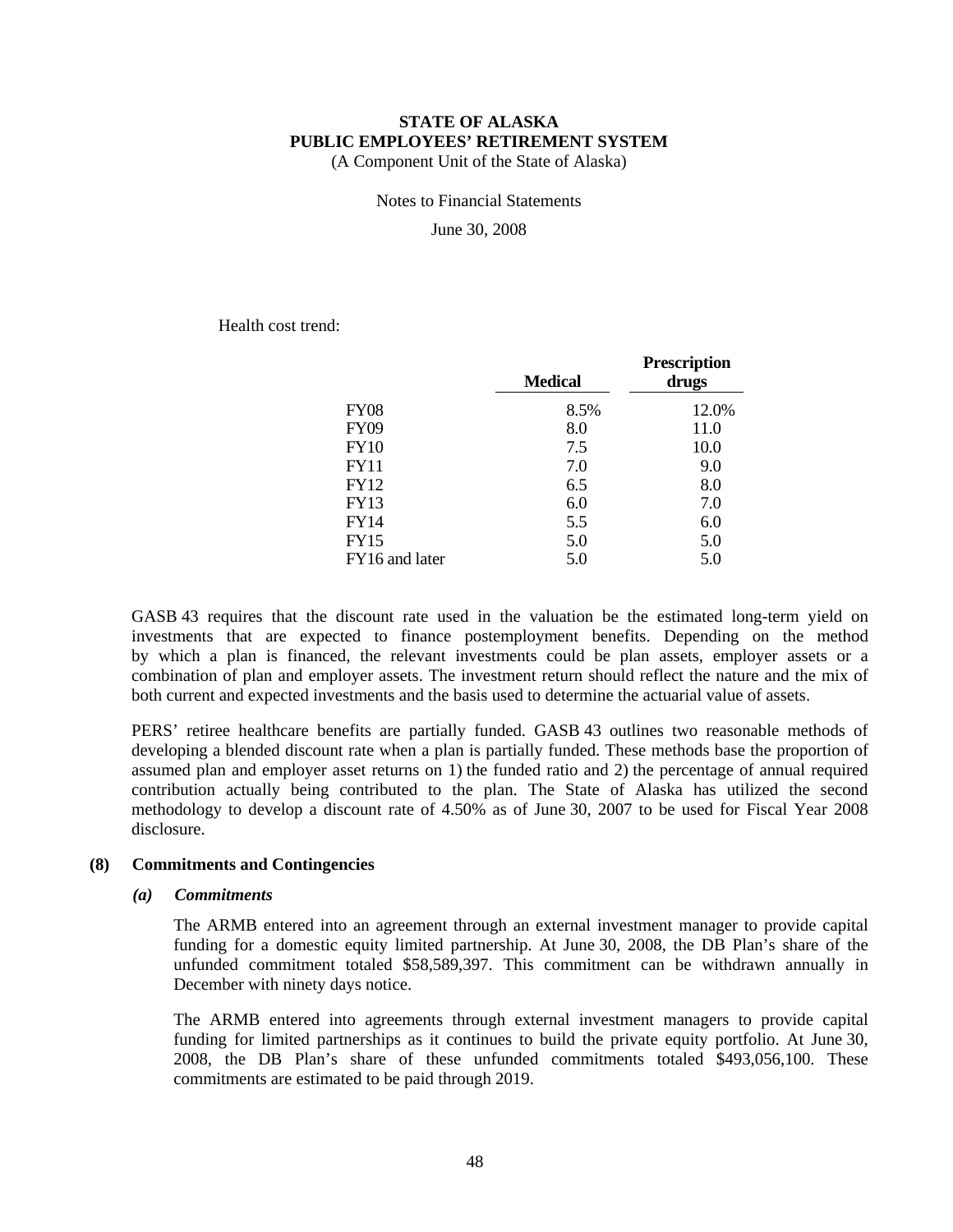(A Component Unit of the State of Alaska)

Notes to Financial Statements

June 30, 2008

The ARMB entered into an agreement through an external investment manager to provide capital funding for a limited partnership as it continues to build the other investment portfolio. At June 30, 2008, the DB Plan's share of this unfunded commitment totaled \$58,080,852 to be paid through the year 2018.

The ARMB entered into agreements through external investment managers to provide capital funding for real estate investments as it continues to build the real estate portfolio. At June 30, 2008, the DB Plan's share of these unfunded commitments totaled \$200,592,634 to be paid through the year 2018.

#### *(b) Contingencies*

The Department of Administration determined that statutory changes were needed to ensure that the Defined Benefit Retiree Health Program is funded in compliance with the Internal Revenue Code. Consequently, during the Fiscal Year 2007 legislative session, a law was enacted that created the Alaska Retiree Health Care Trusts (ARHCT), two separate irrevocable trusts. Senate Bill 123 (SB 123), effective June 7, 2007, directs all separately calculated employer contributions for the retiree health benefits, and appropriations, earning and reserves for payment of retiree medical obligations, to be credited to the ARHCT. Pursuant to SB 123, Treasury and the Department of Administration established and implemented the ARHCT effective as of July 1, 2007. The ARHCT is funded through contributions from employers, premiums paid by retirees, and net investment income.

The Department of Administration has received a favorable tax determination letter from the Internal Revenue Service during the filing cycle beginning on February 1, 2008, and ending on January 31, 2009, concerning the status of the pension plans it administers as qualified governmental plans under Internal Revenue Code Sections 401(a) and 414(d). In addition, the Department of Administration engages counsel to submit a voluntary compliance program filing with respect to the retiree health program administered by the System. The voluntary compliance program filing provided, among other things, that the Department of Administration would transfer sufficient funds from pension assets to properly fund assets available to pay postemployment healthcare benefits. Verbal approval from the Internal Revenue Service has been received, and the Department of Administration believes that it is unlikely that the Internal Revenue Service will reverse its verbal approval. Pursuant to the filing, the accompanying financial statements reflect a transfer in the amount of \$3,490,576 which will be made subsequent to year end.

Approximately 50 Plan members had filed administrative challenges to the DB Plan administrator's refusal to include leave cash-in payments in the compensation used to calculate the members' retirement benefits. The members were all first hired by DB Plan employers before July 1, 1977, and claim that they have a constitutional right, based on the DB Plan statutes in effect before that date, to have leave cash-in payments included. The DB Plan's prior board, which heard appeals from decisions of the Plan administrator, had ruled on two of the appeals, and those rulings had in turn been appealed to the Alaska Superior Court. The remaining appeals have been stayed by the DB Plan's board. In addition, a class action lawsuit, raising the same issues, had been filed in the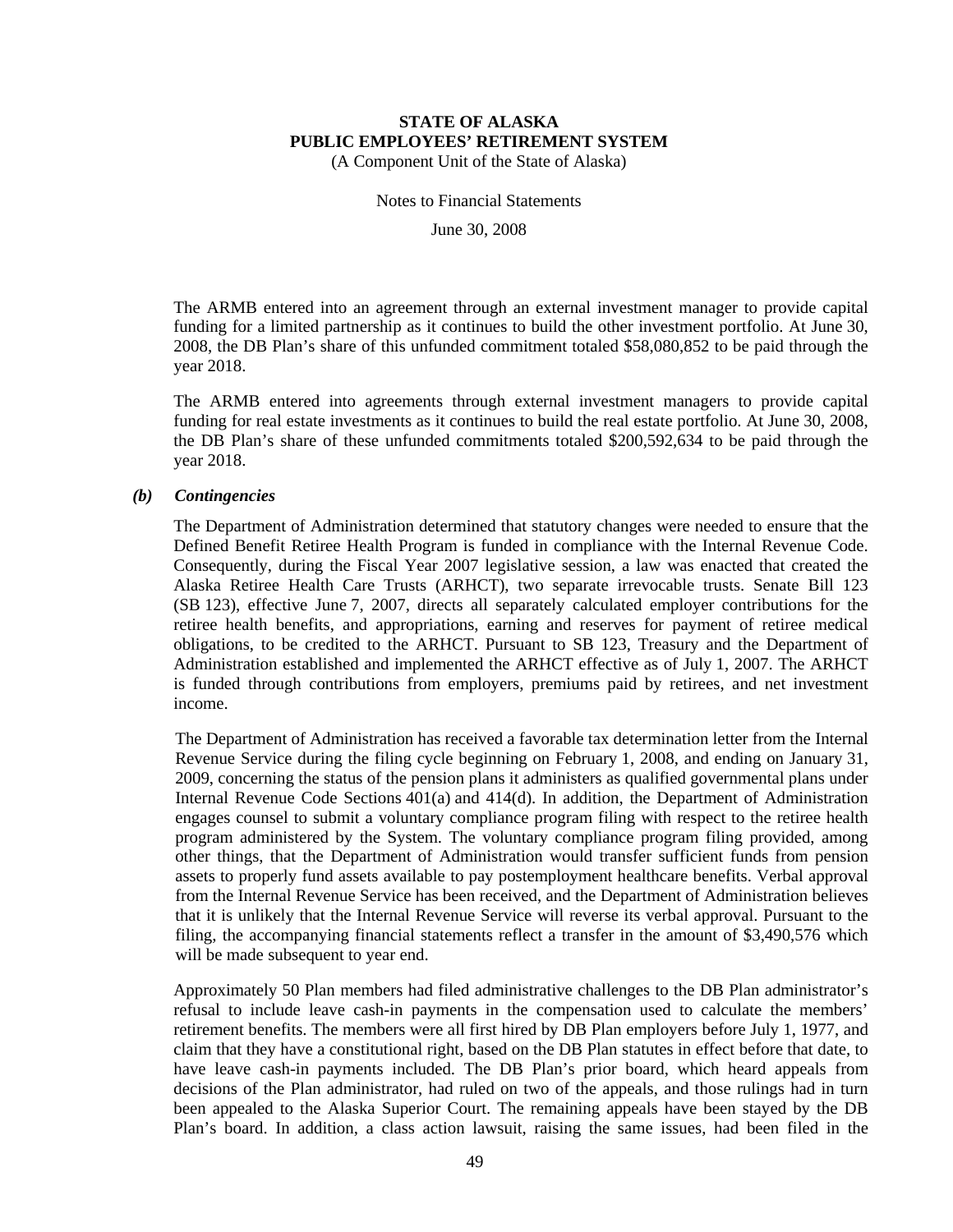(A Component Unit of the State of Alaska)

Notes to Financial Statements

June 30, 2008

superior court, but has been put on hold until final resolution of the members' claim. On January 27, 2006, the Alaska Supreme Court decided one such member's case in the State's favor. Subsequently, retirees who had worked under pre-1977 collective bargaining agreements filed appeals with the Office of Administrative Hearings (OAH). Some members litigated before the OAH and the Division prevailed in these cases. Since then, other retirees eventually dismissed their cases and pending claims.

An IRS assessment may eventually result from the statutory provision and the Plan's practice under which retiree medical benefits were paid to some survivors' spouses and dependents who were not eligible dependents under the IRC, or from the manner in which retiree health benefits were funded before June 6, 2007. However, management believes that any such assessment would be paid from the State's general fund, not from the Plan's assets. Furthermore, the Plan's statutes under which payment of medical benefits was made for ineligible dependents was corrected by SB 141, effective January 1, 2006, and the funding of retiree medical benefits was clarified and corrected by SB 123, which was effective June 6, 2007. Finally, although there were press reports of possible legal action regarding amendments to the PERS and TRS statutes by HB 161 (rehired retiree legislation), no litigation has been served on the Plan challenging provisions of that legislation. Management is not aware of any other specific unasserted claims or assessments against the Plan.

#### **(9) Subsequent Event**

Recent market conditions have resulted in an unusually high degree of volatility and increased the risks and short-term liquidity associated with certain investments held by the System, which could impact the value of investments after the date of these financial statements. Estimated losses through November 30, 2008 are \$2.3 billion, which could ultimately affect the funded status of the System. The ultimate impact on the funded status will be determined based upon market conditions in effect when the annual actuarial valuation report for the year ended June 30, 2010 is performed.

The Alaska Legislature passed and signed into law Chapter 13, SLA 2008 (SB 125) which converted the Public Employees' Retirement System to a cost-sharing plan and provided for an integrated system of accounting for all employers. Under the integrated system, the Public Employees' Retirement System defined benefit plan's unfunded liability will be shared among all employers. This bill became effective July 1, 2008.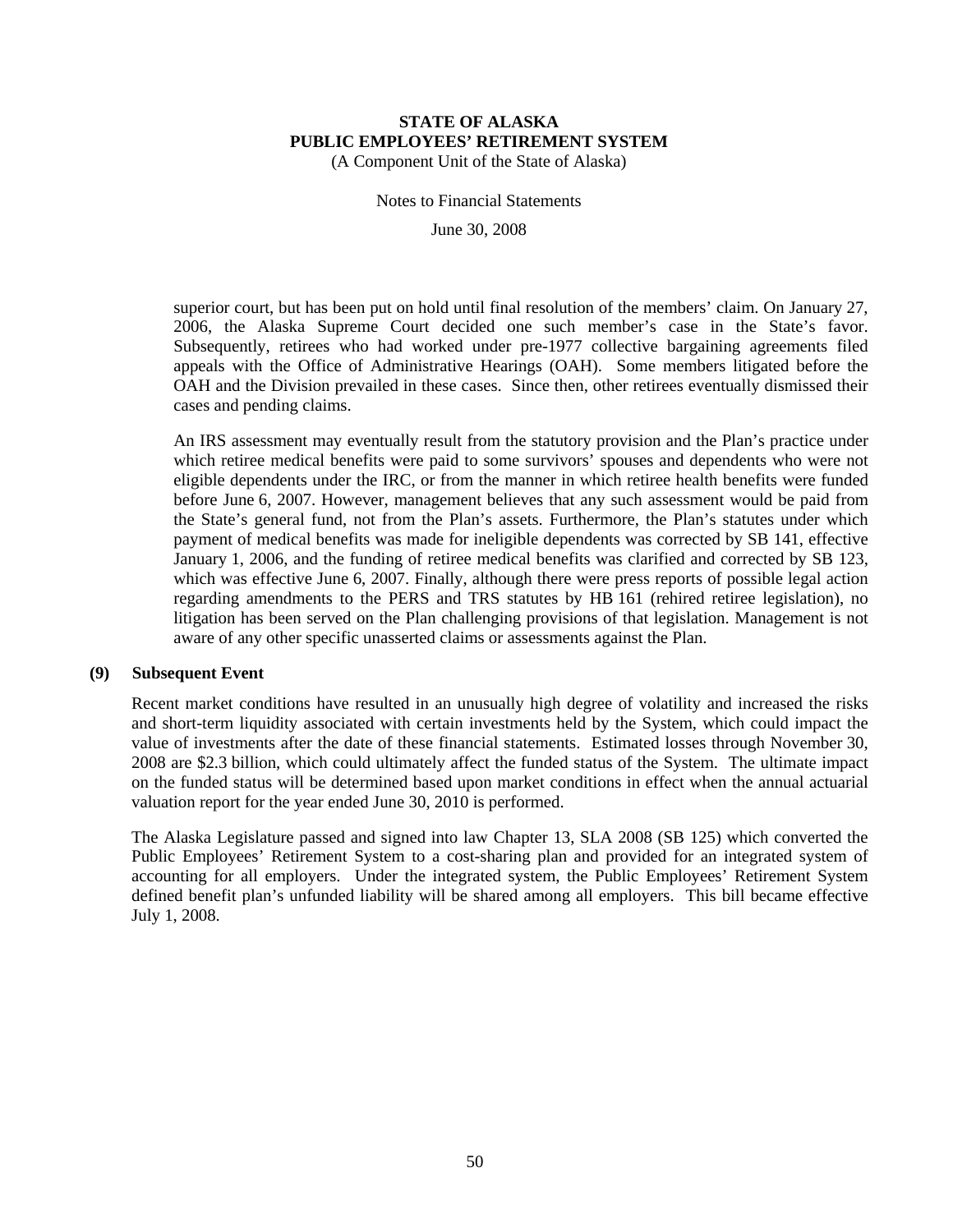#### **STATE OF ALASKA PUBLIC EMPLOYEES' RETIREMENT SYSTEM** (A Component Unit of the State of Alaska)

Required Supplementary Information (Unaudited)

Schedule of Funding Progress

Pension Benefits

#### June 30, 2008

(Dollars in thousands)

#### **Funding**

| <b>Actuarial</b><br>valuation<br>date as of<br>June 30 | <b>Actuarial</b><br>value of<br>plan assets | <b>Actuarial</b><br>accrued<br><b>liabilities</b><br>(AAL) | excess (FE)<br>unfunded)<br>actuarial<br>accrued<br>liabilities)<br>(UAAL) | <b>Funded</b><br>ratio | Covered<br>payroll | FE/(UAAL) as<br>a percentage<br>of covered<br>payroll |
|--------------------------------------------------------|---------------------------------------------|------------------------------------------------------------|----------------------------------------------------------------------------|------------------------|--------------------|-------------------------------------------------------|
| 2002                                                   | \$<br>4.611.170                             | 6,133,182                                                  | (1,522,012)                                                                | 75.2%<br>\$            | 1.245.054          | $(122.2)\%$                                           |
| 2003                                                   | 4.607.673                                   | 6,330,541                                                  | (1,722,868)                                                                | 72.8                   | 1.300.041          | (132.5)                                               |
| 2004                                                   | 4.709.592                                   | 6.711.507                                                  | (2,001,915)                                                                | 70.2                   | 1.305.670          | (153.3)                                               |
| 2005                                                   | 4,658,413                                   | 7.087.191                                                  | (2,428,778)                                                                | 65.7                   | 1,404,043          | (173.0)                                               |
| 2006                                                   | 6.331,065                                   | 8.094.043                                                  | (1.762.978)                                                                | 78.2                   | 1.590.693          | (110.8)                                               |
| 2007                                                   | 6,739,004                                   | 8,662,324                                                  | (1,923,320)                                                                | 77.8                   | 1,605,819          | (119.8)                                               |

See accompanying notes to required supplementary information and independent auditors' report.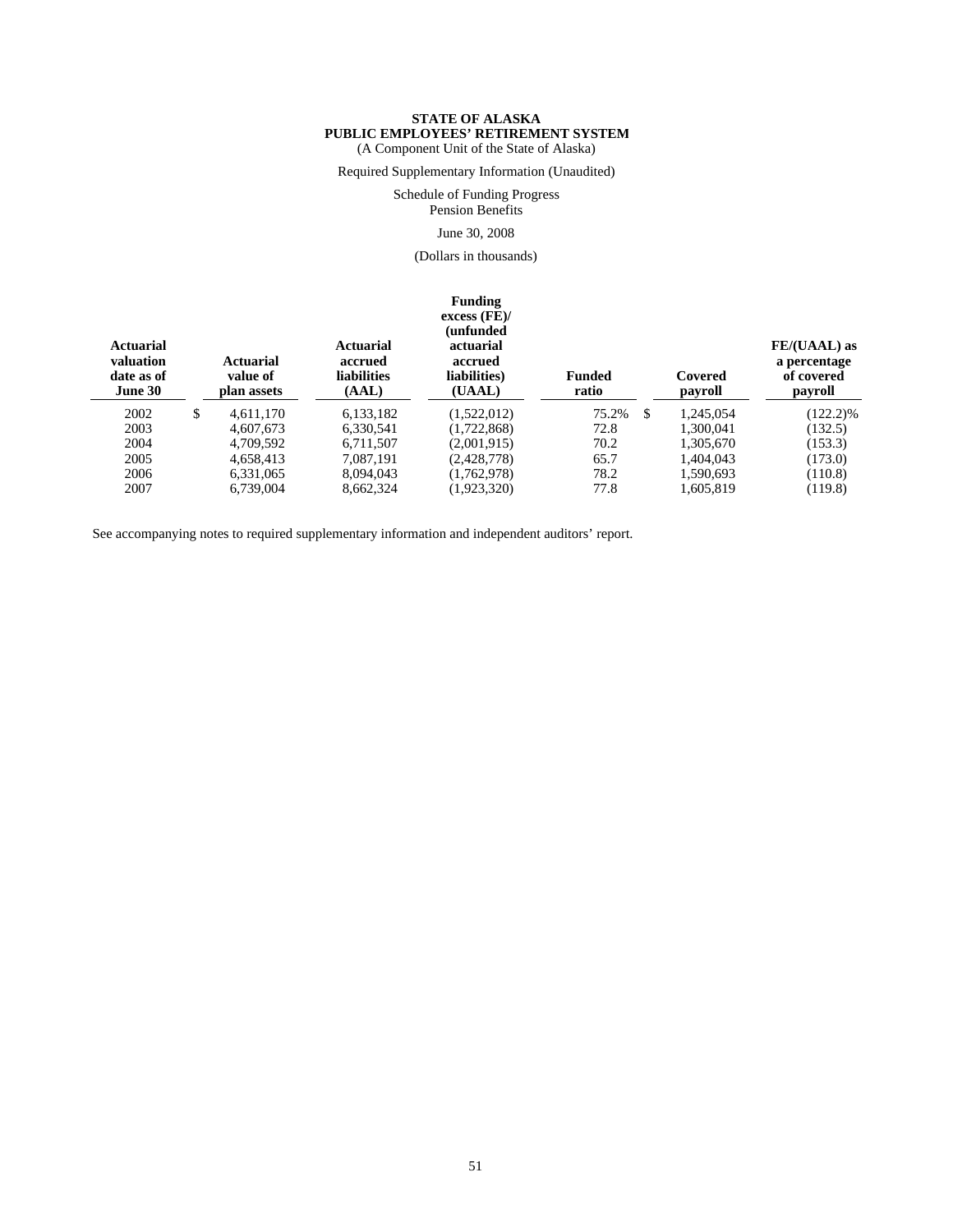#### **STATE OF ALASKA PUBLIC EMPLOYEES' RETIREMENT SYSTEM** (A Component Unit of the State of Alaska)

Required Supplementary Information (Unaudited)

Schedule of Funding Progress Postemployment Healthcare Benefits

#### June 30, 2008

(Dollars in thousands)

| <b>Actuarial</b><br>valuation<br>date as of<br>June 30 | <b>Actuarial</b><br>value of<br>plan assets | Actuarial<br>accrued<br><b>liabilities</b><br>(AAL) | <b>Funding</b><br>excess (FE)<br>(unfunded<br>actuarial<br>accrued<br>liabilities)<br>(UAAL) | <b>Funded</b><br>ratio |     | Covered<br>payroll | FE/(UAAL) as<br>a percentage<br>of covered<br>payroll |
|--------------------------------------------------------|---------------------------------------------|-----------------------------------------------------|----------------------------------------------------------------------------------------------|------------------------|-----|--------------------|-------------------------------------------------------|
| 2002                                                   | \$<br>2,801,663                             | 3,726,409                                           | (924, 746)                                                                                   | 75.2%                  | \$. | 1,245,054          | $(74.3)\%$                                            |
| 2003                                                   | 3.079.608                                   | 4.231.112                                           | (1,151,504)                                                                                  | 72.8                   |     | 1,300,041          | (88.6)                                                |
| 2004                                                   | 3.320.822                                   | 4,732,409                                           | (1,411,587)                                                                                  | 70.2                   |     | 1,305,670          | (108.1)                                               |
| 2005                                                   | 3,784,506                                   | 5,757,650                                           | (1,973,144)                                                                                  | 65.7                   |     | 1,404,043          | (140.5)                                               |
| 2006                                                   | 2.709.843                                   | 6.294.370                                           | (3,584,527)                                                                                  | 43.1                   |     | 1,590,693          | (549.8)                                               |
| 2007                                                   | 3,161,956                                   | 6,300,795                                           | (3,138,839)                                                                                  | 50.2                   |     | 1,605,819          | (494.9)                                               |

See accompanying notes to required supplementary information and independent auditors' report.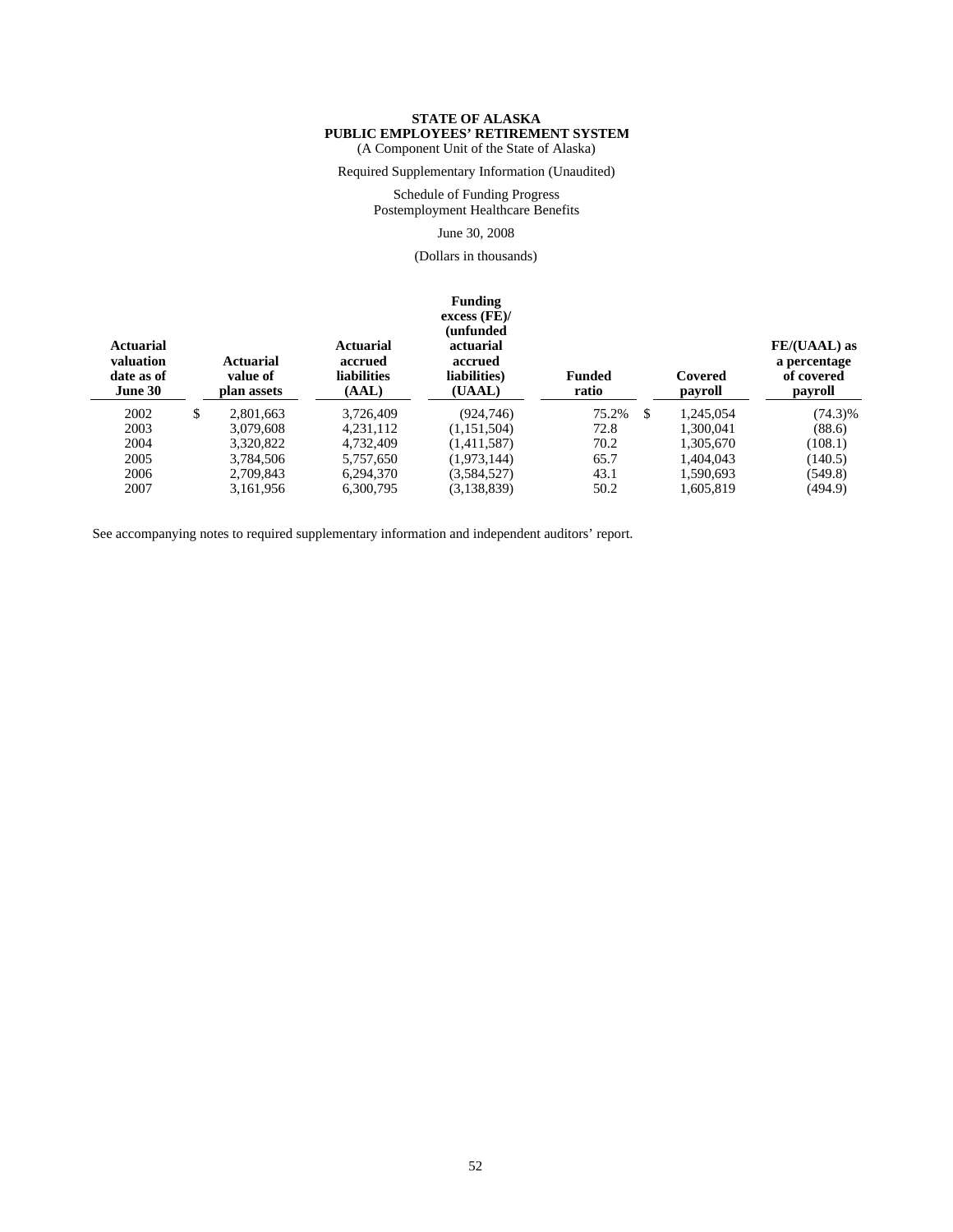# **STATE OF ALASKA<br><b>PUBLIC EMPLOYEES' RETIREMENT SYSTEM**<br>(A Component Unit of the State of Alaska)

Required Supplementary Information (Unaudited)

### Schedule of Contributions from Employers and the State of Alaska Pension and Postemployment Healthcare Benefits

#### June 30, 2008

#### (Dollars in thousands)

|            |                         |                |                                     |              |                                          |                              | Postemployment                       |                              |                           |
|------------|-------------------------|----------------|-------------------------------------|--------------|------------------------------------------|------------------------------|--------------------------------------|------------------------------|---------------------------|
|            | Actuarial               |                | <b>Annual required contribution</b> |              | <b>Pension percentage</b><br>contributed |                              | healthcare<br>percentage contributed |                              | Total                     |
| Year ended | valuation<br>date as of |                | Postemployment                      |              | Bv<br>employer                           | <b>By State</b><br>of Alaska | Bv<br><b>Employer</b>                | <b>By State</b><br>of Alaska | percentage<br>contributed |
| June 30    | June 30 $^{(1)}$        | <b>Pension</b> | healthcare                          | <b>Total</b> | (note 3)                                 | (note 3)                     | (note 3)                             | (note 3)                     | (note 3)                  |
| 2003       | 2000                    | 63.283         | 26.651                              | 89.934       | 110.3%                                   | $-$ %                        | 110.3%                               | $-$ %                        | 110.3%                    |
| 2004       | 2001                    | 74.178         | 31.407                              | 105.585      | 100.0                                    | __                           | 100.0                                |                              | 100.0                     |
| 2005       | 2002                    | 234.361        | 142,393                             | 376,754      | 47.3                                     | $\overline{\phantom{a}}$     | 47.3                                 | $\overline{\phantom{a}}$     | 47.3                      |
| 2006       | 2003                    | 249,488        | 166,749                             | 416.237      | 61.0                                     | 4.4                          | 61.0                                 | 4.4                          | 65.4                      |
| 2007       | 2005                    | 268,742        | 189.495                             | 458,237      | 73.2                                     | 4.1                          | 73.2                                 | 4.1                          | 77.3                      |
| 2008       | 2005                    | 140,729        | 370,456                             | 511.185      | 71.2                                     | 36.2                         | 71.2                                 | 36.2                         | 107.4                     |

 $(1)$  Actuarial valuation related to annual required contribution for fiscal year.

See accompanying notes to required supplementary information and independent auditors' report.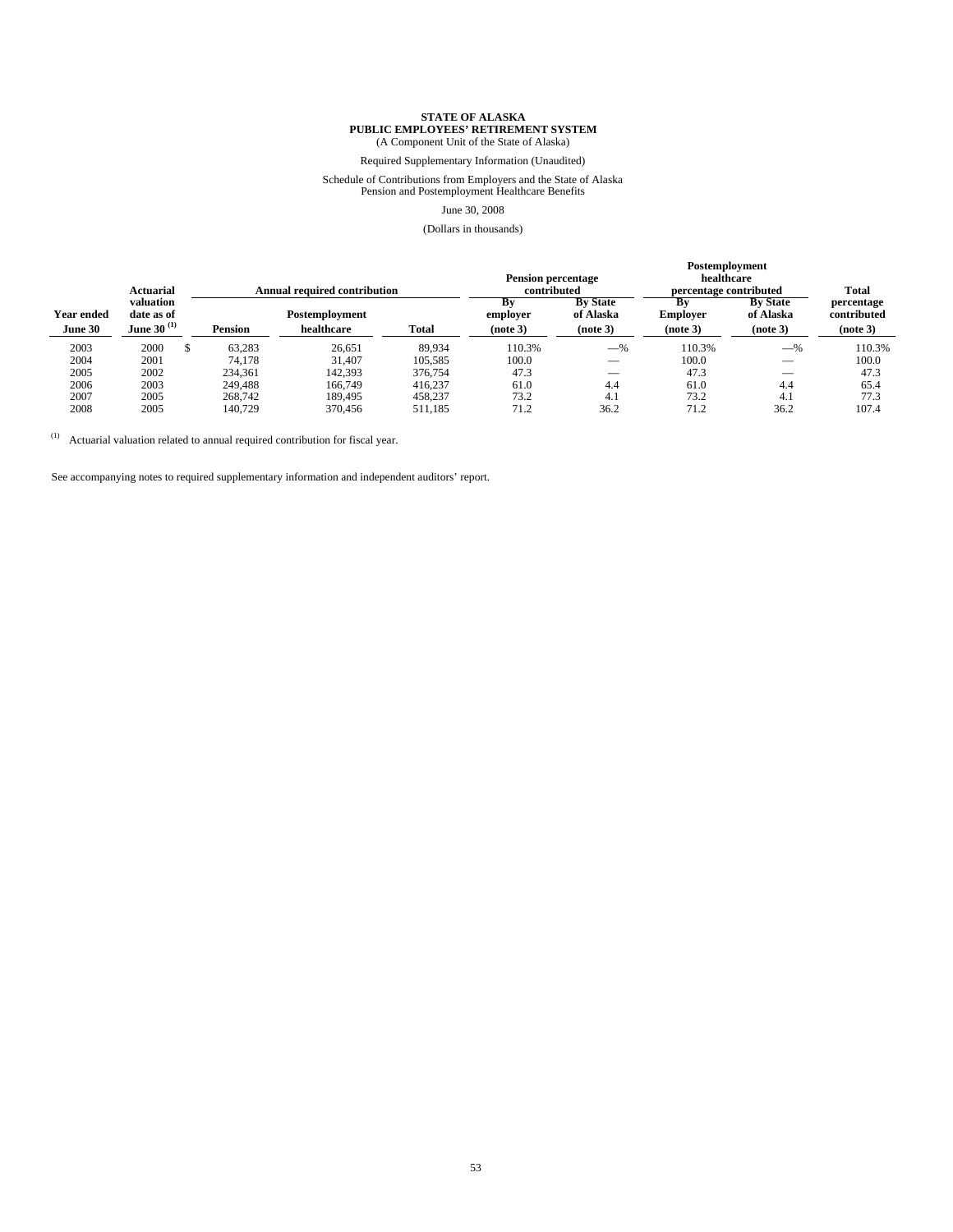(A Component Unit of the State of Alaska)

#### Notes to Required Supplementary Information (Unaudited)

June 30, 2008

#### **(1) Description of Schedule of Funding Progress**

Each time a new benefit is added which applies to service already rendered, an "unfunded actuarial accrued liability" is created. Laws governing the Plan require that these additional liabilities be financed systematically over a period of future years. Also, if actual financial experiences are less favorable than assumed financial experiences, the difference is added to the unfunded actuarial accrued liability.

In an inflationary economy, the value of the dollar is decreasing. This environment results in employee pay increasing in dollar amounts resulting in unfunded actuarial accrued liabilities increasing in dollar amounts, all at a time when the actual value of these items, in real terms, may be decreasing.

#### **(2) Actuarial Assumptions and Methods**

The actuarial valuation was prepared by Buck Consultants. The significant actuarial assumptions used in the valuation as of June 30, 2007 are as follows:

- (a) Actuarial cost method entry age, unfunded actuarial accrued liability or funding excess amortized over a fixed 25-year period as a level percentage of expected payroll.
- (b) Valuation of assets recognizes 20% of the investment gain or loss in each of the current and preceding four years and phased in over the next five years. All assets are valued at market value. Valuation assets are constrained to a range of 80% to 120% of the market value of assets.
- (c) Valuation of medical and prescription drug benefits base claims cost rates are incurred healthcare cost expressed as a rate per member per year. Separate analysis is limited by the availability and credibility of cost and enrollment data for each component of cost. This valuation reflects nonprescription claims separated by Medicare status, including eligibility of free Part A coverage. Prescription costs are analyzed separately as in prior valuations. Administrative costs are assumed in the final per capita claims cost rates used for valuation purposes. Analysis to date on Medicare Part A coverage is limited since Part A coverage is not available by individual, nor is this status incorporated into historical claim data. Valuation assumes 5.0% of the current retiree population does not receive Part A coverage.
- (d) Investment return/Discount Rate 8.25% per year, compounded annually, net of expenses.
- (e) Salary scale inflation 3.5% per year. Peace Officer/Firefighter Merit 2.5% per year for the first 6 years of employment, 0.5% thereafter. Productivity 0.5% per year. Others: Merit – 5.5% per year grading down to 1.5% after 5 years; for more than 6 years of service, 1.0% grading down to 0%. Productivity  $-0.5%$  per year.
- (f) Payroll Growth  $-4.0\%$  per year.
- (g) Total inflation total inflation as measured by the Consumer Price Index for urban and clerical workers for Anchorage is assumed to increase 3.5% annually.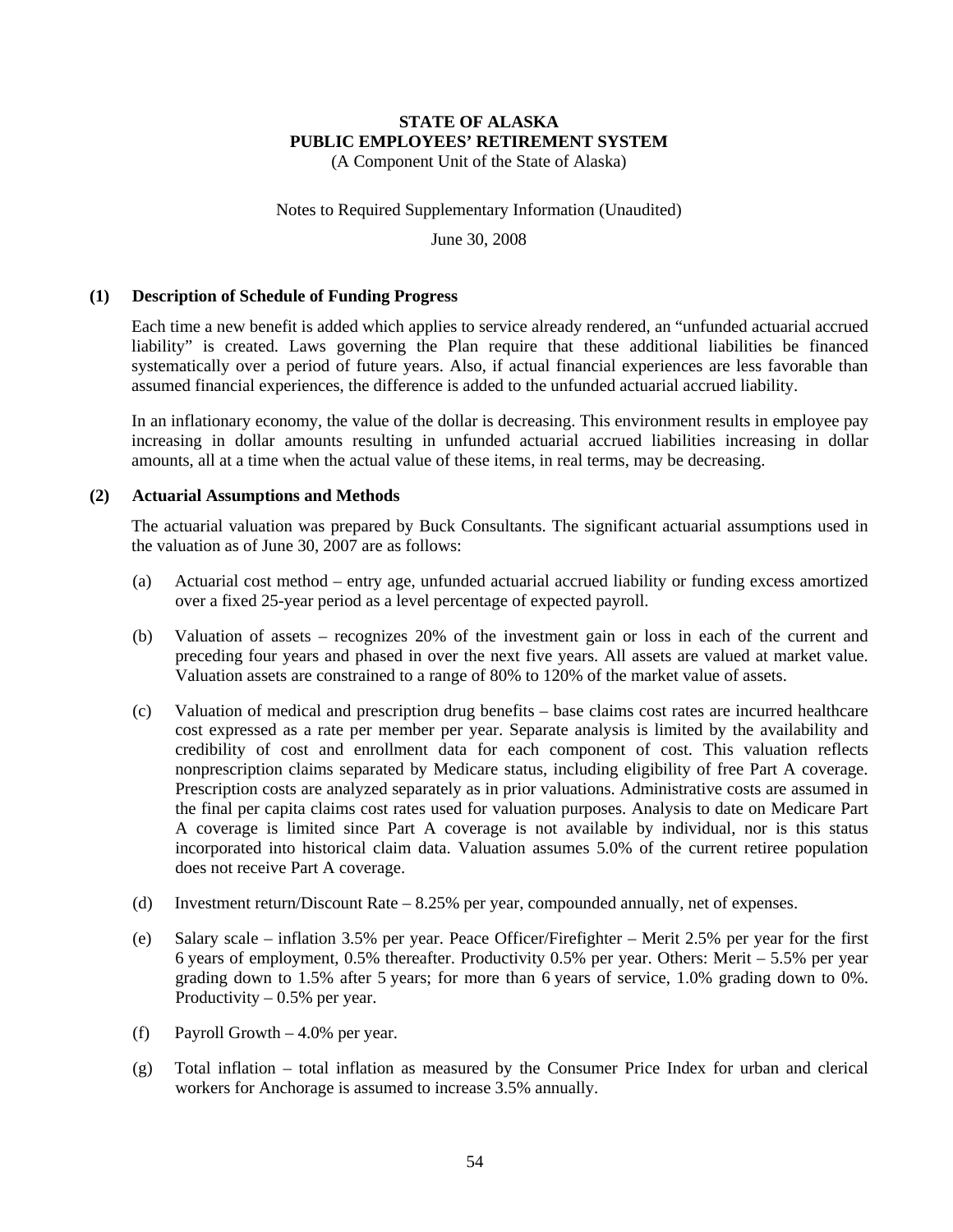#### **STATE OF ALASKA PUBLIC EMPLOYEES' RETIREMENT SYSTEM**  (A Component Unit of the State of Alaska)

Notes to Required Supplementary Information (Unaudited)

#### June 30, 2008

- (h) Mortality (Pre-retirement) Peace Officer/Firefighters: 1994 Group Annuity Mortality Basic Table for males and females, 1994 base year. Others: based upon the 2001-2005 actual experience. 42% of 1994 Group Annuity Table 1994 Base Year for males and females. Deaths are assumed to be occupation 75% of the time for Peace Officer/Firefighters, 50% of the time for Others.
- (i) Mortality (Post-retirement) 1994 Group Annuity Mortality Basic Table for males and females, 1994 Base Year.
- (j) Turnover based upon the 2001–2005 actual withdrawal experience.
- (k) Disability incidence rates based upon the 2001–2005 actual experience. Post–disability mortality in accordance with the 1979 Pension Benefit Guaranty Corporation Disability Mortality Table to reflect mortality of those receiving disability benefits under Social Security. Disabilities are assumed to be occupational 75% of the time for Peace Officers/Firefighters, 50% of the time for Others.
- (l) Retirement retirement rates based on the 2001–2005 actual experience. Deferred vested members are assumed to retire at their earliest retirement date.
- (m) Marriage and age difference wives are assumed to be three years younger than husbands. 80% of male members and 70% of female members are assumed to be married.
- (n) Dependent children benefits to dependent children have been valued assuming members who are married and between the ages of 25 and 45 have two dependent children.
- (o) Contribution refunds 15% of those terminating are assumed to have their contributions refunded.
- (p) Cost of Living Allowance (COLA) of those benefit recipients who are eligible for the COLA, 60% are assumed to remain in Alaska and receive the COLA.
- (q) Post-Retirement Pension Adjustment (PRPA) 50% and 75% of assumed inflation, of 1.75% and 2.625% respectively, is valued for the annual automatic PRPA as specified in the statute. Disability benefits are loaded by 9% to account for the immediate COLA of 75% of assumed inflection or 2.625%.
- (r) Expenses all expenses are net of the investment return assumption.
- (s) Part–time status part–time members are assumed to earn 1.00 years of credited service per year for Peach Officer/Firefighters and 0.65 years for credited service per year for Other members.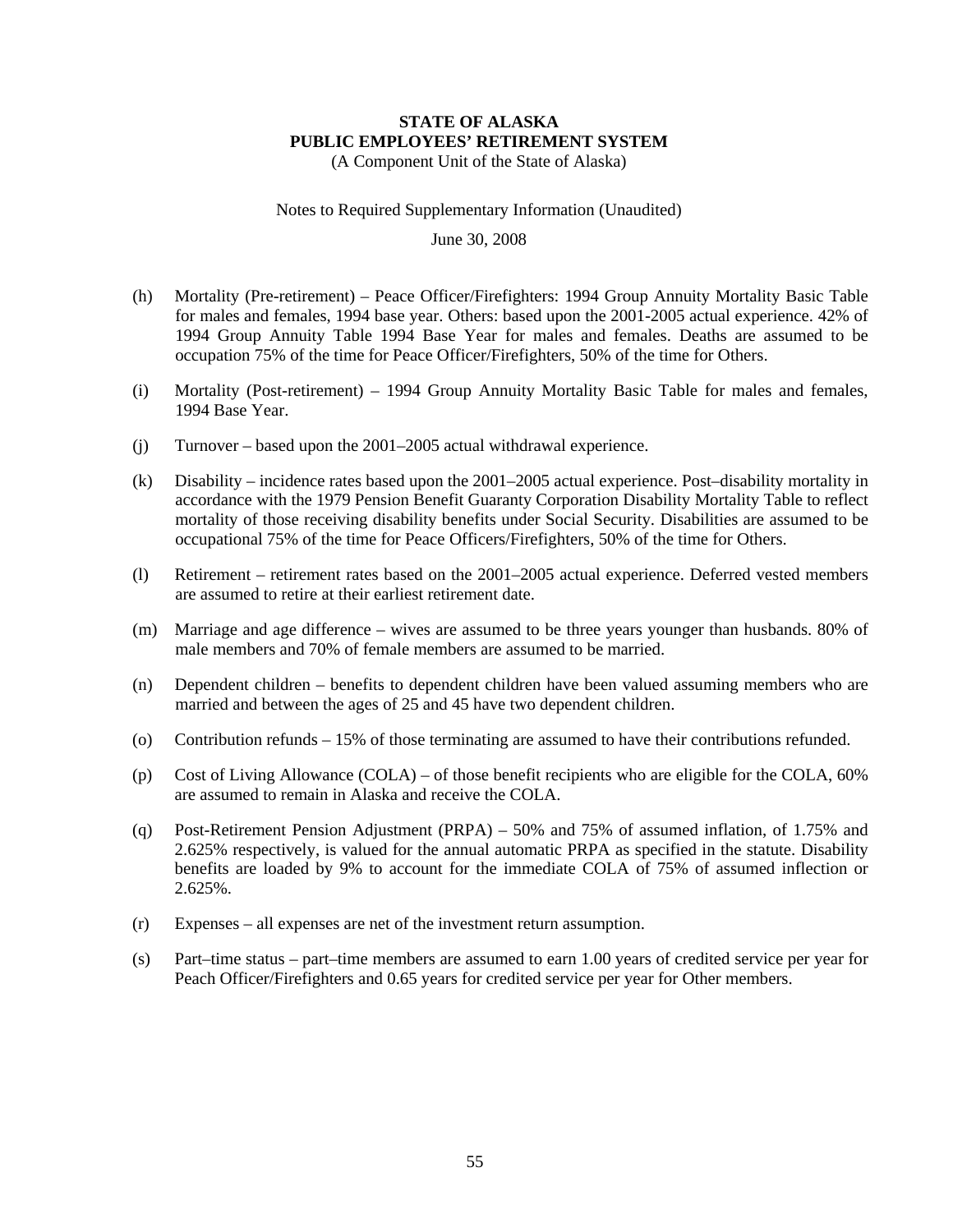#### **STATE OF ALASKA PUBLIC EMPLOYEES' RETIREMENT SYSTEM**  (A Component Unit of the State of Alaska)

#### Notes to Required Supplementary Information (Unaudited)

#### June 30, 2008

(t) Per capita claims cost – sample claims cost rates for FY08 medical benefits are shown below:

|                      | <b>Medical</b> | <b>Prescription</b><br>drugs |
|----------------------|----------------|------------------------------|
| Total                | \$<br>7.196    | 2,173                        |
| Medicare Part A & B  | 1.151          | N/A                          |
| Medicare Part B Only | 2,805          | N/A                          |
| Medicare Part D      | N/A            | 465                          |

- (u) Third party administrator fees \$146.18 per person per year; assumed trend rate of 5% per year.
- (v) Health cost trend:

|                | <b>Medical</b> | Prescription |
|----------------|----------------|--------------|
| <b>FY08</b>    | 8.5%           | 12.0%        |
| <b>FY09</b>    | 8.0            | 11.0         |
| <b>FY10</b>    | 7.5            | 10.0         |
| <b>FY11</b>    | 7.0            | 9.0          |
| <b>FY12</b>    | 6.5            | 8.0          |
| <b>FY13</b>    | 6.0            | 7.0          |
| FY14           | 5.5            | 6.0          |
| <b>FY15</b>    | 5.0            | 5.0          |
| FY16 and later | 5.0            | 5.0          |

For the June 30, 2005 valuation, graded Healthcare Cost Trend Rates (HCCTR) were reinitialized. A survey of healthcare trends in the past year has revealed a general lowering of HCCTR. No reinitialization is required this year, so the trend rates will follow the same pattern as of the 2005 valuation.

(w) Aging Factors:

| Age       | <b>Medical</b> | <b>Prescription</b><br>drugs |
|-----------|----------------|------------------------------|
| $0 - 44$  | 2.0%           | 4.5%                         |
| 45-54     | 2.5            | 3.5                          |
| 55-64     | 3.5            | 3.0                          |
| $65 - 74$ | 4.0            | 1.5                          |
| $75 - 84$ | 1.5            | 0.5                          |
| $85+$     | 0.5            | 0.0                          |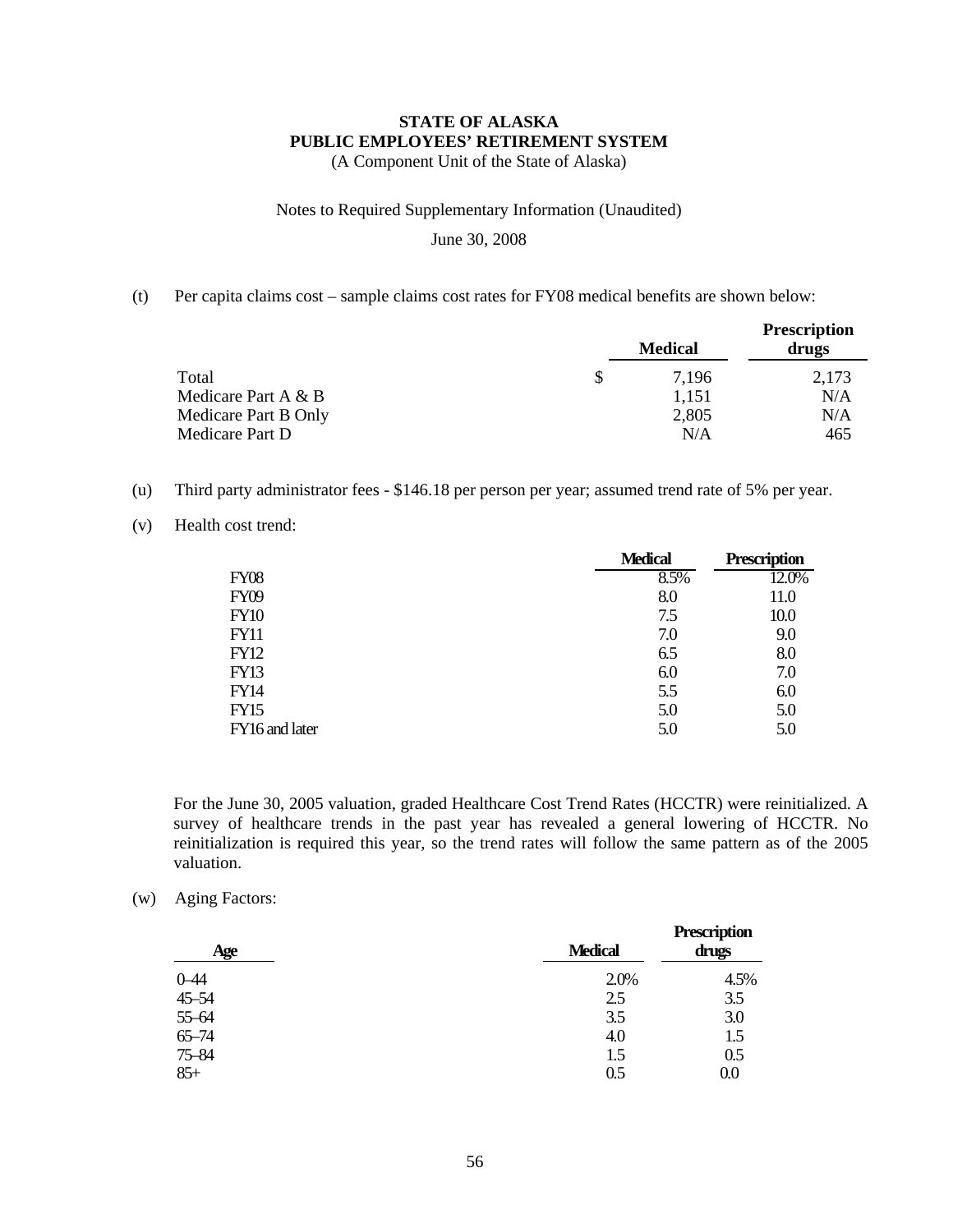(A Component Unit of the State of Alaska)

#### Notes to Required Supplementary Information (Unaudited)

#### June 30, 2008

(x) Retired member contributions for medical Benefits – currently contributions are required for PERS members who are under age 60 and have less than 30 years of service (25 for Peace Officer/ Firefighter). Eligible Tier 1 members are exempt from contribution requirements. Annual FY08 contributions based on monthly rates shown below for calendar 2007 and 2008 are assumed based on the coverage category for current retirees. The composite rate shown is used for current active and inactive members assumed to retire prior to age 60 with less than 30 years of service:

| Coverage category      | <b>FY08</b> annual<br>contribution | <b>Calendar 2008</b><br>monthly<br>contribution | Calendar<br>2007 monthly<br>contribution |
|------------------------|------------------------------------|-------------------------------------------------|------------------------------------------|
| Retiree only           | \$<br>7,080                        | 590                                             | 590                                      |
| Retiree and spouse     | 14,148                             | 1,179                                           | 1,179                                    |
| Retiree and child(ren) | 9,996                              | 883                                             | 883                                      |
| Retiree and family     | 17,076                             | 1,423                                           | 1,423                                    |
| Composite              | 10,512                             | 876                                             | 876                                      |

#### (y) Trend Rate for Retired Member Contributions:

| <b>FY08</b><br>7.7%<br><b>FY09</b><br><b>FY10</b> | 7.3               |
|---------------------------------------------------|-------------------|
| <b>FY11</b><br>FY12                               | 7.0<br>6.7<br>6.3 |
| <b>FY13</b>                                       | 6.0               |
| <b>FY14</b>                                       | 5.7               |
| <b>FY15</b>                                       | 5.3               |
| <b>FY16</b>                                       | 5.0               |
| FY17 and later                                    | 5.0               |

Graded trend rates for retired member medical contributions were reinitialized for the June 30, 2005 valuation. A study of the required contribution history along with assumptions related to the impact of recent accounting regulations leads us to recommend the new rates above for the contribution trends. Note that actual FY07 retired member medical contributions are reflected in the valuation so trend on such contribution during FY07 is not applicable.

(z) Healthcare participation – 100% of members are assumed to elect healthcare benefits as soon as they are eligible.

The assumptions and methods, when applied in combination, fairly represent past and anticipated future experience of the Plan. The foregoing actuarial assumptions are based on the presumption that the Plan will continue. Were the Plan to terminate, different actuarial assumptions and other factors might be applicable in determining the actuarial present value of accumulated benefits.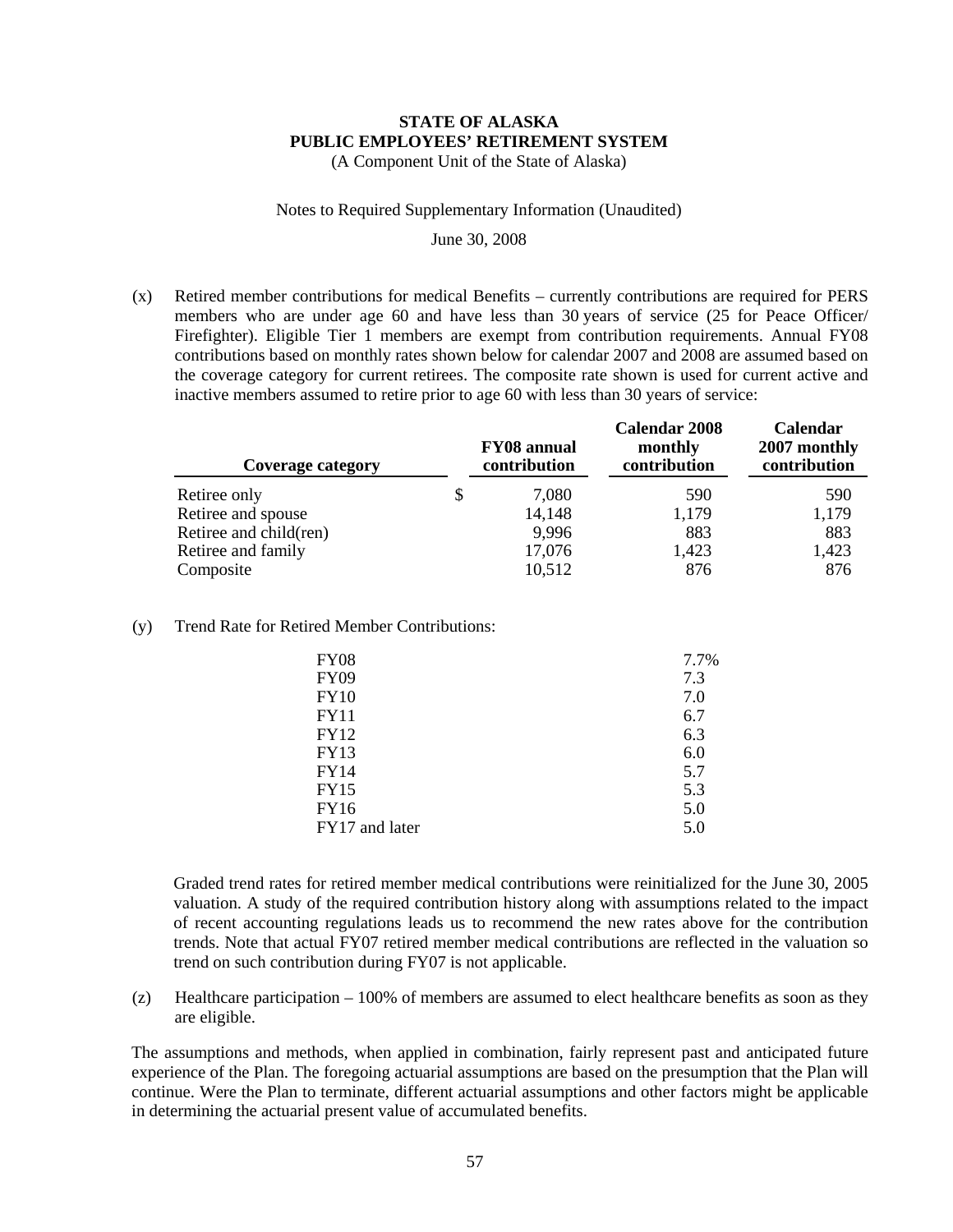#### **STATE OF ALASKA PUBLIC EMPLOYEES' RETIREMENT SYSTEM**  (A Component Unit of the State of Alaska)

#### Notes to Required Supplementary Information (Unaudited)

June 30, 2008

Effective June 30, 2007, there was a change in the actuarial cost methods. The cost method was changed from Projected Unit Credit to Entry Age Normal. The ARMB adopted the changes to the demographic and economic assumptions recommended by the actuary based on the results of an experience analysis performed of the population experience from June 30, 2001 through June 30, 2005. The changes in assumptions were adopted by the ARMB during the October 2006 ARMB meeting.

Changes in Assumptions since the Last Valuation

(a) Healthcare – 5.0% of current retirees are assumed to be covered by Part B only. Change assumed lag between medical claim incurred and paid dates from 2 months for medical and prescription combined to 2.3 months for medical and 0.6 months for prescription. Added explicit TPA fees based on current admin contract and assumed to increase at 5%. Partially reflected Alaska-specific trend rates to bring forward experience period claims to the base year.

#### **(3) Contributions – State of Alaska**

Alaska Statute 39.35.280 states that the State of Alaska shall contribute to the System each July 1 or, if funds are not available on July 1, as soon after July 1 as funds become available, an amount for the ensuing fiscal year that, when combined with the total employer contributions of 22 percent, is sufficient to pay the DB Plan's past service liability at the consolidated actuarially required contribution (ARC) adopted by the Alaska Retirement Management Board (Board) for the fiscal year. During fiscal year 2008, the actuarially required contribution adopted by the Board was 32.51 percent. The additional state contribution is sufficient to contribute the 13.51 percent difference between the ARC and the employer contribution rate of 22 percent.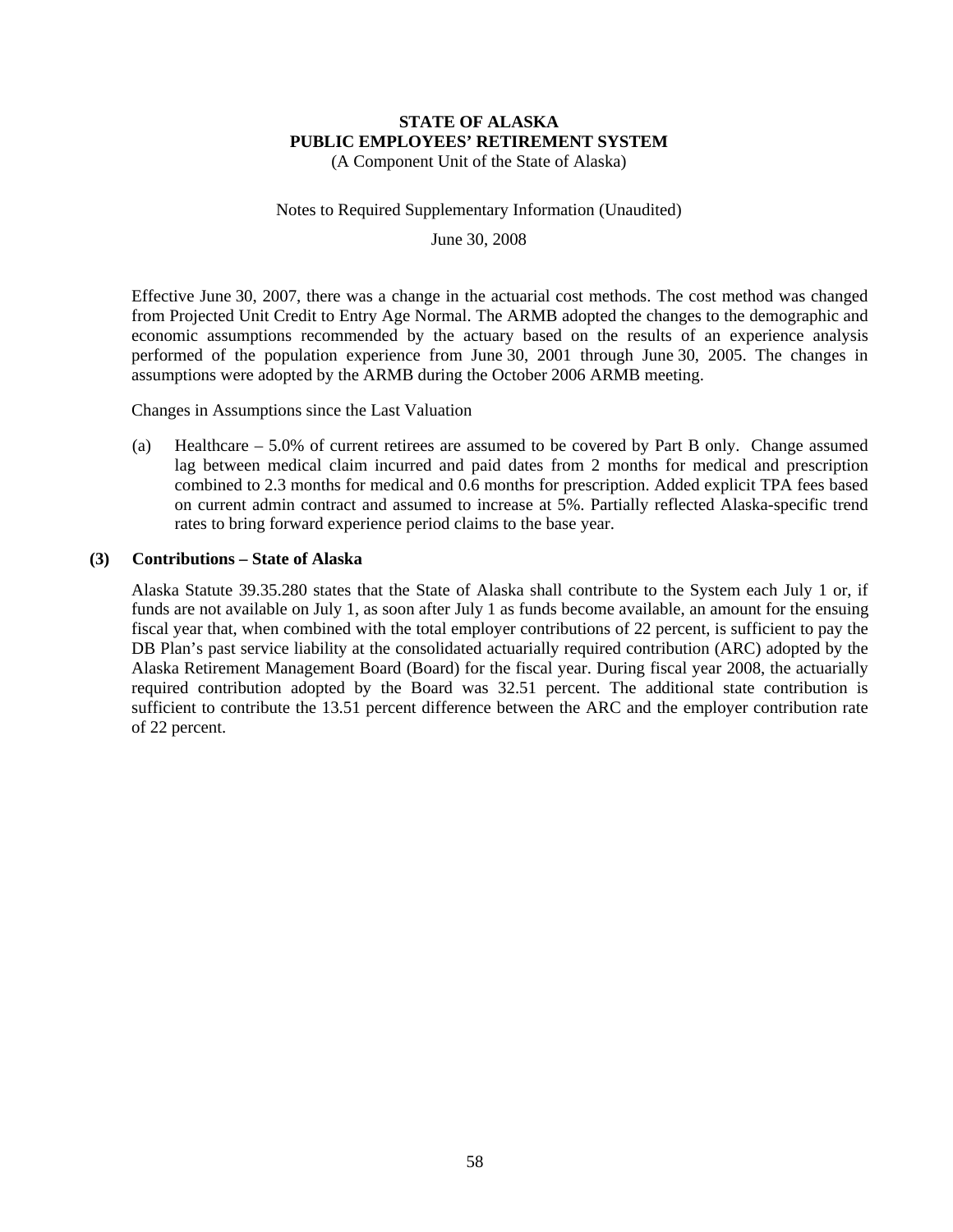#### **Schedule 1**

#### **STATE OF ALASKA PUBLIC EMPLOYEES' RETIREMENT SYSTEM** (A Component Unit of the State of Alaska)

### Schedule of Administrative and Investment Deductions

#### Year ended June 30, 2008

#### (In thousands)

|                             | $(III$ unousanus) |                   |                       |
|-----------------------------|-------------------|-------------------|-----------------------|
|                             | Administrative    | <b>Investment</b> | <b>Totals</b><br>2008 |
| Personal services:          |                   |                   |                       |
| \$<br>Wages                 | 2,472             | 1,305             | 3,777                 |
| <b>Benefits</b>             | 1,707             | 573               | 2,280                 |
| Total personal services     | 4,179             | 1,878             | 6,057                 |
| Travel:                     |                   |                   |                       |
| Transportation              | 39                | 129               | 168                   |
| Per diem                    | 10                | 19                | 29                    |
| Honorarium                  |                   |                   |                       |
| Total travel                | 49                | 148               | 197                   |
| Contractual services:       |                   |                   |                       |
| Management and consulting   | 2,591             | 19,336            | 21,927                |
| Accounting and auditing     | 38                | 934               | 972                   |
| Data processing             | 429               | 397               | 826                   |
| Communications              | 186               | 47                | 233                   |
| Advertising and printing    | 79                | 13                | 92                    |
| Rentals/leases              | 168               | 52                | 220                   |
| Legal                       | 84                | 125               | 209                   |
| Medical specialists         | 22                |                   | 22                    |
| Repairs and maintenance     | 29                | 14                | 43                    |
| Transportation              | 6                 | 5                 | 11                    |
| Securities lending          |                   | 35,347            | 35,347                |
| Other services              | 360               | 42                | 402                   |
| Total contractual services  | 3,992             | 56,312            | 60,304                |
| Other:                      |                   |                   |                       |
| Equipment                   | 390               | 15                | 405                   |
| Supplies                    | 92                | 83                | 175                   |
| Total other                 | 482               | 98                | 580                   |
| Total administrative and    |                   |                   |                       |
| \$<br>investment deductions | 8,702             | 58,436            | 67,138                |

See accompanying independent auditors' report.